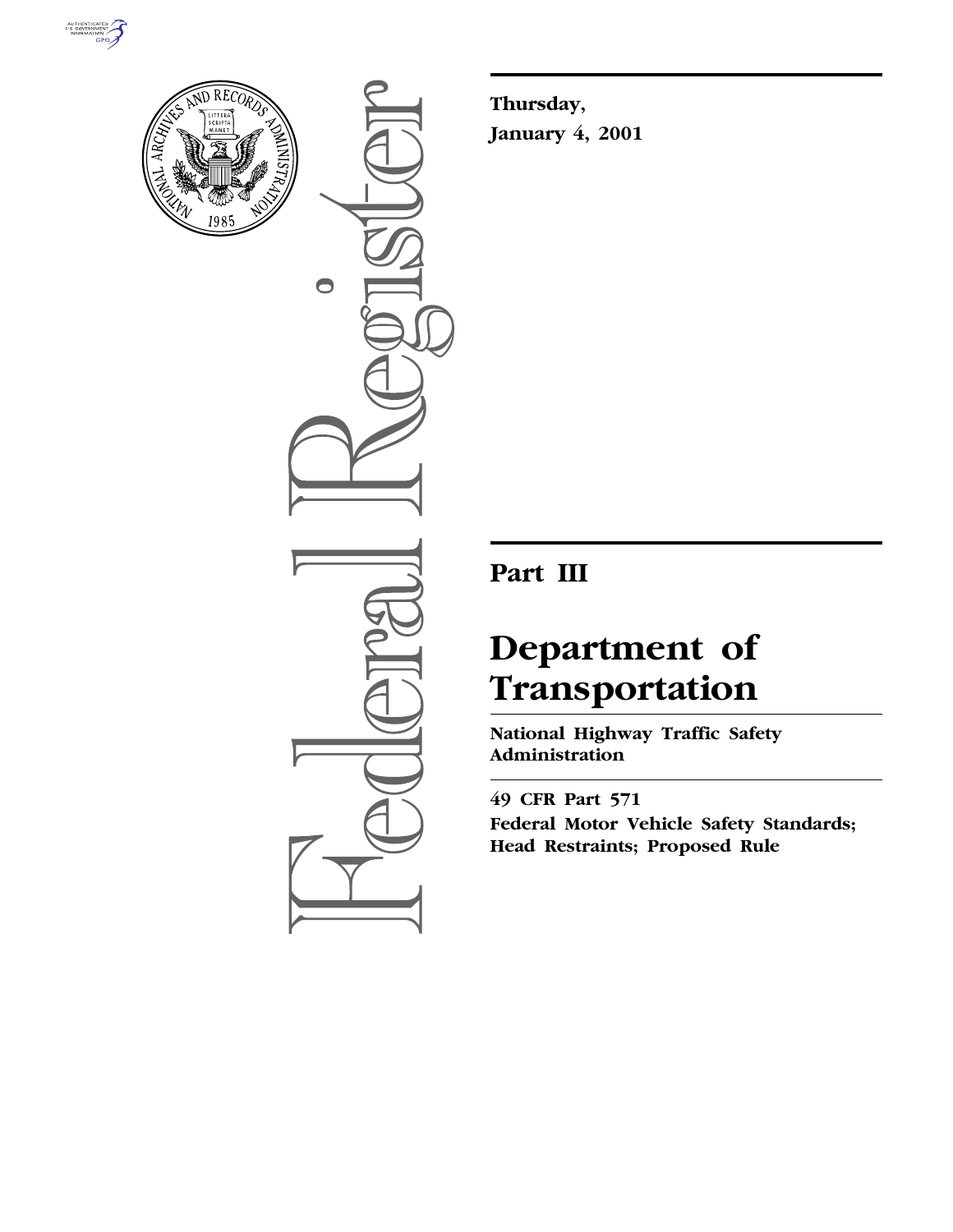# **DEPARTMENT OF TRANSPORTATION**

# **National Highway Traffic Safety Administration**

#### **49 CFR Part 571**

**[Docket No. NHTSA–2000–8570]**

#### **RIN 2127–AH09**

# **Federal Motor Vehicle Safety Standards; Head Restraints**

**AGENCY:** National Highway Traffic Safety Administration (NHTSA), DOT. **ACTION:** Notice of proposed rulemaking.

**SUMMARY:** Consistent with this agency's policy of seeking to adopt those regulatory requirements that produce the highest benefits at reasonable costs, this document proposes to upgrade the standard for head restraints for passenger cars and for light multipurpose vehicles, trucks and buses. The proposal would establish higher minimum height requirements for head restraints, and add a requirement limiting backset, *i.e.*, the distance between a person's head and his or her head restraint. The proposal would also extend the requirement for head restraints to rear outboard designated seating positions; establish new strength requirements for head restraints; and place limits on the size of gaps and openings in head restraints. In addition, it would modify the dynamic compliance test and amend test procedures. The proposal would harmonize the standard with the counterpart regulation of the Economic Commission for Europe (ECE) to an extent, but would set different requirements for head restraint width and gap measurement for adjustable restraints. Further, it would add two requirements not found in the ECE regulation, *i.e.*, one for backset and one for adjustment retention locks. The goal of these proposed changes is to improve the protection that head restraints provide in rear-end collisions.

This document also proposes that before compliance with the upgraded requirements becomes mandatory on the first September 1, three years following publication of the final rule, the manufacturers could chose to comply with any of three sets of requirements: the existing requirements of Standard 202, the ECE regulation, or the upgraded requirements of Standard 202. The proposal to allow compliance with the ECE regulation during the interim responds to a petition for rulemaking by the American Automobile Manufacturers Association (AAMA) and the Association of International

Automobile Manufacturers (AIAM) requesting that we consider the benefits of complying with the European regulation to be at least equivalent to those of complying with the existing requirements of Standard 202. **DATES:** You should submit your

comments early enough to ensure that Docket Management receives them not later than March 5, 2001.

**ADDRESSES:** You should mention the docket number of this document in your comments and submit your comments in writing to: Docket Management, Room PL–401, 400 Seventh Street, SW., Washington, DC, 20590. Comments may also be submitted to the docket electronically by logging onto the Dockets Management System website at *http://dms.dot.gov*. Click on ''Help & Information'' or ''Help/Info'' to obtain instructions for filing the document electronically.

You may call Docket Management at 202–366–9324. You may visit the Docket from 10 a.m. to 5 p.m., Monday through Friday.

**FOR FURTHER INFORMATION CONTACT:** For non-legal issues, you may contact Louis Molino of the Office of Safety Performance Standards, Vehicle Crashworthiness Standards, Light Duty Vehicle Division, NPS–11, (Phone: 202– 366–2264; fax: 202–366–4329; E-mail: *lmolino@nhtsa.dot.gov*).

For legal issues, you may contact Otto Matheke of the Office of Chief Counsel, NCC–20, (Phone: 202–366–5263; Fax 202–366–3820).

You may send mail to both of these officials at the National Highway Traffic Safety Administration, 400 Seventh St., SW., Washington, DC, 20590.

# **SUPPLEMENTARY INFORMATION:**

# **Table of Contents**

- I. The Safety Problem
- II. Background
- A. Studies of Head Restraint Effectiveness B. December 1996 Request for Comments
- C. AIAM/AAMA Petition
- III. Overview of Proposal
- IV. Proposed Upgraded Requirements
	- A. Height Requirements
	- B. Backset Requirement
	- C. Height Adjustment Retention Requirement
	- D. Rear Outboard Seating Positions
- E. Removability of Head Restraints
- F. Head Restraint Configuration
- Requirements
- 1. Width
- 2. Gaps
- G. Energy Absorption
- H. Test Procedures
- 1. Displacement Test Procedure
- 2. Dynamic Sled Test Procedure
- V. Interim Compliance Options Before Upgraded Requirements Become Mandatory
- VI. Benefits

VII. Costs

- VIII. Effective Date IX. Rulemaking Analyses and Notices
- X. Submission of Comments
- XI. Proposed Regulatory Text

# **I. The Safety Problem**

Whiplash injuries, a set of common symptoms involving the soft tissues of the head, neck and spine, are believed to be associated with rapid motion of the head and neck relative to the torso in a crash. Symptoms of pain in the head, neck, shoulders, and arms may be present along with damage to muscles, ligaments and vertebrae, but in many cases lesions are not evident. The onset of symptoms may be delayed and may only last a few hours; however, in some cases, effects of the injury may last for years or be permanent. The relatively short-term symptoms are associated with muscle and ligament trauma, while the long-term ones are associated with nerve damage.1

Although whiplash injuries can occur in any kind of crash, they occur most often in rear-end collisions. When a vehicle is struck from behind, typically several things occur in quick succession to an occupant of that vehicle. First, from the occupant's frame of reference, the back of the seat moves forward into his or her torso, straightening the spine and forcing the head to rise vertically. Second, as the occupant's body is pushed forward by the seat, the unrestrained head tends to lag behind. This causes the neck to change shape, first taking on an S-shape and then bending backward. Third, the forces on the neck accelerate the head, which catches up with—and, depending on the seat back stiffness and if the occupant is using a shoulder belt, passes—the restrained torso. This motion of the head, which is like the lash of a whip, gives the resulting neck injuries their popular name. However, at what point in this motion the injury occurs is still a matter of debate.

We estimate from National Analysis Sampling System (NASS) data that between 1988 and 1996, 805,581 whiplash injuries (non-contact Abbreviated Injury Scale (AIS) 1 neck) occurred annually in all crashes in passenger cars (PCs), and in LTV's (light trucks, multipurpose passenger vehicles and vans). The average cost (excluding property damage) of such an injury is \$6,485, resulting in a total annual cost of \$5.2 billion.

<sup>1</sup>Summary of the highlights of Traffic Safety and Auto Engineering Stream, World Congress on Whiplash-Associated Disorders, February 1999, Vancouver, Canada *http://www.whiplash99.org/ highlights/index.htm*.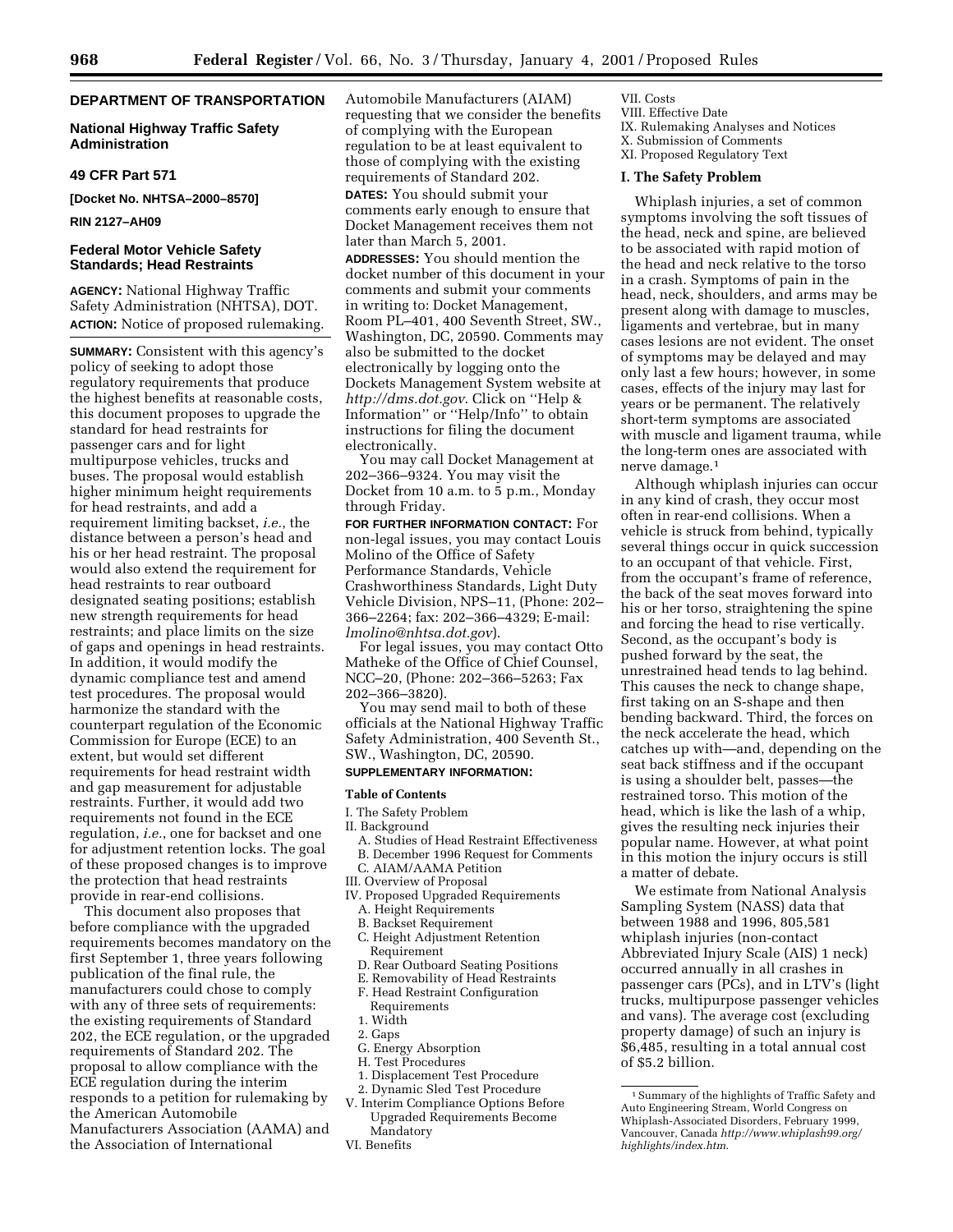The potential for whiplash injuries is influenced by the ability of several aspects of vehicle design, including vehicle structure, seats and head restraints, to absorb and control crash forces. In addition to integral and adjustable head restraints, which are designed to maintain their position relative to the seat back during a crash, several manufacturers have recently introduced new seat and head restraint designs that allow the head restraints to actively move closer to the occupant's head during a rear impact of the vehicle. Volvo has introduced a system it has labeled as WHIPS (Whiplash Head Impact Protection System) in which the seat back recliner is designed to give a controlled rearward motion of the seat back relative to the seat base in a rear impact—allowing the torso to move backward. In the first phase the seat back translates rearward for the purpose of reducing relative motion of the seat back—reducing relative motion of the head and torso and allowing the head to move closer to the head restraint. The second phase involves rearward folding of the seat back, with the center of motion in the recliner. This reduces acceleration of the occupant while absorbing energy. Saab has incorporated an active and adjustable head restraint into the front seat backs of its 9–3 and 9–5 models. Known as the Saab Active Head Restraint System, it moves the head restraint forward and upward as the seat occupant moves backward during and after a rear impact. Model year 2000 Infiniti I30s, Buick LeSabres and Pontiac Bonnevilles also have active front seat head restraints. The Insurance Institute for Highway Safety (IIHS) has attempted to determine the potential contributions of the advanced seats like the Volvo seat and of active head restraints through dynamic testing of those designs. More information on these tests is discussed in the Background section of this document. Two suppliers, TRW and Breed Siemens Restraint Systems, are each in the process of developing an inflatable head restraint that is activated in rear impacts.

This notice focuses on the potential for reducing whiplash through requiring improvements in head restraints. A historical examination of head restraint standards in this country indicates that the focus has been the prevention of neck hyperextension (the rearward movement of the head and neck over a large range of motion relative to the torso), as opposed to controlling lesser amounts of head and neck movement in a crash. The predecessor to Federal Motor Vehicle Safety Standard 202

(Standard 202) was General Services Administration (GSA) Standard 515/22, which applied to vehicles purchased by the U.S. Government and went into effect on October 1, 1967. GSA 515/22 required that the top of the head restraint achieve a height 700 mm (27.5 inches) above the H-point. The H-point is defined by a test machine placed in the vehicle seat (SAE J826, July 1995). From the side, the H-point represents the pivot point between the torso and upper leg portions of the test machine. It can be thought of, roughly, as the hip joint of a 50th percentile male occupant viewed laterally. Also in 1967, research using staged 48.3 kph (30 mph) crashes concluded that a head restraint 711 mm (28 inches) above the H-point was adequate to prevent neck hyperextension of a 95th percentile male.2 Standard 202, which became effective on January 1, 1969, required that head restraints be at least 700 mm (27.5 inches) above the seating reference point or limit the relative angle between the head and the torso to 45 degrees or less during a dynamic test.

Current research indicates that whiplash may occur as a result of head and neck movements insufficient to cause hyperextension. Low speed staged impacts indicate that mild whiplash symptoms can occur without exceeding the normal range of motion.3 Other research shows that 70.8 kph (44 mph) impacts can be sustained without injury if no relative motion occurs between the head and torso.<sup>4</sup> A Volvo study reported that, when vehicle occupants involved in rear crashes had their heads against the head restraint during impact, no injury occurred.5 The same study related a rear impact simulation computer model to actual crash data and identified the rate of volume change in the cervical spinal canal as a possible predictor of whiplash injury. Other predictors identified were neck shear force, neck tensile force and head angular acceleration. A study of Volvo vehicles involved in rear impacts showed that a significant increase in injury duration occurred when the occupant's head was more than 100 mm

(4 inches) away from the head restraint at the time of the rear impact.6

Although there seems to be no clear consensus in the biomechanics community about the mechanism for whiplash injuries, several hypotheses have been proposed based on investigations using animals, volunteers, and human surrogates. Animal research at Chalmers University suggests that rapid head/neck motion, within the normal range, can cause spinal canal pressures to damage nerve ganglia.7 Other studies have attributed whiplash injuries to damage to the highly innervated cervical facet joints. Researchers at the Medical College of Wisconsin propose that local compression in the lower cervical spine and sliding along the facet joint may cause the excitation of local pain fibers, micro-damage to the cartilage plates and squeezing of the synovial space in the facet joints.8 Similarly, a study performed in Japan using cineradiography (x-ray motion pictures) on human volunteers to study vertebral motion, hypothesized that the upward ramping of the torso due to the straightening of the natural spine lordotic curvature causes compression of the cervical spine and an unnatural S-shape of the cervical spine.9 At the mid-portion of this unnatural S-shape, large rotations may occur which stretch the ligaments or damage the facet joint.

In 1995, the National Highway Traffic Safety Administration (NHTSA) performed a survey of the relative position of occupants' heads and head restraints on 282 vehicles. The survey examined relative position of the head to the restraint, how the head restraint was adjusted and if the head restraint could potentially have been adjusted higher. The tops of 59 percent of adjustable and 77 percent of integral head restraints were at or above the occupant's ear—a point equivalent to the head center of gravity. NHTSA also estimated the backset of these head restraints—the horizontal distance from the back of the occupant's head to the head restraint. Sixty-nine percent of adjustable head restraints and 77

<sup>2</sup>Severy *et al.* (1968) Backrest and Head Restraint Design for Rear-End Collision Protection. SAE 680029.

<sup>&</sup>lt;sup>3</sup> McConnell *et al.* (1995) Human Head and Neck Kinematics After Low Velocity Rear-End Impacts— Understanding ''Whiplash.'' SAE 952724.

<sup>4</sup>Mertz and Patrick (1967) Investigation of the Kinematics and Kinetics of Whiplash. Proceedings of the 11th STAPP Car Crash Conference, pp. 267– 317.

<sup>5</sup> Jacobsson *et al.* (1994) Analysis of Head and Neck Responses in Rear End Impacts—A New Human-Like Model. Volvo Car Corporation Safety Report.

<sup>6</sup>Olsson *et al.* (1990) An In-depth Study of Neck Injuries in Rear-end Collisions. IRCOBI, pp. 269– 280.

<sup>7</sup>Svensson *et al.* (1993) Pressure Effects in the Spinal Canal During Whiplash Extension Motion: A Possible Cause of Injury to the Cervical Spinal Ganglia. IRCOBI, pp. 189–200.

<sup>8</sup> Yoganandan *et al.* (1998) Biomechanical Assessment of Whiplash. In: Frontiers in Head and Neck Trauma: Clinical and Biomechanical, pp. 344– 373.

<sup>9</sup> Kaneoka and Ono (1998) Human Volunteer Studies on Whiplash Injury Mechanisms. In: Frontiers in Head and Neck Trauma: Clinical and Biomechanical, pp. 313–325.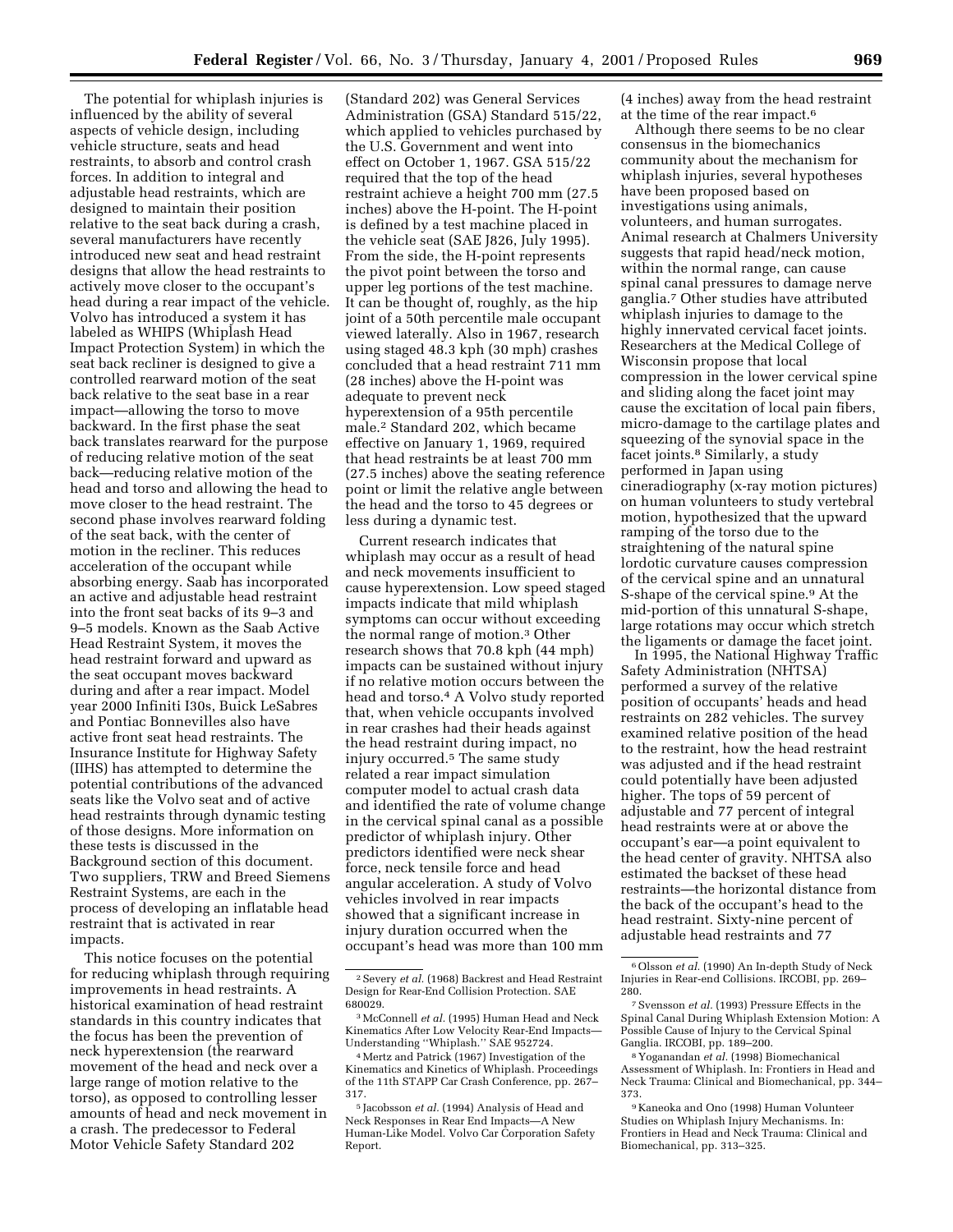percent of integral head restraints had a backset of less than 100 mm (4 inches). When combined height and backset position was assessed, 53 percent of adjustable and 70 percent of integral head restraints were both above the ear and less than 100 mm (4 inches) from the head. Half of adjustable head restraints were left in the lowest adjustable position and three quarters of these could have been raised to decrease whiplash potential by bringing the head restraint higher in relation to the occupant's head height.

The continued persistence of whiplash injuries indicates that Standard 202 should be revised. The current state of knowledge indicates that limiting hyperextension of the neck does not prevent the occurrence of whiplash and that controlling even smaller amounts of rapid head and neck movement relative to the torso would be more effective. The current regulation requires a head restraint height of 700 mm (27.5 inches) to prevent hyperextension and has been shown to accomplish this for occupants as large as 95th percentile males. However, the current regulation has no lower limit on head restraint position. Therefore, if an adjustable head restraint is not raised to the 700 mm (27.5 inch) level, hyperextension may be more likely for some occupants. Additionally, if an existing head restraint is not designed to exceed the current height requirement and to also limit backset distance, it will not be capable of controlling small amounts of head and neck movement relative to the torso for many occupants. These factors may be playing a large role in the persistence of whiplash. NHTSA has tentatively concluded that an

upgrade to Standard 202 is required to foster further gains in neck injury protection in rear impacts.

# **II. Background**

# *A. Studies of Head Restraint Effectiveness*

Since January 1, 1969, passenger cars have been required by Standard 202 to have head restraints in the front outboard seating positions. Head restraints must either (a) be at least 700 mm (27.5 inches) above the seating reference point in their highest position and not deflect more than 100 mm (4 inches) under a 373 Nm (3,300 inchpounds) moment, or (b) limit the relative angle of the head and torso of a 95th percentile dummy to not exceed 45 degrees when exposed to an 8 g acceleration. Standard 202 was extended to light trucks and vans under 10,000 pounds, effective September 1, 1991.

In 1982, NHTSA assessed the performance of head restraints installed pursuant to Standard 202 and reported that integral head restraints are 17 percent effective at reducing neck injuries in rear impacts and adjustable head restraints are 10 percent effective at doing so. The difference was due to integral head restraints being higher with respect to the occupant's head than adjustable head restraints, which were normally left down.

IIHS evaluated and rated head restraints in 1995, 1997 and 1999. In 1998, in conjunction with the State Farm Insurance Company (State Farm), IIHS compared the conclusions from the 1995 and 1997 evaluations to crash data.10 In the 1997 evaluation, the head restraints of 214 1997 model year (MY)

vehicles were rated based on their position relative to the 50th percentile male head. The restraints were ranked according to the prevailing view of the biomechanics community that head restraints that are in close proximity, both horizontally and vertically, to the center of gravity of the head are more effective. The vertical reference value used in the evaluation of each head restraint was the distance from the top of the head to the head's center of gravity. The vertical reference measurement of 90 mm (3.5 inches) was taken from the 50th percentile adult male dummy drawing produced by the University of Michigan. The height of a head restraint was rated as ''marginal'' if the restraint's top was  $90 \pm 10$  mm (3.5) ± 0.4 inches) below the top of the head form. The vertical rating was ''good'' if the distance from the top of the head form to the top of the restraint was less than 60 mm (2.36 inches) (*i.e.,* the top of the head restraint was at least 30 mm (1.2 inches) above the head's center of gravity).

The reference value used to evaluate backset, 100 mm (4 inches), was based on a 1990 study showing a statistical relationship between the backset larger than 100 mm (4 inches) and the duration of neck symptoms. The backset of a restraint was rated as ''marginal'' if the horizontal distance between the head form and restraint was  $100 \pm 10$ mm ( $4 \pm 0.4$  inches). The backset was rating as ''good'' if the distance was less than 70 mm (2.8 inches). A restraint's overall rating was the lower of the height and backset scores. The results of the IIHS study and the rating criteria are presented in Table 1.

| TABLE 1.—1999 IIHS HEAD RESTRAINT STUDY |  |  |  |
|-----------------------------------------|--|--|--|
|-----------------------------------------|--|--|--|

| IIHS rating | Number of<br>vehicles | Percent | Distance down from top of head                                                                                                                                                                         | Backset |
|-------------|-----------------------|---------|--------------------------------------------------------------------------------------------------------------------------------------------------------------------------------------------------------|---------|
|             | 10<br>50<br>60<br>66  |         | 5.4   60 mm (2.36 in.) or less    70 mm (2.76 in.) or less.<br>$32.3$   80–100 mm (3.15–3.94 in.)    90–110 mm (3.54–4.33 in.)<br>35.5   100 mm (3.94 in.) or greater    110 mm (4.33 in.) or greater. |         |
| Total       | 186                   | 100     |                                                                                                                                                                                                        |         |

Scores were reduced for adjustable head restraints since IIHS contends that field observations have shown that they typically are not adjusted properly. Adjustable head restraints without locks were evaluated based on their lowest and most rearward position of

adjustment. For adjustable head restraints with locks, IIHS rated the restraint according to its locked position, but downgraded the rating by one category based on data establishing that few users properly adjust head restraints.

Because of variations in the shapes of head restraints, it is not possible to accurately correlate head restraint height as measured by IIHS and the height as measured by the method in Standard 202. The IIHS method evaluates head restraint height by

<sup>10</sup>This study is summarized in the May 22, 1999 edition of IIHS' Status Reports (*http:// www.hwysafety.org*).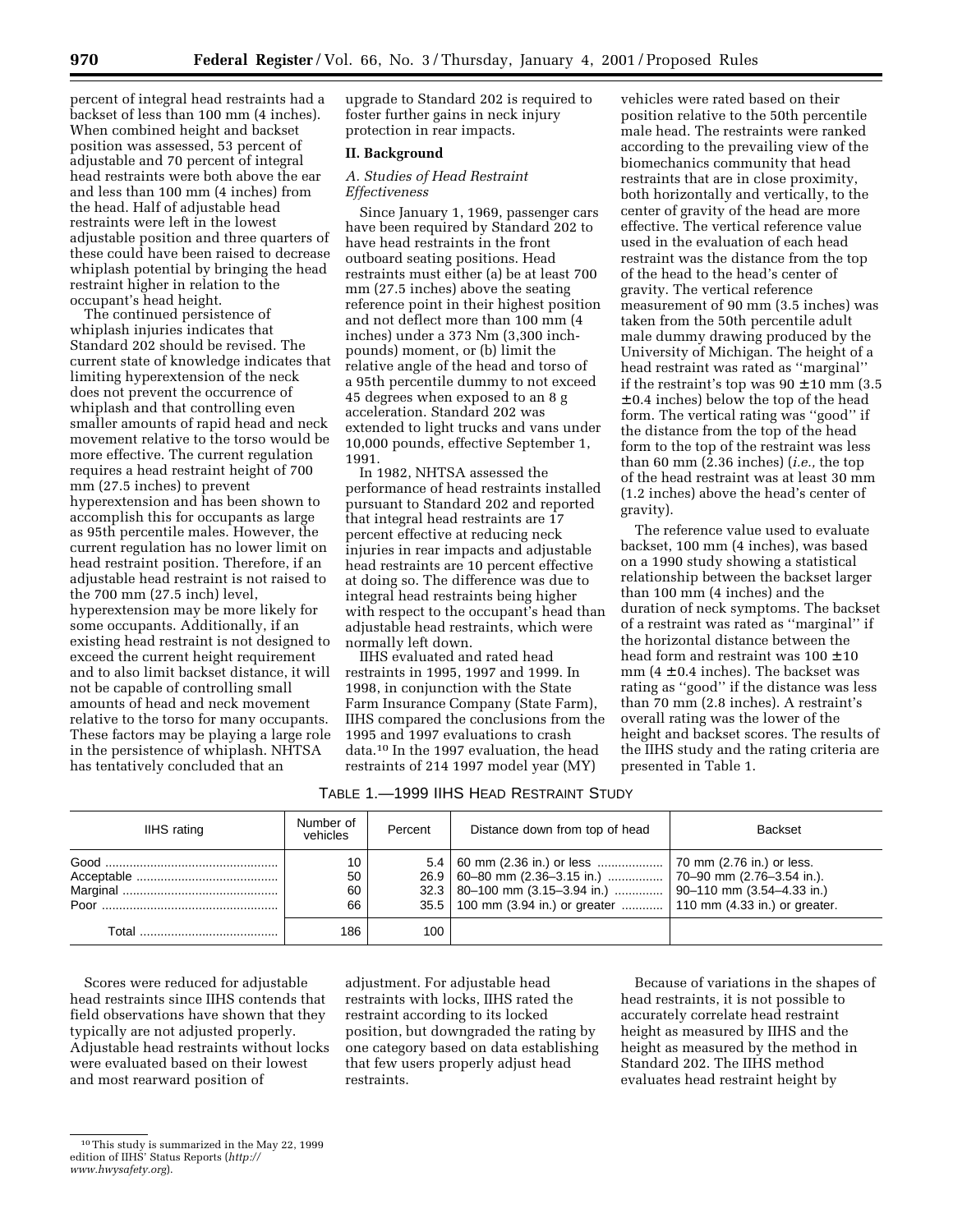measuring the difference in vertical height between the top of a special (50th percentile male) head form mounted on a standard H-point machine and the top of the head restraint. The Standard 202 method measures along the torso line (which has an angle  $\theta$  with respect to the vertical—see Figure A) from the Hpoint on the vehicle seat to the point at which the torso line intersects with the upper surface of the head restraint.

Assuming an idealized head restraint shape, a simple relationship between the two measurement methods can be developed as shown in Figure A. The dimension of this figure assume a torso angle  $(θ)$  of 25 degrees from the vertical and a distance from the H-point to the top of the head of 755 mm (29.7 inches). Figure B is a graphical depiction of how head restraints of 700 mm (27.5 inches), 750 mm (29.5 inches) and 800 mm (31.5 inches) fare with respect to the IIHS dimensional rating technique. For any backset up to 70 mm (2.8 inches), the 800 mm (31.5 inches) high head restraint is always rated ''good.'' A 700 mm (27.5 inches) high head restraint can never be rated better than ''poor'' for any backset. A 750 mm (29.5 inch) high head restraint is ''good'' for backsets up to 30 mm (1.2 inches) and ''acceptable'' for backsets up to 73 mm (2.9 inches).



**Figure A** - Geometric Basis of IIHS and Standard No. 202 methods of determining head restraint height.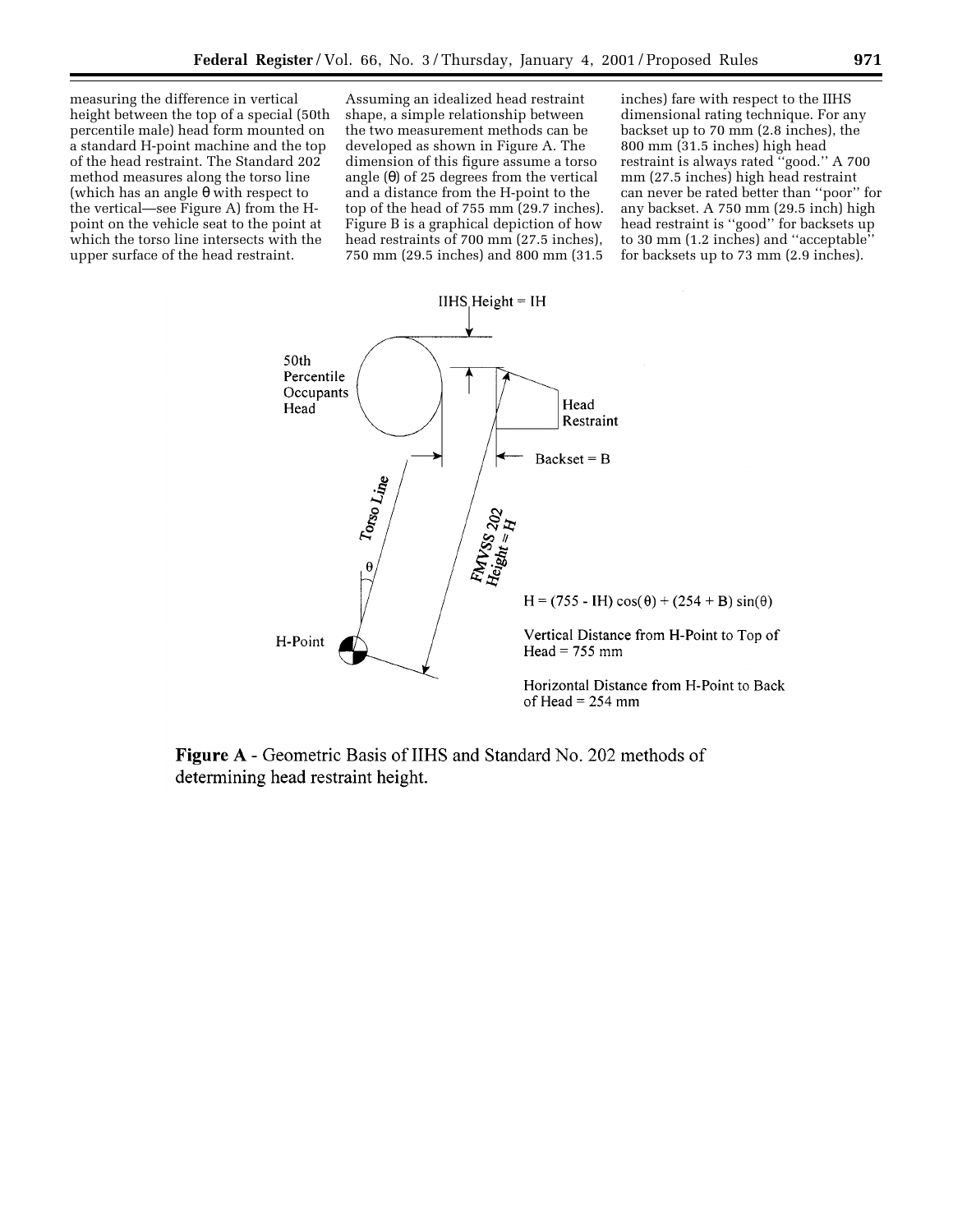

**Figure B** - Relationship between Standard No. 202 Measured Heights and IIHS Dimensional Ratings.

The 1998 joint State Farm-IIHS study compared the ratings applied in the 1995 and 1997 IIHS evaluations to actual whiplash claims. The new study, based on detailed analyses of more than 5,000 State Farm claims involving midsize cars struck in the rear by other vehicles, indicates that head restraints rated ''good'' in the 1995 and 1997 IIHS evaluations offered better protection in real-world crashes than those rated ''poor.'' According to the State Farm-IIHS study, drivers in cars with head restraints rated ''good'' by IIHS are 24 percent less likely to suffer neck injuries in rear-end crashes than drivers with head restraints rated ''poor.'' Percentages of drivers with neck injuries ranged from 22 percent of those with "good" head restraints to 27 percent of those with ''poor'' head restraints. The State Farm-IIHS study also found that female drivers have higher neck injury rates overall than male drivers—30 percent versus 23 percent, but that the likelihood of neck injury was 36 percent lower among female drivers with ''good'' head restraints than among females with ''poor'' restraints. Among male drivers, the State Farm-IIHS study found that the risk reduction was 10

percent with ''good'' head restraints. However, it should be noted that there were a limited number of ''good'' head restraints in the study (3 vehicles, all Volvos). Thus, the results are not conclusive.

The State Farm-IIHS study appears to verify that higher head restraints that are also closer to the back of an occupant's head (*i.e.,* have less backset) reduce the risk of whiplash. The study also found measurable improvement as the ratings increased between head restraints in the four categories established by IIHS—poor, marginal, acceptable and good. The State Farm-IIHS study does not, however, allow for analysis of the virtues of increases in height with no change in backset or reductions in backset independent of changes in height. Further, the IIHS methodology accounted for the fact that adjustable restraints are often not placed in their highest and closest position, resulting in only integral restraints being rated as "good."

IIHS reported in its 1999 head restraint evaluation that it dynamically tested two advanced head restraint designs and applied the Chalmers University NIC criterion to the results.

These were moving rigid barrier to full vehicle impacts at barrier speed of 24 kph (15 mph). IIHS tested the Saab Active Head Restraint System and the Volvo WHIPS seat. The two designs had significantly lower NIC values than even ''good'' non-deploying designs.

## *B. December 1996 Request for Comments*

In 1996, NHTSA issued a Technical Report entitled, ''Head Restraints— Identification of Issues Relevant to Regulation, Design and Effectiveness.'' This report identified and examined issues related to the biomechanics of neck injury, whiplash rates, occupant and head restraint positioning and the state of contemporary and future head restraint designs. On December 19, 1996, NHTSA published a document in the **Federal Register** (61 FR 66992) alerting the public to the existence of the report and that the agency was interested in obtaining information and comments about the performance of head restraints and potential modifications to Standard 202. The December 1996 document contained questions regarding: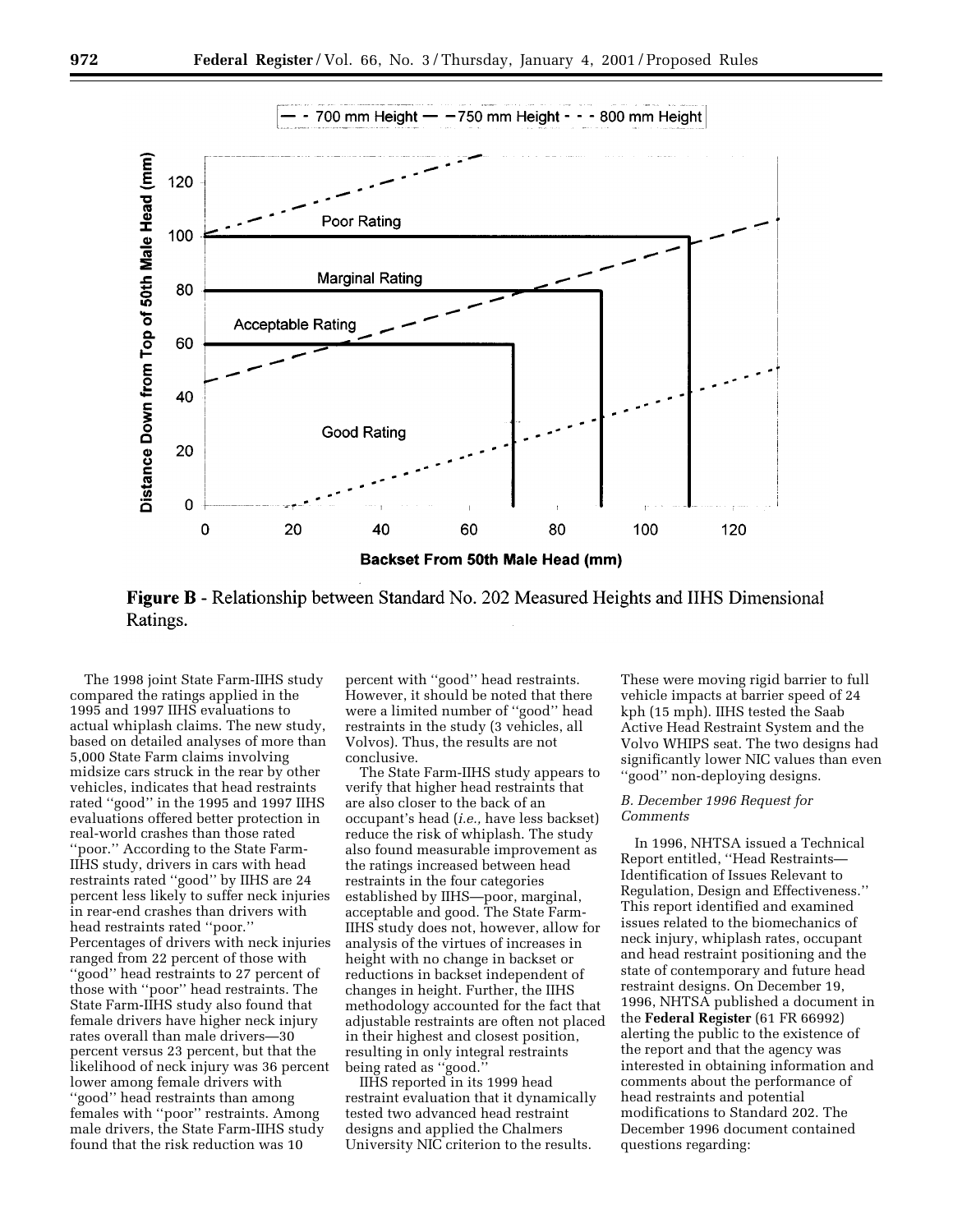(1) The effectiveness of current designs and the potential for improvements to reduce injury;

(2) The adequacy of Standard 202's height requirements and the efficacy of new requirements such as backset and adjustable head restraint locks;

(3) The continued need for and possible changes to the existing dynamic test procedure;

(4) Potential conflicts between visibility and revised head restraint requirements;

(5) Whether NHTSA should harmonize its regulations with ECE requirements;

(6) Whether changes to Standard 202 should be synchronized with changes to Standard 207, Seating Systems; and

(7) The costs of whiplash injury in the United States and the costs and benefits of modifying Standard 202.

The agency received comments from four manufacturers (Volkswagen, Toyota, Volvo, and Ford), three safety advocacy organizations (Consumers Union (CU), Advocates for Highway Safety (Advocates) and IIHS), one equipment manufacturer, Cerviguard, one insurance company, Insurance Corporation of British Columbia (ICBC), and the Chalmers University of Technology (Chalmers).

None of the respondents submitting comments stated that current head restraint designs were sufficiently effective at preventing neck injuries. While Ford indicated that current ''designs have been shown to be effective at reducing the risk of neck injuries in vehicle crashes,'' it also stated that improved designs will require additional research and testing. Chalmers, ICBC, CU and Advocates stated that they believed current head restraint designs were not sufficiently protective against neck injuries. None of the commenters stated that the current required height for head restraints of 700 mm (27.5 inches) is sufficient. IIHS, whose comments were submitted prior to the completion of the 1998 State Farm-IIHS report, referred to its 1995 and 1997 studies of head restraints. These studies, based on an examination of the head restraint positions relative to the head, concluded that the majority of head restraints were inadequate. According to IIHS, only 2.3 percent of 1997 vehicles evaluated had ''good'' head restraints, thus indicating that the current dimensional requirements are not sufficient.

Advocates indicated that most head restraint designs allow too much backset and that this should be limited to ''considerably'' less than four inches. CU stated that head restraints should have a minimum height of 737 mm (29

inches) to 762 mm (30 inches), but should be able to adjust even higher. Advocates urged the agency to require adjustable head restraints to lock in position, considering this ''a crucial aspect of restraint design and performance.'' It stated that it believes many of the current designs allow vertical collapse of the head restraints in rear crashes especially when the top of the head restraint is below the head's C.G. Chalmers and CU also endorsed adjustable head restraints having locks. Toyota said it believes that, at a minimum, the vertical adjustment should lock.

In reference to changes to test procedures, Chalmers stated that a dynamic test procedure is a necessity for new designs known as ''active'' head restraints. These head restraints move forward and/or higher in a crash. Chalmers also stated that this test should use a Rear Impact Dummy (RID) neck (developed by Chalmers) mounted on a Hybrid III dummy. The RID neck was developed at Chalmers because they thought the Hybrid III neck was too stiff in the midsagittal plane. Advocates, Toyota and Cervigard also expressed concern about the biofidelity of the Hybrid III neck. Volvo advised ''that the present 8g alternate standard in Standard 202 should be deleted and no new dynamic performance standard should be adopted until more knowledgeable injury mechanisms have been acquired and until relevant test procedures and improved test dummies have been developed.'' This would include a change to the dummy spine as well as the neck.

Comments on the impact of potential changes to head restraint requirements included concerns about effectiveness and degradation in visibility. Volvo stated that head restraint designs may not be optimal for occupant protection because manufacturers must also consider occupant comfort and visibility through the vehicle from the rear. Advocates noted that increasing the protective value of head restraints will be affected by comfort considerations as well as lateral and rear visibility issues. Chalmers said it believes that head restraints which are ''actively positioned during impact, would solve both the problems of visibility and injury prevention.''

The comments also indicated support for harmonizing Standard 202 with Economic Commission for Europe (ECE) Regulation 25.11 Advocates favored

harmonization, but said that the modified Standard 202 must go further. The organization said it believes the agency should investigate the merits of requiring head restraints in rear seats, as is required by ECE 25. However, it also mentions that this might conflict with tethered child safety seats and rear window visibility. CU recommended harmonization with ECE 25 as a move towards the goal of improving head restraints. This includes the provision for head restraints in the rear seats. However, it also endorsed other changes to the standard. Volkswagen endorsed harmonization with ECE Commission Directive 96/37/EC which combines ECE 25 (Head Restraints) and ECE 17 (Seats). Toyota stated that if the agency raises the required height for head restraints, it should match ECE 25. Volvo asked that NHTSA simply ''monitor'' the European standard. Ford stated that it ''strongly supports harmonization with other world regulations to promote world trade, providing it does not compromise safety or the integrity of the vehicle.'' It supported modification of Standard 202 on this basis.

Most of the commenters also favored coordinating changes to Standard 202 with changes to Standard 207 on the basis that seat and head restraint performance are closely linked because the longitudinal stiffness of a seat back will have an impact on the relative movement of the head and torso in the event of a crash. Chalmers indicated that their dynamic test proposal inherently coordinates changes to Standards 202 and 207. Advocates said that it believes coordinating the head restraint standard with any seat back standard is worthy of exploration and urged NHTSA to give explicit attention to the relationship between head restraints and integrated seat/head restraint systems. Volvo stated that in the short term no change should be made to either Standard 202 or 207 until more research has been done. At the same time, it provided information on its Whiplash Protection Study (WHIPS) in which Volvo modified its standard seat to optimize it for whiplash protection.

Only one commenter, ICBC, submitted data on the costs of whiplash and the benefits of reducing whiplash

<sup>11</sup>Economic Commission for Europe (ECE) Regulation 25—*Uniform Provisions Concerning the Approval of Head Restraints (HeadRests), Whether or Not Incorporated in Vehicle Seats* is similar to

Standard 202 in that the same strength/ displacement test procedure and performance values are required. The head restraint height is measured in the same way by both regulations, but the required heights differ. ECE 25 specifies that head restraints he higher than the current version of Standard 202. In addition, the current ECE 25 requires all forward facing outboard seats to have head restraints.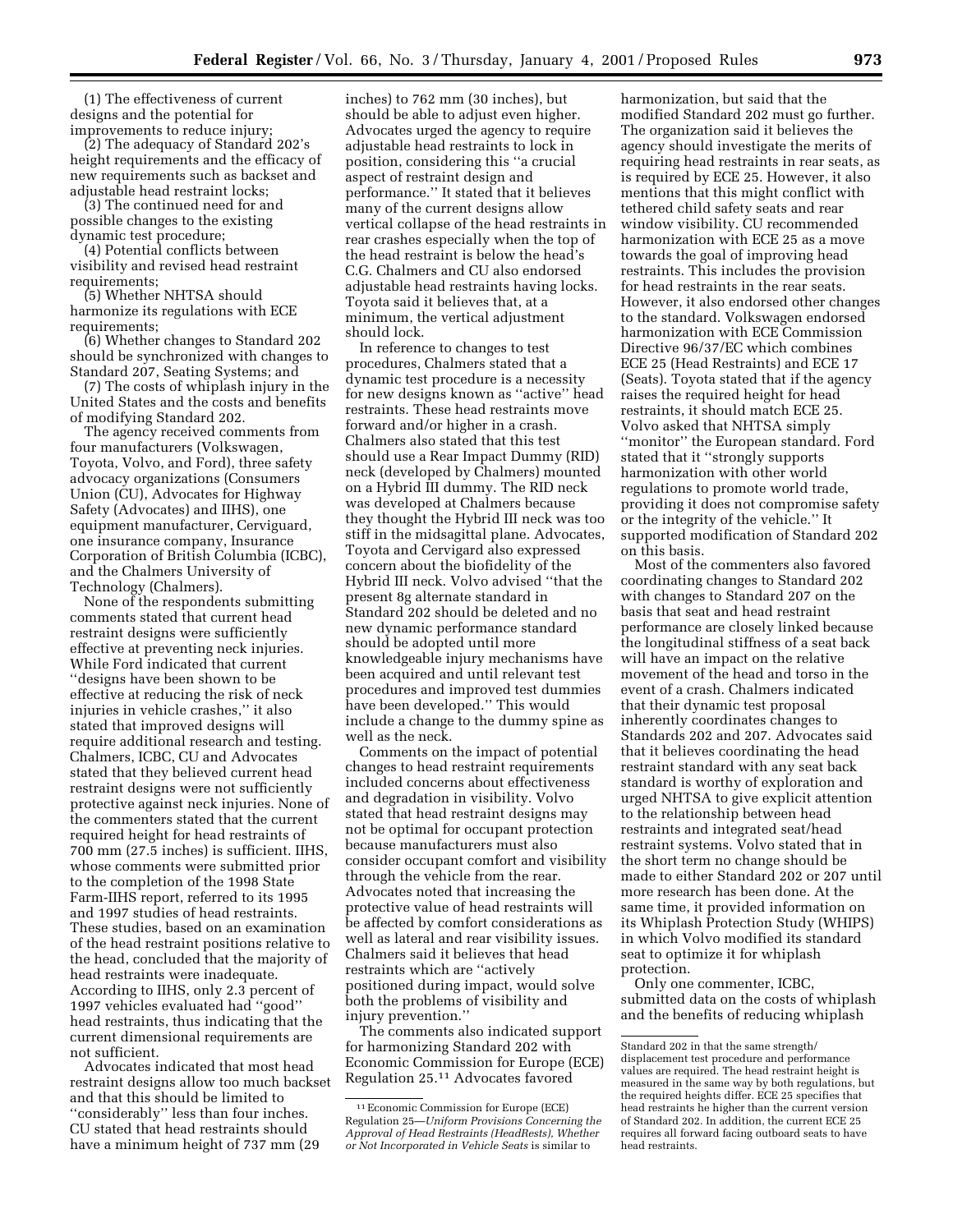injuries. ICBC stated that 45,437 British Columbians suffered whiplash in 1996. Since the population of British Columbia is about 1 percent of the U.S. population, extrapolating this figure to the U.S. would imply that there were 4,543,700 whiplash injuries in the U.S. during 1996. This figure is more than five times NHTSA's estimate of the number of whiplash injuries in the U.S. ICBC estimates that each whiplash costs \$8,199 U.S. If this figure were multiplied by the number of extrapolated injuries, this would suggest a total cost of \$37 billion U.S. That is more than seven times greater than NHTSA's estimate. NHTSA does not know why the number of whiplashes estimated from the ICBC figures are so much higher than the NHTSA estimate. While the agency has not examined the methodology used by ICBC to calculate its estimate, it is possible that the number of insurance reported whiplashes may overstate the actual incidence of injury.12 The agency's whiplash estimate is based on crash data generated by police reported crashes where one or all of the vehicles involved are towed away from the scene. Since many whiplashes occur in crashes where no vehicle is towed and no police report is made, a correction factor was used to adjust the estimate for these non-towed crashes.

### *C. AIAM/AAMA Petition*

On August 13, 1997, the American Automobile Manufacturers Association (AAMA) and the Association of International Automobile Manufacturers (AIAM) submitted a joint petition for rulemaking requesting that NHTSA consider the possibility of amending five safety standards so that these standards would be ''functionally equivalent'' to corresponding ECE standards. The petition defined ''functional equivalence'' through comparison with harmonization:

A harmonized regulation would contain and define either (1) a single set of performance requirements that a vehicle could be ''certified'' to and sold anywhere in the world or (2) common test conditions and procedures, common test devices and measurement techniques, and common test criteria limits. A functionally equivalent regulation may have any number of ''technical'' differences but would provide an equivalent level of real world performance despite these differences.

The petition did not offer any further illumination of what ''technical'' differences may exist between two regulatory schemes that are ''functionally equivalent.'' The AAMA/ AIAM petition implies that two standards should be considered as functionally equivalent if they are similar and offer equivalent levels of performance.

AAMA/AIAM indicated that the European standards, ECE 17 and ECE 17.04,13 differ from Standard 202 in the requirements for the height and width of head restraints, the energy absorption characteristics of the front surface of restraints and in the requirement for rear head restraints. The petition requested that NHTSA amend S4.3 of its standard to require that the top of a fully extended head restraint be not less than 800 mm above the seating reference point and that the top of a head restraint, when adjusted to its lowest adjustment position, be not less than 750 mm above the seating reference point. The addition of these proposed amendments, in AAMA/AIAM's view, would make Standard 202 functionally equivalent to the European regulations. Further, AAMA/AIAM requested that a new provision be added to Standard 202 indicating that head restraints meeting the requirements of ECE 17.05 or ECE 25.04 or EEC 74/408 be deemed to have met the requirements of Standard 202. In order to accommodate the product cycles of their members, AAMA/AIAM suggested that the upgraded Standard 202 have an effective date of September 1, 2004.

#### **III. Overview of Proposal**

NHTSA is proposing a series of amendments to upgrade Standard 202 to improve the protection provided to occupants. The agency anticipates that these amendments will provide safety benefits in all crashes. However, we are limiting our benefits analysis to rear end collisions only. These new requirements would require that head restraints, when adjusted to their lowest possible adjustment position, be at least 50 mm (2 inches) higher than they are currently required to be. (Note: This proposal is presented in the International System of Units (SI) with the English Units

conversion provided in parenthesis for convenience. A final rule will be presented in only SI units.) It would also require front seat head restraints to be able to achieve a height 100 mm (4 inches) higher than currently required, and lock in this adjustment position as well as lock at the highest adjustment position. Rear seat head restraints would also be required to lock in the highest adjustment position. Head restraints would also be subject to a new requirement limiting the amount of backset, *i.e.,* distance between the back of an occupant's head and the front of the head restraint, to 50 mm (2 inches). NHTSA is also proposing that head restraints be required in the rear outboard seating positions. These upgraded requirements appear in the portion of the regulatory text which would apply to vehicles manufactured after the first occurrence of September 1, three years after publication of the final rule.

The agency proposal for upgrading Standard 202 would harmonize Standard 202 with the requirements for head restraints in ECE Regulation 25 in some respects. The proposed height requirements are identical to those in ECE 25. The agency proposal also contains provisions establishing performance criteria for energy absorption by the front surface of head restraints. Finally, as amended, Standard 202 would require rear seat head restraints.

However, the proposal would set different requirements for head restraint width and gap measurement for adjustable restraints than those found in ECE 25. Further, it would add requirements for backset and adjustment retention locks. It would also include a dynamic compliance option not found in ECE 25. In the current and proposed Standard 202, compliance may be measured in one of two ways. The first way is to meet all static dimension and strength requirements, while the second way is to meet a dynamic test. The proposal would modify the required level of performance in the dynamic compliance option to reflect the proposed height and backset requirements.

Prior to the first occurrence of September 1, three years after publication of the final rule on which compliance with the upgraded requirements becomes mandatory, the manufacturers would be given the option of complying with any of three different sets of requirements: the existing requirements of Standard 202, the existing requirements of ECE 25, or the upgraded requirements of Standard 202. Consistent with other recent

<sup>12</sup>NHTSA observes that the 1998 State Farm-IIHS study revealed that the overall neck injury rate in Michigan, the study's only no-fault state, was 13 percent compared with 26 percent in other states, without no-fault liability systems. This suggest that the availability of fault-based compensation systems may lead to higher reported rates of whiplash.

<sup>13</sup>The European regulations, EEC 74/408, as amended by Directive 96/37/EC, promulgated by the European Union, and ECE 17.04, established by the UN Economic Commission for Europe (ECE), apply to vehicles with a seating capacity of nine passengers or less. These regulations, which principally govern seats and seating systems, are identical to each other. ECE 25, which applies to head restraints, is incorporated into ECE 17.04. Therefore, for the purposes of head restraints, ECE 17.04 and ECE 25 may be considered to be one and the same.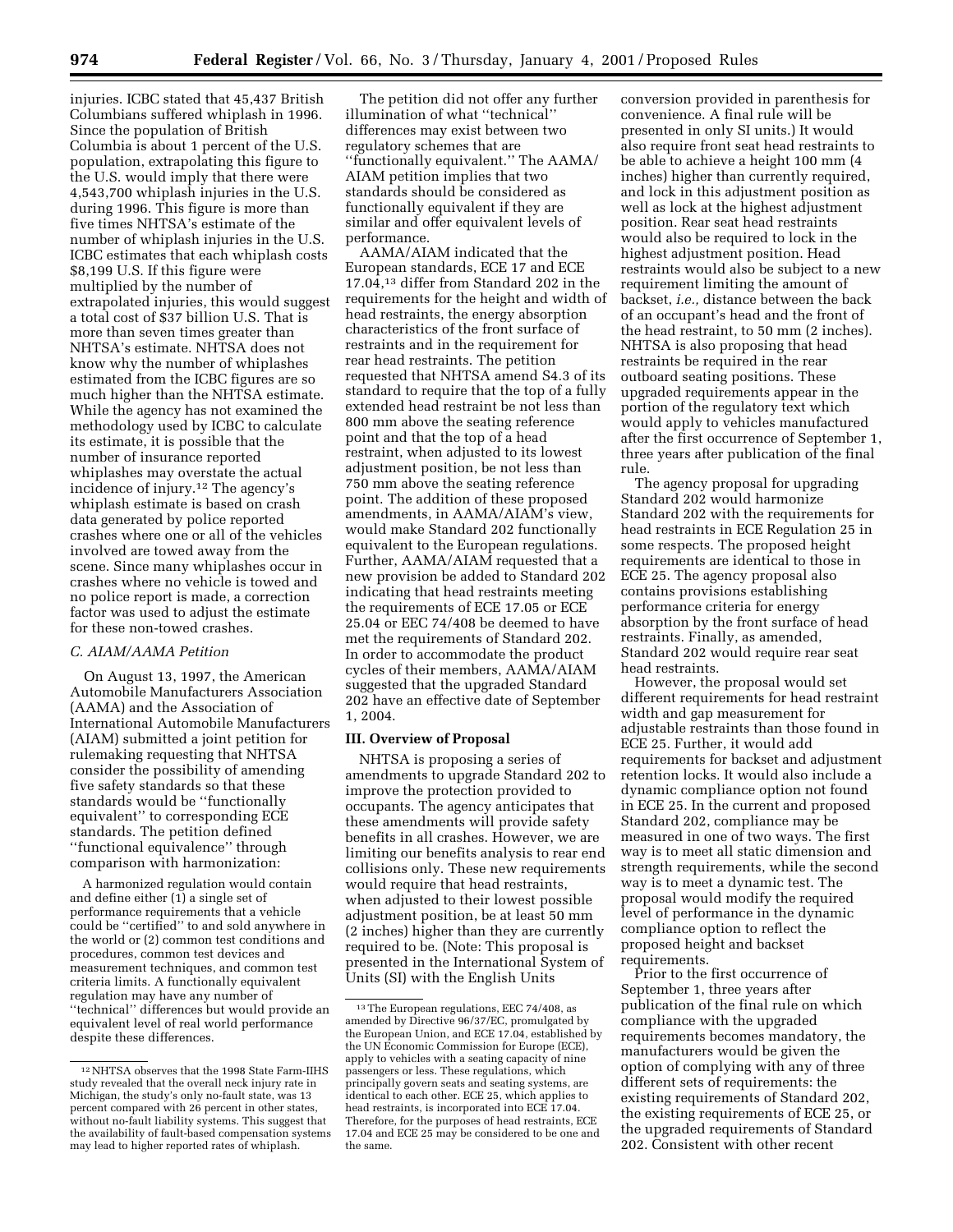amendments to our Safety Standards, the compliance option would have to be selected prior to certification of the vehicle, and the selection could not be changed thereafter.

# **IV. Proposed Upgraded Requirements**

#### *A. Height Requirements*

Standard 202 currently requires that all head restraints be capable of achieving a height where the top of the head restraint must be at least 700 mm (27.5 inches) above the seating reference point measured parallel to the torso reference line. For vehicles produced on or after the first occurrence of September 1, three years after publication of the final rule, NHTSA proposes to change this requirement to 800 mm (31.5 inches) above the H-point for front seat head restraints. The proposal adds a lower limit on all required head restraints including those in the rear outboard seats, requiring that head restraints may not be less than 750 mm (29.5 inches) above the H-point. Therefore, under the proposal, front integral head restraints must have a minimum height of 800 mm (31.5 inches) and front adjustable head restraints must be capable of achieving a height of at least 800 mm (31.5 inches) and cannot be adjusted below 750 mm (29.5 inches). Rear integral restraints must have a minimum height of 750 mm (29.5 inches) and rear adjustable head restraints must not be adjustable to a height below 750 mm (29.5 inches). Research indicates that, for many occupants, in order to prevent hyperextension or lesser movements of the head and neck in relation to the torso that result in injury, head restraints must be higher than currently required by Standard 202 and close to the rear of the head.

The proposed alterations in the height requirements are intended to prevent whiplash injuries by requiring that head restraints be high enough to limit the movement of the head and neck, even if such movements do not result in hyperextension of the neck. The persistence of whiplash injuries in current vehicles indicates that current designs are not preventing whiplash

injuries from occurring. Research has led to the conclusion that prevention of hyperextension alone does not stop whiplash from occurring. Since a 700 mm (27.5 inch) high head restraint is capable of preventing hyperextension in many occupants, it seems likely that the persistence of whiplash may be the result of the inability of current head restraints to be positioned to sufficiently limit relative head and neck motion in the normal range of motion. Research conducted since the implementation of the current height requirement has shown that head restraints should be at least as high as the center of gravity (C.G.) of the occupant's head to adequately control motion of the head and neck relative to the torso. This does not mean that there would be no additional benefits for a head restraint with a height greater than the height of the head C.G. However, this is likely to be controlled by other factors such as backset, head restraint shape and the underlying structure of the head restraint under the upholstery. Therefore, the head restraint height relative to the head C.G. height will be used here as an indication of the adequacy of the proposed height dimension.

A 750 mm (29.5 inch) high head restraint would have a height above the C.G. of a 50th percentile male if the backset were 125 mm (5 inches) or less, and assuming a head C.G. 105 mm from the top of the head (See Figure B). The difference in erect seating height between a 50th and 95th percentile male is 58 mm (2.3 inches). The size of most adult heads is essentially the same. The difference between the base of the neck and the top of the head of a 50th and 95th percentile male is only 6 mm (0.2 inches). Therefore it is reasonable to assume that the vertical dimensions from the top of the head to the C.G. is nearly the same at 105 mm (4.1 inches). A 95th percentile male with a torso angle of 25 degrees will have the top and C.G. of the head 53 mm (2.1 inches) higher than a 50th percentile male.

It is also reasonable to assume that the back of the 95th and 50th percentile male heads are essentially aligned vertically with each other. Therefore,

they would have the same distance from a head restraint with a flat vertical face. This is because the longer torso of the 95th male would tend to place it closer to the head restraint and the larger lower back and buttocks would push the H-point away from the back of the seat, resulting in no net change in backset (see Figure C). These assumptions about backset are consistent with the agency's laboratory observations and a 1998 Experimental Safety of Vehicles (ESV) Conference paper by Toyota.

Based on these assumptions, a 750 mm (29.5 inch) high head restraint would be as high as the 95th percentile male head C.G. if the backset were 13 mm (0.5 inches) or less (see Figure D). It would be 17 mm (0.7 inches) below the 95th percentile male head C.G. at 50 mm of backset. A 800 mm (31.5 inch) high head restraint would be as high as the 95th percentile male C.G. if the backset were 133 mm (5.3 inches) or less. It would be 38 mm (1.5 inches) above the 95th percentile male head C.G. at 50 mm of backset.

The proposal for the front seat of requiring head restraints to be capable of achieving an 800 mm height and have a backset no greater than 50 mm should assure that the top of the head restraint is above the head C.G. of virtually all front seat occupants. The proposal for front and rear seats requiring a minimum height of 750 mm and backset no greater than 50 mm will provide head restraints higher than the head C.G. of about 86 percent of the adult males (assuming a normal distribution of height). The C.G. height of a 99th percentile female reclined at 25 degrees is about 19 mm below a 750 mm (29.5 inches) high head restraint at a 50 mm (2 inch) backset. Therefore, this will provide head restraints higher than the head C.G. of nearly all adult females and 93 percent of all adults. In term of the rear seat target population, this proposal will cover an even higher percentage of rear seat occupants than it would of the entire population of occupants. This is because more children occupy the rear seats and larger occupants rarely sit in the rear where there is generally less room.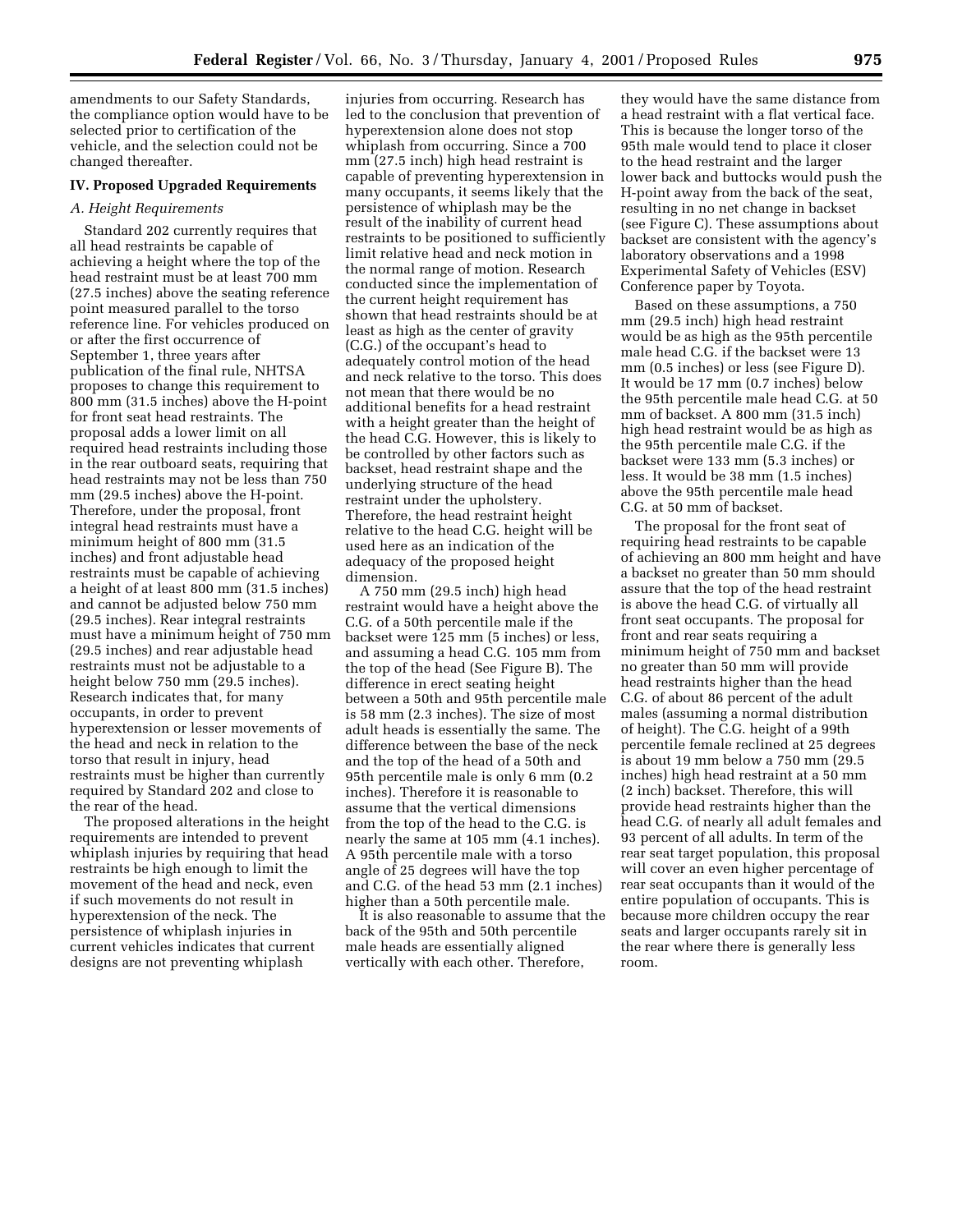

Figure C - Seated 50<sup>th</sup> and 95<sup>th</sup> percentile males. Backset dimension assumed to be the same for both occupants.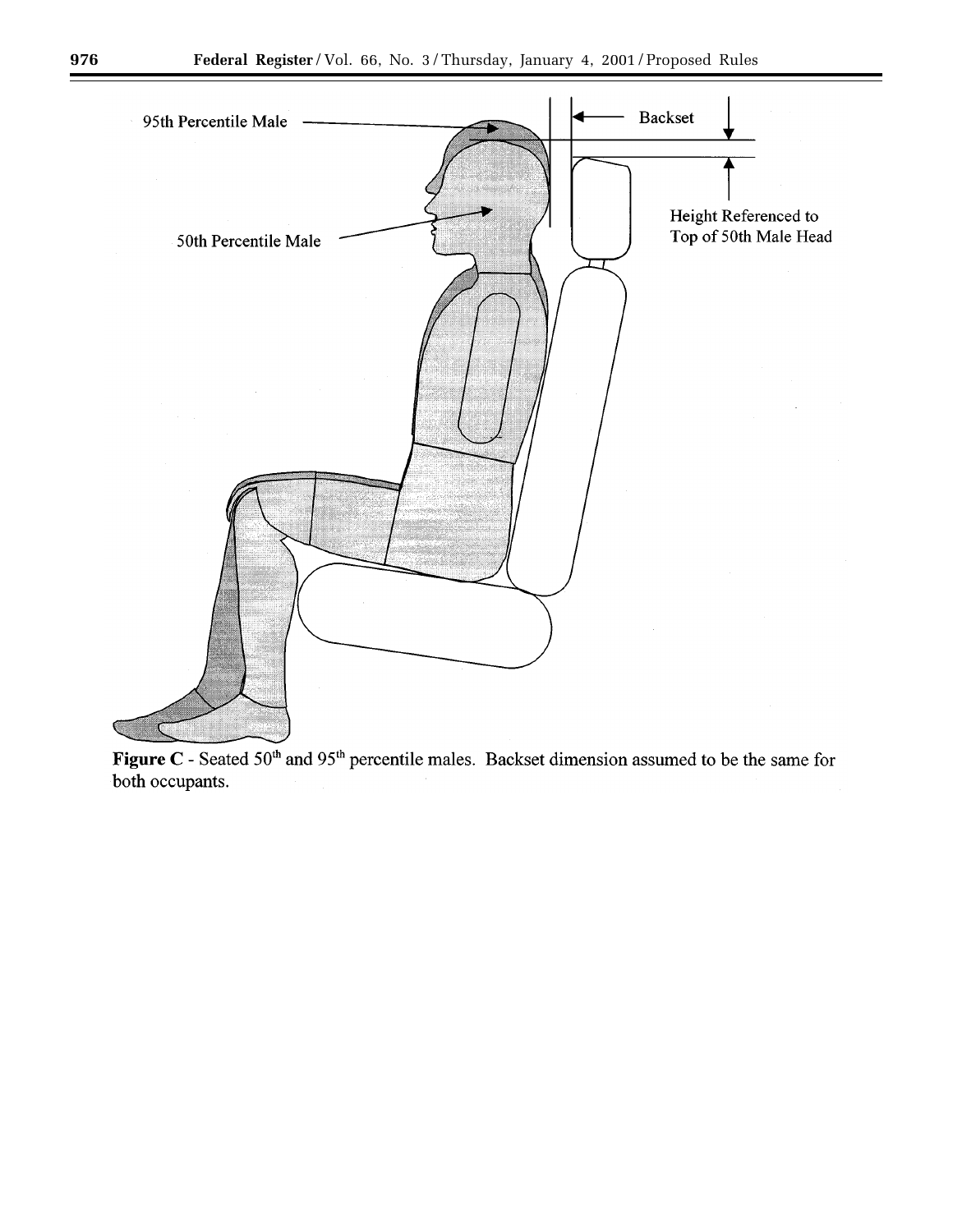

**Figure D** - Relative location of 50<sup>th</sup> and 95<sup>th</sup> percentile male head C.G. relative to head restraint height and backset.

The recent State Farm-IIHS study also suggests that head restraints that are higher in relation to the head center of gravity and closer to the back of the head provide greater protection against whiplash. The agency notes that head restraints rated ''good'' by IIHS integral restraints with a height less than 60 mm (2.36 inches) below the top to the head and within 70 mm of the rear of the head—reduced the likelihood of whiplash by 36 percent in females and 10 percent in males. Figure B shows that an 800 mm (31.5 inches) high head restraint is likely to be high enough to be rated as ''good'' at all backsets within the ''good'' range. NHTSA believes that the proposed requirement for backset, in conjunction with the proposed height requirements, would lead to a significant improvement in safety.

Although the agency tentatively concludes that its proposed 800 mm (31.5 inches) height requirement would offer significant benefits for people taller than 50th percentile males, the agency wishes to know if additional safety benefits could be realized by requiring head restraints to be capable of achieving a somewhat greater height.

Therefore, NHTSA requests comments on:

1. The marginal benefits and costs of requiring head restraints to be capable of achieving a height greater than the one proposed in this notice.

2. Other issues that may be raised by a height requirement greater than the proposed one, including those associated with the potential effects on visibility, seat adjustability and compliance with other safety standards, e.g., Standard 201, ''Head Protection in Interior Impact.''

# *B. Backset Requirement*

NHTSA is also proposing to add, for vehicles produced on or after the first occurrence of September 1, three years after publication of the final rule, a backset requirement of no more than 50 mm (2 inches) for front and rear head restraints. The consensus of the biomechanics community is that the backset dimension has an important influence on the forces felt by the neck and the length of time a person is disabled by injury. This judgment is based on testing, computer modeling and real world crash data. As far back as 1967, Mertz and Patrick showed that loading on the head during a rear impact is minimized by reducing the

initial separation between the head restraint and head. With the head initially against the head restraint, a volunteer test subject endured a 71 kph (44 mph) rear impact without discomfort. Research presented at the 1990 International Research Council on the Biomechanics of Impact (IRCOBI) examined 25 rear impacts involving 33 occupants of Volvo cars. The study results showed a statistically significant increase in neck injury duration when there was more than 100 mm (4 inches) of backset. A 1994 study conducted by Volvo found additional potential injury reduction as the backset approaches zero, allowing no relative motion between the head and torso upon rear impact. IIHS, in its studies of head restraints, considered a backset of 70 mm (2.8 inches) or less to be ''good.''

NHTSA has tentatively concluded that adding a requirement specifying a limit on backset would result in reduced angular displacement between the head and torso in a crash. One method the agency used to assess the potential benefits of a backset limit was through a computer modeling study in which the backset dimension was defined as the distance between two vertical lateral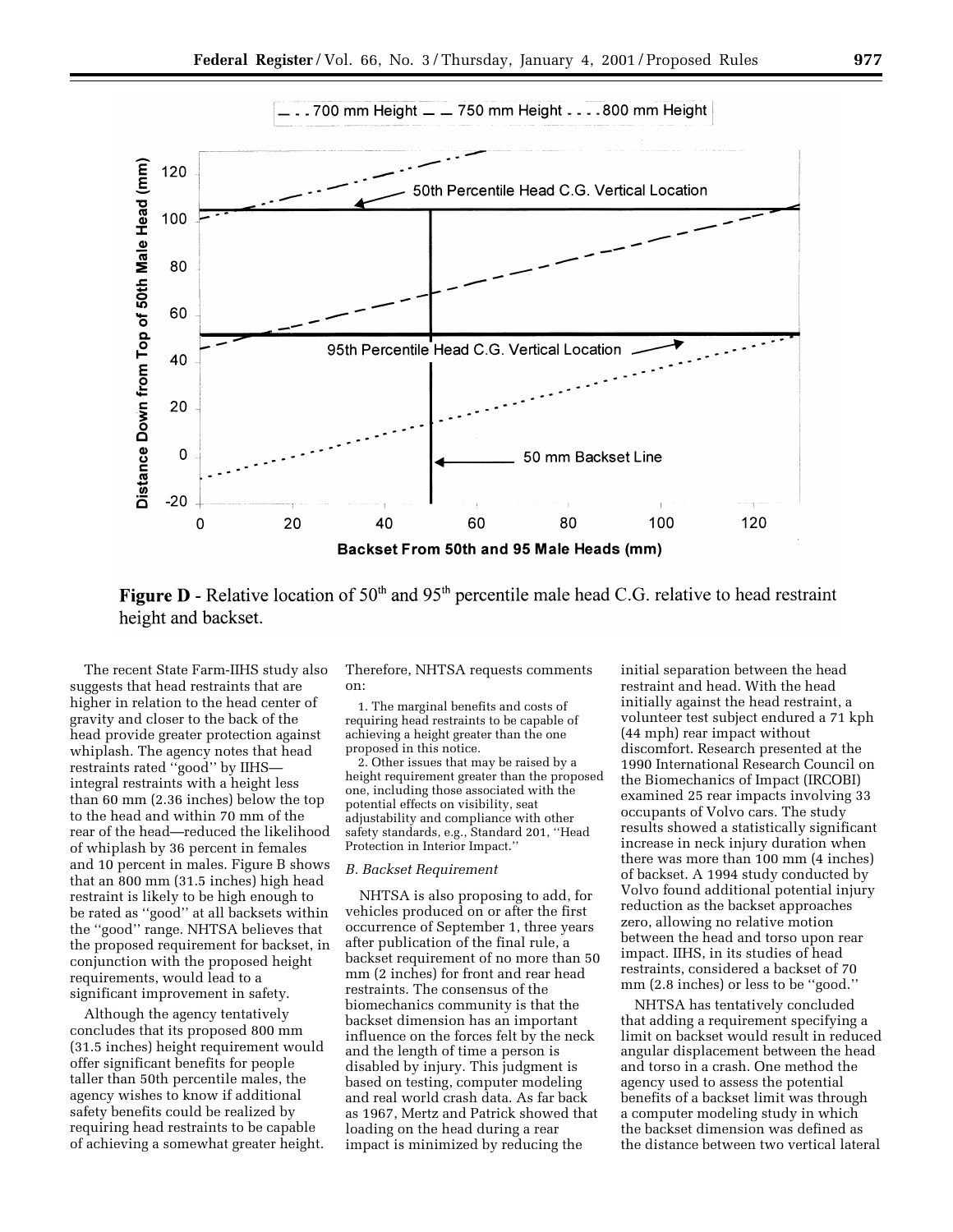planes; one plane passing through the rearmost point on the headform and the other passing through the forwardmost part of the head restraint at its centerline. A seat model intended to represent a 1986–1994 Pontiac Grand Am was used with the head restraint positioned in 21 different configurations with varying heights and backsets. The vehicle seat, as modeled, was relatively stiff in the longitudinal direction in comparison to those currently on the market. Another set of data was generated with the hinge joint kept completely rigid. This was intended to simulate a rear seat that has its seat back structure rigidly attached to the vehicle body, such as is the case for many passenger cars. A model of a Hybrid III 50th percentile male was the seat occupant.

For both seat stiffnesses, no head-totorso angular rotation was greater than 2 degrees for head restraints above 750 mm (29.5 inches) and backsets 50 mm (2 inches) and closer. At backsets up to 100 mm (4 inches), all head-to-torso angular rotations were less than 21 degrees for head restraints above 750 mm (29.5 inches). At a backset of 150 mm (6 inches), head rotations of 27 and 44 degrees occurred at head restraint heights of 750 mm (29.5) and 800 mm (31.5 inches), respectively.

The computer modeling indicates that the lowest head-to-torso rotation value was seen when the backset was approximately 50 mm (2 inches). NHTSA tentatively concludes that this amount of backset is appropriate for all outboard seating positions.

The agency understands that there are differences in the way occupants adjust and sit in seats and that the backset measurement device being used may not capture this variety completely since it attempts to represent the head position of a 50th percentile male in a seat with a 25 degree inclination from the vertical. A steeper seat back inclination will further reduce the backset.

The agency also believes that physical differences in seat design may

contribute to seat performance. In fact, National Automotive Sampling Systems (NASS) crash data indicate that the whiplash rate for rear seat occupants is significantly lower than that of front seat occupants. One explanation may be that many rear seats are often configured differently than front seats and frequently do not have adjustable backs. Adjustable seat backs allow wide variations in location of the head restraint relative to the user as the seatback angle changes through the range of adjustment.

In making the backset proposal, the agency has attempted to balance the need for both occupant safety and comfort while considering potential misadjustment. The agency believes the backset requirement is practicable—the majority of occupants should comfortably fit in seats with a 50 mm (2 inch) backset and it is well within the capability of manufacturers to produce seats with this backset.

The agency measured 14 MY 1999 vehicles and found that the front seats of the Toyota Camry, Chevy C1500, Chevy S10, Saab 9–5, and Chevy Malibu had backsets within the proposed 50 mm (2 inch) limit. Saab 9–5 rear seats also meet that proposal. For the entire fleet of new vehicles, we estimate that front seats are an average of 23 mm (0.9 inches) away from meeting the proposal and rear seats are an average of 47 mm (1.8 inches) away from the proposal. These fleet estimates were derived by using the sales weighted averages of the 14 MY 1999 vehicles measured. More details can be found in the PEA for this proposed rule.

Further, based on IIHS' rating of head restraints in MY 1999 vehicles, it appears that there are at least some models in all classes of vehicles that already meet or come close to meeting the proposed backset limit. As noted above, IIHS rates the backset of a vehicle's head restraints as good if it is not more than 70 mm (2.6 inches). According to IIHS, cars with head restraints rated good overall (i.e., both

backset and height) include the BMW Z3 Coupe, Saab 9–3 and 9–5, Volkswagen New Beetle (some seat options), and Volvo C70/S70/V70 and S80 models. Among pickups, the Chevrolet S10 and GMC Sonoma have good restraints. And among utility vehicles, the Chevrolet Blazer (some seat options) and Mitsubishi Montero earn good ratings.

Nonetheless, NHTSA solicits comments on whether this proposed backset limitation is appropriate. In particular, the agency seeks information and comments on:

3. Whether limiting backset to 50 mm (2 inches) is sufficient to prevent excessive relative motion between the occupant's head and torso. Does 50 mm (2 inches) of backset provide sufficient head clearance and comfort for most occupants?

4. Would it be appropriate to allow a greater maximum backset (e.g., 100 mm (4 inches)) while requiring that head restraints with more than  $50 \text{ mm}$  (2 inches) of backset be adjustable so that backset can be reduced to 50 mm (2 inches)? Please provide data on the amount of safety disbenefit that would be associated with allowing a backset of 75 or 100 mm (3 or 4 inches), instead of 50 mm (2 inches).

NHTSA is proposing that compliance with the backset requirement be measured through use of the ICBC Head Restraint Measuring Device. Under the proposed rule, all outboard seat head restraints must have a backset of not more than 50 mm (2 inches). This 50 mm (2 inches) backset must not be exceeded at any height between 750– 800 mm (29.5–31.5 inches). Although no height adjustment beyond 750 mm (29.5 inches) is required for rear seats, if these higher height positions exist, backset must be limited to 50 mm (2 inches). Figure E is a graph of the zones of adjustment for front and rear head restraints relative to the head C.G. of a 50th and 95th percentile male dummy. These positions are based on the assumptions stated in Section IV.A., Height Requirements and shown in Figures C and D.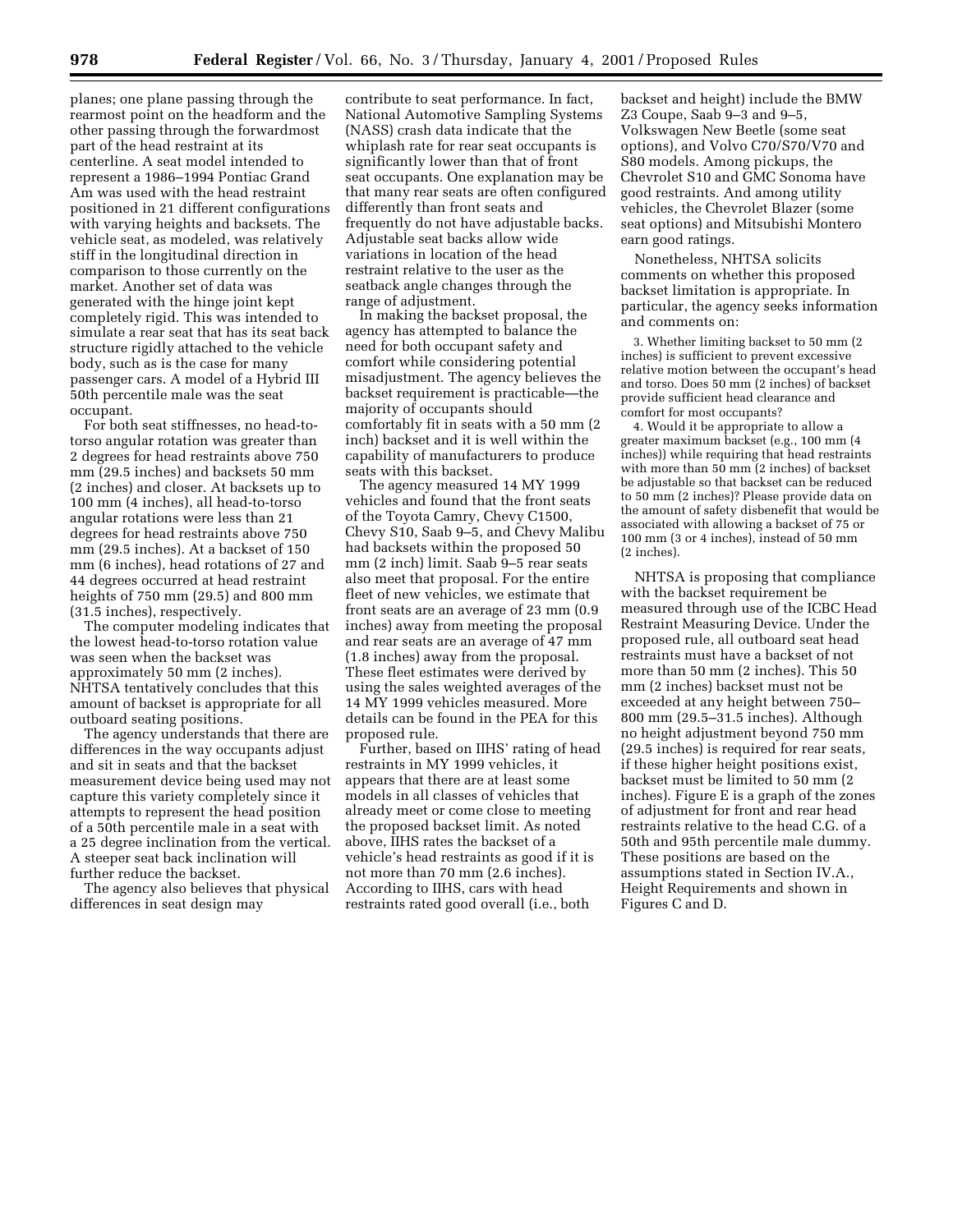

**Figure E** - Proposed limits on head restraint position for all outboard head restraints relative to 50<sup>th</sup> and 95<sup>th</sup> percentile dummy head C.G.

The agency believes that the ICBC measuring device is an appropriate tool for measuring backset. However, the agency solicits comments on:

5. Other devices that may be used to perform the same function as the ICBC device and whether such devices would be more appropriate.

NHTSA observes that the ECE 25 requirements do not include a specification for backset. The agency believes, however, that the proposed backset requirement, which the agency believes offers significant safety benefits, would not prevent manufacturers from producing designs meeting ECE 25.

Both the height and backset measurements are accomplished through the use of the SAE J826 manikin (June 1992) or H-point machine. The positioning procedure for this device is explicitly defined in SAE J826 in order to maximize repeatability. This in turn maximizes the repeatability of the height and backset measurements.

# *C. Height Adjustment and Backset Limit Retention Requirements*

The agency is also proposing, for vehicles produced on or after the first occurrence of September 1, three years

after publication of the final rule, that performance requirements for adjustable head restraints be added to Standard 202 which are intended to assure that the front head restraints remain locked in specific positions. A 1982 NHTSA study found that the effectiveness of integral head restraints was greater than adjustable head restraints. The study concluded that this difference in effectiveness was due, in part, to adjustable head restraints not being properly positioned. Although one reason for improper positioning is a lack of understanding on the part of the occupant on where to place the head restraint, it also could be due to the head restraint's moving out of position either during normal vehicle use or in a crash. Adjustment locks can mitigate this problem by helping to retain the adjusted position. IIHS has also been critical of adjustable head restraints, especially when they do not provide locks, in their evaluation of head restraints. This criticism has manifested itself in that IIHS, in its rating of head restraints, automatically gave adjustable restraints a lower rating on the assumption that these restraints would not be properly adjusted. In addition, it only evaluated adjustable head

restraints without locks in their lowest position. In comments on the agency's 1996 technical report, Advocates stated that adjustable restraints should be required to lock. Toyota also stated that, at a minimum, head restraints should lock vertically.

The modifications to the existing height requirements and the addition of a backset requirement that are now being proposed are expected to improve the performance of all adjustable head restraints. The performance of adjustable head restraints may be further improved if steps are taken to ensure that a restraint remains in position after it has been set by the user.

In making this proposal, the agency has no desire to require specific methods for adjustment and locking. A typical adjustable head restraint design allows manual adjustment by sliding the head restraint in and out of the seat back on posts attached to the head restraint. Position locking is achieved by notches in the shaft allowing for a detent mechanism. There are also powered adjustable head restraints which are infinitely adjustable within a specific range. When the adjustment mechanism is inactive, the head restraint is, in effect, locked in position. Under the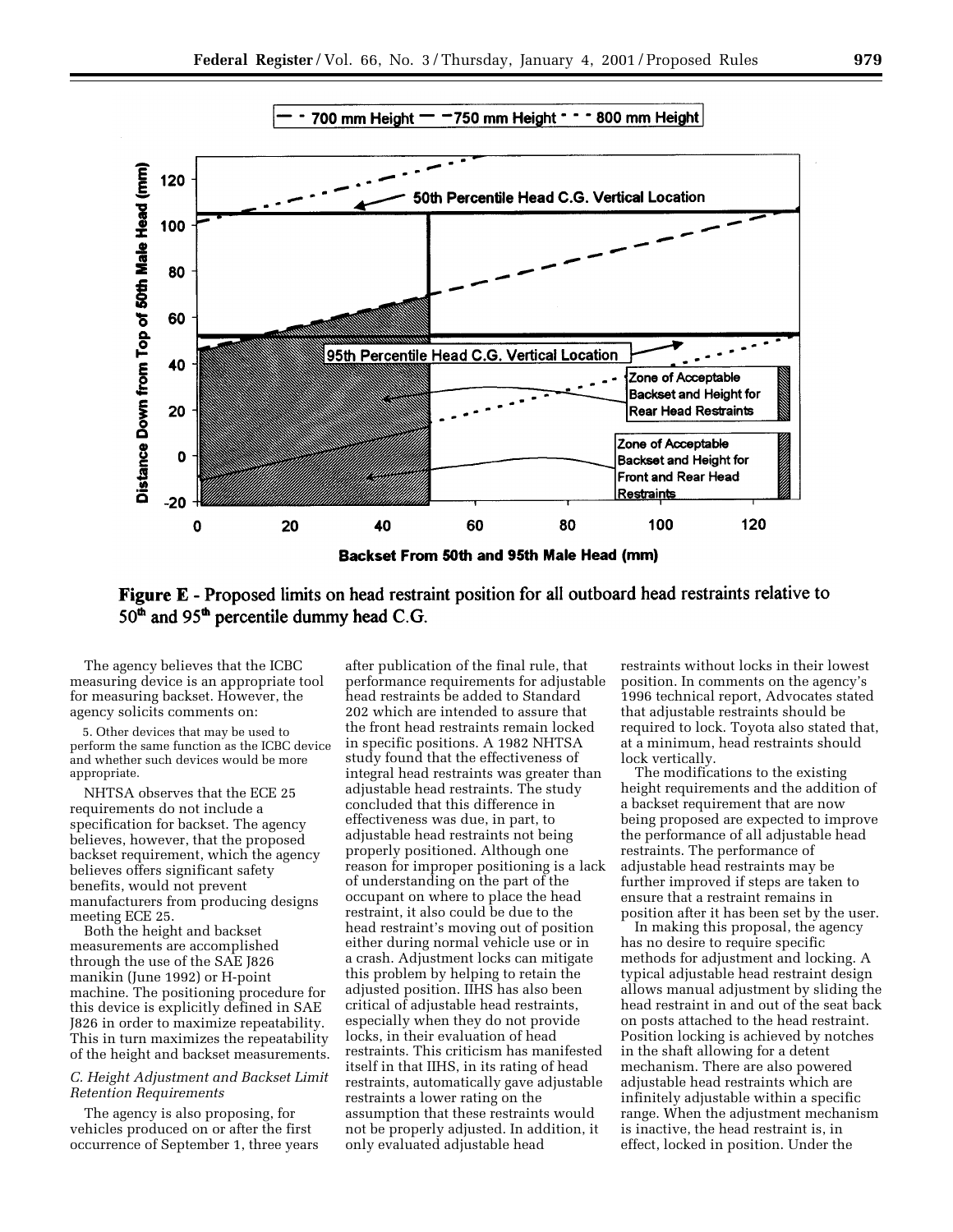current proposal, these and other locking methods would be permissible as long as the performance criteria below are met.

Therefore, we are proposing that adjustable head restraints for the front outboard seating positions must maintain their height (i.e., lock) in several height positions under application of a downward force. In addition to locking at a position of not less than 800 mm (31.5 inches), they must also lock at the highest adjustment positions. It may be that, for some designs, the highest position is at 800 mm (31.5 inches). Adjustable head restraints for the rear outboard seating positions must lock at the highest position of adjustment above 750 mm (29.5 inches), if this position exists. In addition to locking at these specified positions of height adjustment, both front and rear head restraints must be capable of retaining the minimum height of 750 mm (29.5 inches) under application of a downward force.

The height position retention requirements must be met at any backset position of adjustment. The agency believes that this is important for designs which adjust vertically as well as rotate for backset adjustment. Although there may be no backset position more than 50 mm (2 inches), a change in the backset position may change the height of the head restraint.

We are also proposing to adopt the following backset retention requirement. Under application of a rearward moment, with the head restraint adjusted to 800 mm (31.5 inches) for front outboard seats and 750 mm (29.5 inches) for rear outboard seats, the head restraint must maintain any position of backset adjustment.

The agency believes that the proposed height and backset position retention requirements are very comprehensive and that requirements for other positions than those mentioned above are unnecessary and would not result in significant additional safety benefits. The agency notes, however, that manufacturers would not be precluded from providing additional lockable positions within the range of the head restraint's adjustment.

The proposed height adjustment retention lock and backset limiter compliance tests begin by applying a small initial load to the head restraint. A headform is used to apply the load and a reference position is recorded. The head form reference position is measured with this load applied to eliminate variability associated with the soft upholstery of the head restraint. A larger load is then applied through the headform to test the locking mechanism.

Finally, the load is then reduced to the initial value and the head form is checked against its initial position. In order to comply, the locking and limiter mechanisms must not have allowed the headform to have moved more than 10 mm (0.4 inches) from the initial reference position. First, to test the vertical lock, a load is of 500 N (112 pounds) is applied vertically downward. Then, to test the backset limiter, a force is applied sufficient to generate a 373 Nm moment (3,300 inchpounds) perpendicular and rearward to the torso reference line about the Hpoint. A force of approximately 500 N (112 pounds) is required to generate this moment. The agency has reviewed upper neck shear loading from 33 rigid moving barrier, rear impact (48 kph (30 mph)) FMVSS 301 tests and found the average maximum load caused by the head being loaded in the forward direction with respect to the torso is 351 N (78.9 pounds). This direction of shear load is a good indicator of head restraint loading on the head and, therefore, head loading on the head restraint. Thus, the 373 Nm (3,300 inch-pounds) rearward moment and 500 N (112) downward force are representative of the peak loads likely to be encountered in moderate to severe rear impacts.

NHTSA remains concerned, however, that while the addition of the proposed locking and limiter requirements will help ensure that properly adjusted head restraint remain in position, the requirements cannot do anything to ensure that adjustable head restraints are actually put in that position in the first place. The agency requests comments on:

6. The appropriateness of the load values used to assess the position retention capability of head restraints. Should other height and adjustment positions such as a mid-height position be tested and/or required?

7. Do vehicle users understand how to properly adjust head restraints? If not, should manufacturers be required to provide information on this subject to consumers in the vehicle owner's manual or elsewhere?

8. The extent to which misadjustment of head restraints is due to the absence of adjustment retention locks versus intentional misadjustment by occupants.

9. Do vehicle users intentionally misadjust head restraints for reasons related to comfort, visibility, or other factors?

10. Are adjustable head restraints with adjustment retention locks significantly less likely to be misadjusted than ones without such locks?

11. Would equipping restraints with locks discourage misadjustment? If not, should other requirements be adopted to address the problem of misadjustment? The agency has previously addressed issues of misuse, nonuse and adjustment in several contexts,

including manual seat belts and child seats. Would the measure adopted in these contexts be appropriate with respect to head restraints?

12. What would the costs and benefits be of requiring that the height of front seat head restraints be fixed at 800 mm (31.5 inches) or at some other single height? What would the costs and benefits be of adopting such a fixed head restraint requirement for rear seat head restraints?

# *D. Rear Outboard Seating Positions*

In addition to modifying requirements for head restraints for front outboard seating positions, NHTSA is also proposing to add head restraint requirements for rear outboard seating positions for vehicles produced on or after the first September 1 that occurs three years after publication of the final rule. The agency has tentatively concluded that the addition of head restraints for these seating positions would reduce whiplash injuries to rear seat occupants and harmonize Standard 202 with the ECE 25 head restraint requirements. Data obtained from NASS for non-rollover towaway rear crashes for passenger cars and LTV's for the years 1988 through 1996 shows that there were 5,440 whiplash injuries reported annually for occupants of rear outboard seating positions.

The whiplash rate (number of occupants with whiplash divided by the number in crashes) for these seating positions is less than that for front outboard seating positions, but is still significant. The reasons for a lower rear seat whiplash rate are not clear, but probably cannot be attributed solely to the fact that rear seat occupants are on average shorter than front seat occupants. Occupants may sit differently in rear seats—their posture may place the head closer to the head restraint and reduce or eliminate backset. Although rear seat head restraints are on average 33 mm (1.3 inches) lower than front seat head restraints, the reason for the relatively low occurrence of whiplash in rear seats may be the existing configuration of rear seats and rear seat head restraints.

NHTSA is proposing that rear outboard seat head restraints must have a minimum height of 750 mm (29.5 inches) above the H-point. As noted above in the backset requirement section, the rear outboard head restraints must also meet backset requirements and have a backset of 50 mm (2 inches) or less.

NHTSA sampled the head restraint heights and backsets of 12 1999 MY vehicles which had front and rear head restraints. Three of the vehicles had rear seats of sufficient height and one vehicle met the backset limit proposed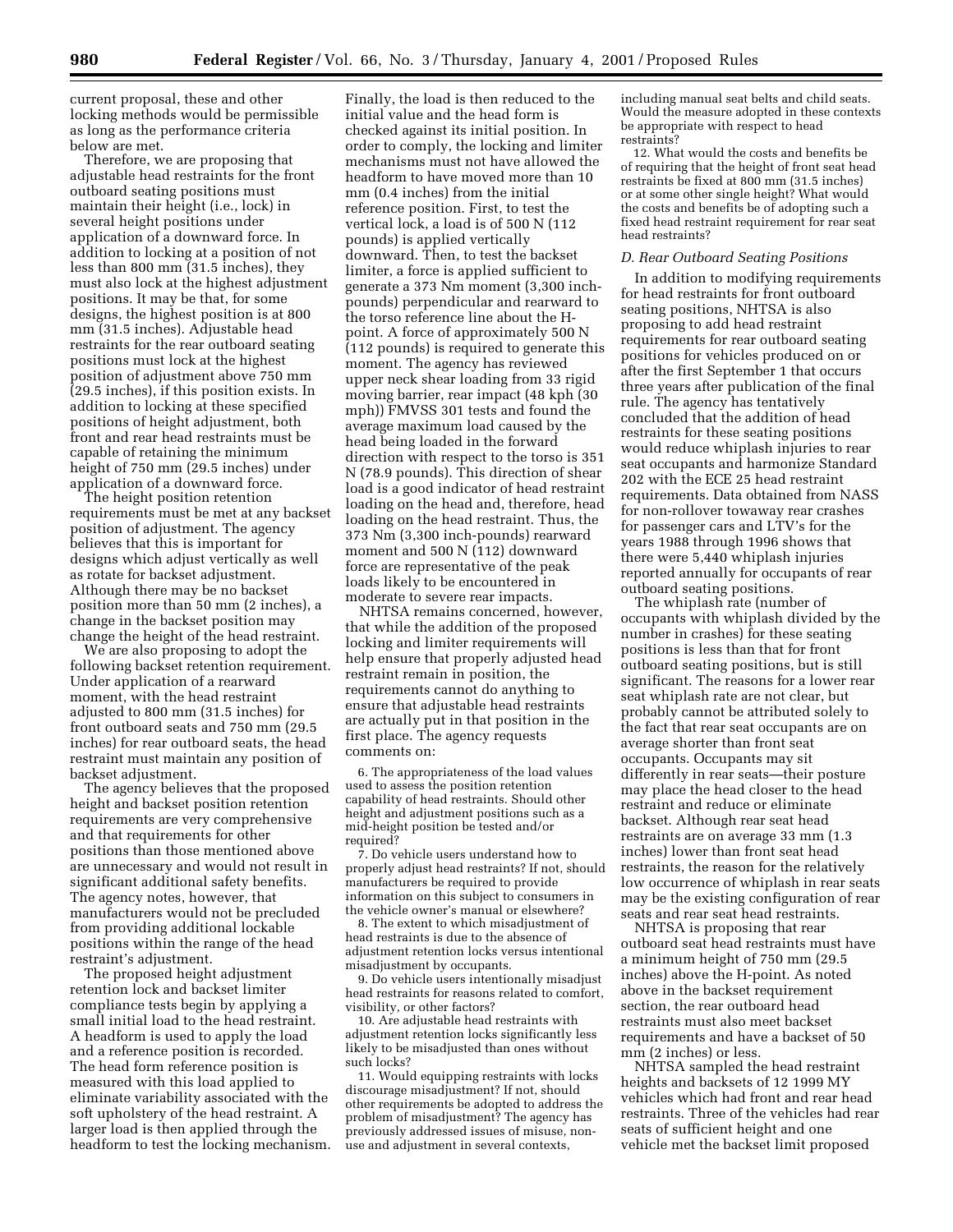for rear seats. One of the twelve vehicles would meet both the height and backset proposal.

The agency's proposal to require head restraints in the rear outboard seating positions is, in part, based on a philosophy that commonly used seating positions should offer similar levels of protection to their occupants. This philosophy has guided the agency in requiring a test dummy to be placed in the rear seat for the dynamic performance test in FMVSS 214; *Side Impact Protection,* and in the provision of FMVSS 208; *Occupant Crash Protection,* requiring lap/shoulder seat belts to be installed in forward facing rear outboard seating positions. In establishing the FMVSS 208 and 214 requirements for both front and rear seats, we realized that, because of the significantly lower rear seat occupancy rates, the ratio of cost to benefit was inherently higher than similar front seating position requirements. In this case, there are again lesser safety benefits from rear seat head restraint protection because of lower rear seat occupancy rates. However, when people are sitting in the rear seat, they will gain safety benefits from improved head restraints.

Assessment of the relative merits of requiring enhanced protection for rear seats must also reflect the fact that NHTSA has recommended that all children 12 and under sit in the rear. Given that we have provided this advice to parents, NHTSA feels particularly obligated to provide similar levels of protection in the rear. Older children are large enough to benefit from a rear seat head restraint particularly in family vehicles with bench type seats such as minivans and SUVs. Also, rear seat occupancy should rise as more children sit there, thereby increasing the at-risk population and the corresponding benefits of rear seat head restraints. For these reasons, we have decided to propose upgrading whiplash protection in outboard rear seats notwithstanding lower cost-effectiveness for improved head restraints at those positions. NHTSA is especially interested in public comments on this approach.

The agency is not proposing to require front or rear center seat head restraints because of significant costs, much higher cost per equivalent fatality than outboard positions, and visibility concerns. The combined total cost of front and rear center seats head restraints would be \$52 million (front) + \$94 million (rear) = \$146 million. We estimate that this substantial investment would result in reducing the annual number of whiplash injuries in the front center seat by 440 and in the rear center

seat by 1,276. The combination of these cost and benefit figures would be a cost per equivalent life saved (at 7 percent discount) of \$52 million for front center seat head restraints, based on the effectiveness for increasing the height of head restraints and assuming no benefit for backset. For rear center seat head restraints, the cost would be \$33 million. For both front and rear center seats combined, the cost per equivalent life saved would be \$38 million. All of those figures are much higher than the cost per equivalent life saved for front outboard seats (\$3 million) and that for rear outboard seats (\$9 million).

Finally, having center seat head restraints limits to some extent the driver's ability to see following traffic using the inside rearview mirror. When a vehicle is in reverse, front and rear center head restraints limit visibility when the driver turns his/her head to back up. In addition, a front center seat head restraint can limit vision through the right side second seat window when the driver is considering a lane change maneuver to the right. The agency can not quantify these potential losses in visibility, nor the potential impact that this loss in visibility could have on safety.

The agency is aware of rear seat head restraint designs which have the goal of lessening the rearview obstruction. Some designs provide open areas in the head restraint so the driver can see through them. Other head restraints fold out of the way into non-use positions. The agency's current proposal does not contain any requirements to specifically compensate for the potential rearview obstruction. However, the agency is proposing language in S4.3 which will allow for folding or retractable head restraints for rear seats if they meet specific criteria. If such a head restraint is adjusted to a non-use position, i.e., any position in which its minimum height is less than that proposed in this document or in which its backset is more than that proposed in this document, it must give the occupant an unambiguous physical cue that the head restraint is not properly positioned by altering the normal torso angle of the occupant or it must automatically return to a position where it would comply with all provisions of the regulation when the seat is occupied. To determine if the head restraint in a non-use position alters the torso angle of an occupant, the SAE J826 manikin is placed in the seat position. The torso angle of the manikin when the head restraint is in a non-use position must be at least 10 degrees closer to the vertical than when the head restraint is in a normal use position. Alternately, if

the head restraint is designed to return automatically from a non-use position to a normal use position, this must occur when a 5th female and 50th male Hybrid III test dummy in placed in the seating position.

The agency would like commenters to address the issues surrounding rear seat head restraints and their impact on rearward visibility. Specifically, the agency would like to know the following:

13. Are data available related to safety risks, if any, associated with decreased visibility caused by rear seat head restraints?

14. Should the agency place specific design requirements on rear seat head restraints to compensate for any potential visibility losses?

15. Should Standard 202 allow rear head restraints to have non-use positions? If so, how should such positions be defined and limited?

16. Are the proposed requirements for nonuse positions sufficiently objective? Are they sufficient to alert occupants that the head restraint is not in a normal use position?

17. Given the lesser safety from rear seat head restraint protection because of lower rear seat occupancy rates, and given the visibility issues, should the agency limit the application of any final rule to front seating positions?

An additional concern raised by the required installation of outboard rear seat head restraints is the impact of such restraints on child restraints that use top mounted tether straps. The agency notes that tethered child restraint requirements have just been instituted in the United States and have been required for some time in Canada and Australia—where vehicles with rear head restraints are relatively common. Inquiries to Transport Canada, NHTSA's Canadian counterpart, indicate that interference between rear head restraints and child seat tethers has not posed significant problems. NHTSA also wishes to point out that on March 5, 1999, the agency published the final rule for Standard 225, ''Child Restraint Anchorage System'' (64 FR 10785). The standard requires an independent system which has two lower anchorages, and one upper anchorage. Each lower anchorage includes a rigid round rod or bar onto which a hook, a jaw-like buckle or other connector can be snapped. The bars will be located near the intersection of the vehicle seat cushion and seat back. The upper anchorage will be a ring-like object to which the upper tether of a child restraint system can be attached.

In its examination of the potential for interference between tethers and rear seat head restraints conducted prior to the issuance of that final rule, the agency agreed that compatibility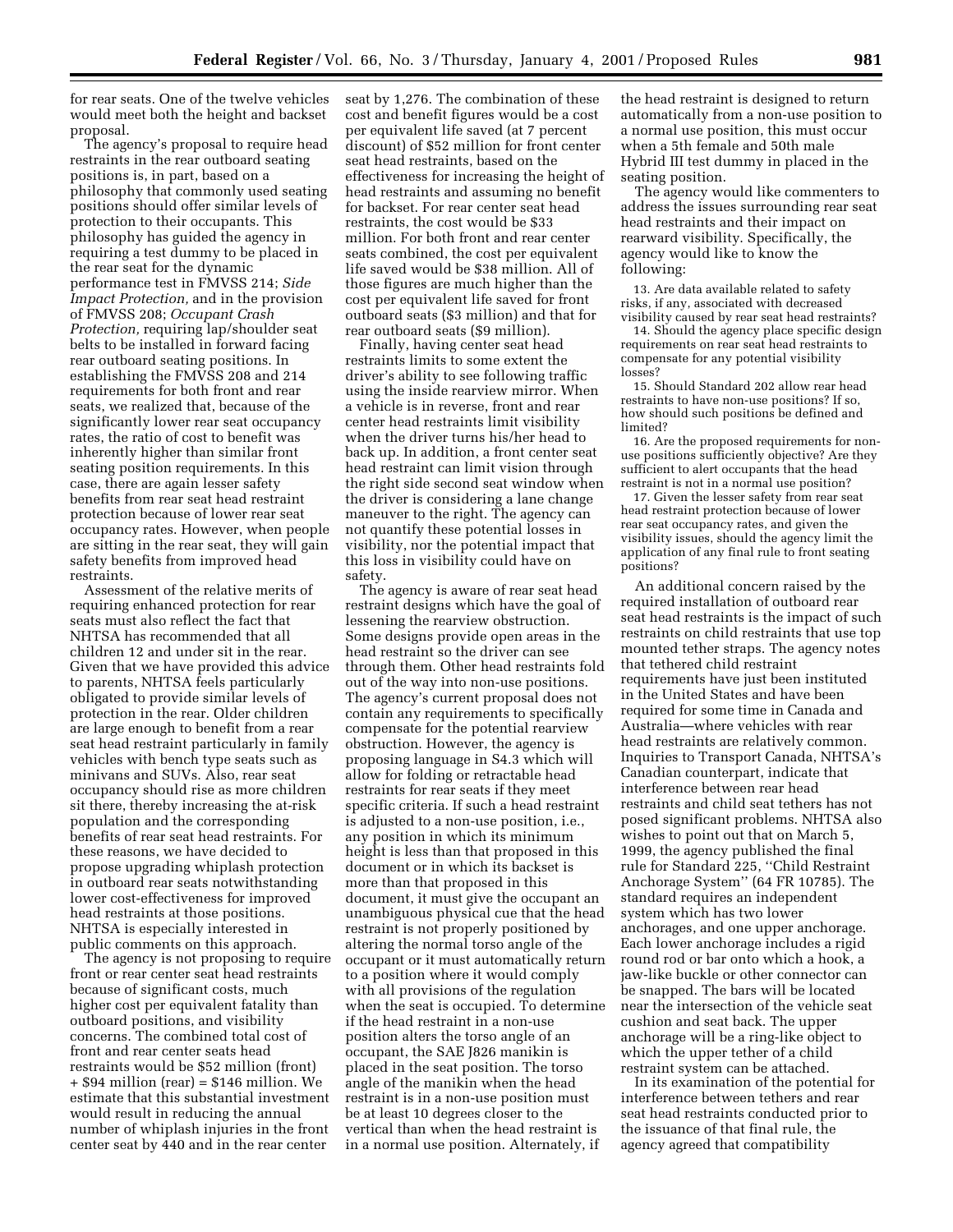problems between the tether and rear seat head restraints could occur in some situations but concluded that this did not present an unsurmountable design problem. NHTSA concluded that ''Y'' shaped tether strap designs that encircle the head restraint might be used where the tether could not pass over or under the head restraint. Furthermore, as the final rule amending Standard 213, ''Child Restraint Systems,'' requires the use of a fixture for testing tether strength, manufacturers should be able to identify and correct for potential compatibility problems between the tether system and head restraints.

Nonetheless, the agency solicits comments on the following:

18. Are there potential safety concerns caused by interference between rear seat head restraints and child seat tethers?

19. The existence or significance of test data showing whether passing the top tether over the top of the head restraint or underneath an adjustable head restraint has any effect on head excursion or lateral stability of a child restraint.

#### *E. Removability of Head Restraints*

The agency is aware that some current head restraints, both front and rear, can be manually removed solely by hand (*i.e.,* without the assistance of any hand held object). Such a design is not currently prohibited by Standard 202. The agency believes strongly that all occupied outboard seats should have a properly positioned head restraint in place. However, for seats which are often unoccupied, which is usually the case for rear seats, there may be a potential benefit to allow head restraints to be removable for the sake of increasing a driver's field of view towards the rear. The proposed rule would prohibit removable head restraints in the front seats, but would not prohibit removable head restraints in the rear seats. The agency believes that a rear seat which has its head restraint removed gives a strong visual cue to a prospective occupant unlike a head restraint which may be in a subtle non-use position. Front seats must be designed so that they cannot be removed solely by hand.

20. Should Standard 202 continue to allow any head restraints to be removable by hand? If so, should this be limited to rear seat head restraints?

21. Should there be some type of indicator to warn a prospective occupant that the head restraint has been removed, or is the visual cue of a seat without a head restraint sufficient?

# *F. Head Restraint Configuration Requirements*

#### 1. Width

NHTSA has tentatively concluded that the requirements for head restraints on vehicles produced on or after the first occurrence of September 1, three years after publication of the final rule, should maintain the existing width requirements contained in Standard 202. These provisions require that head restraints be at least 170 mm (6.7 inches) wide on single seats and 254 mm (10 inches) wide on bench seats. The agency believes that doing otherwise will degrade the level of safety currently available. Occupants seated on bench seats are freer than occupants of single seats to position themselves so that they are not directly in front of the head restraint. This is especially true if they do not use their seat belts—a concern that is more relevant in the United States than in Europe. Thus, the head restraint needs to be wider to assure that, in the event of a crash, the head restraint will be positioned behind an occupant's head.

This proposal differs from the ECE 25 regulations in specifying a different width requirement for bench seats than for other seats. As noted above, the agency is concerned that because seats other than bucket seats, i.e., bench and split bench seats, are more widely used in the United States than in Europe, Standard 202 should dictate different width requirements than those found in ECE 25.

#### 2. Gaps

NHTSA is proposing the addition of maximum gap requirements for head restraint designs incorporating openings within the perimeter of the restraint. Gaps may be provided to allow for sight through the head restraint. However, gaps which are too large may defeat the purpose of the head restraint by allowing the head to displace too far before contact with the head restraint. The agency used ECE 25 as a model for the gap requirement in the NPRM. The agency proposal for integral restraints allows a maximum 60 mm (2.36 inches) gap in the head restraint and an identical maximum gap between the head restraint and seat. For height adjustable head restraints, 60 mm (2.36 inches) gaps are allowed in the head restraint. When adjustable head restraints are in their lowest position they must have some position of backset adjustment where the gap between the seat and head restraint is less than 25 mm (1 inch). However, this gap cannot be greater than 60 mm (2.36 inches). The agency believes that a 25 mm (1

inch) gap requirement between the seat and head restraint would essentially require the seat back to provide the travel stop for head restraint adjustment downward. This would eliminate significant discontinuities between the seat back and head restraint when the head restraint is in its lowest position, which may be a benefit to short occupants. The maximum 60 mm (2.36 inches) gap between the seat back and head restraint when the head restraint is in the lowest adjustment position is allowed in anticipation of designs that have rotational backset adjustment. It may not be possible for this type of design to meet the 25 mm (1 inch) limit in all rotational positions.

Finally, it should be noted that the gap requirements would place no limit on the size of the gap between the seat back and head restraint that is produced when the head restraint is raised. The establishment of such a limit would eliminate from the market place most existing adjustable head restraints. The agency anticipates that occupants will not adjust their head restraints such that the rear portion of their head would be between the top of the seat and bottom of the head restraint. Nonetheless, the agency would like comments on this issue.

For harmonization purposes, NHTSA notes that the proposed gap requirements are identical to the ECE 25 specifications with two exceptions. First, the proposed NHTSA limit on the distance between the head restraint and the seat when the head restraint is in its lowest position applies only at a single position of backset adjustment. The ECE requirement does not contemplate head restraints that may be adjustable for backset and simply allows no more than a 25 mm (1 inch) gap. Second, the ECE standard allows an alternate compliance option of application of a load to the gap area rather than limiting the gap to 60 mm (2.36 inches). The agency assumes that the concept behind this option is that if pushing on the gap area with a head form does not cause deflection of more than 102 mm (4 inches), the gap is acceptable. The agency sees no need for permitting this alternate method of compliance.

22. The agency requests comments on the need for a requirement limiting the gap between the lower edge of an adjustable head restraint and the seat to 25 mm (1 inch) when the restraint is in its lowest position.

23. NHTSA requests comments on whether 60 mm (2.36 inches) is an appropriate value for the maximum size of the gap between a seat and the lower edge of an integral head restraint and the maximum allowable gap in any head restraint.

24. The agency also requests comments on whether a limit should be placed on the gap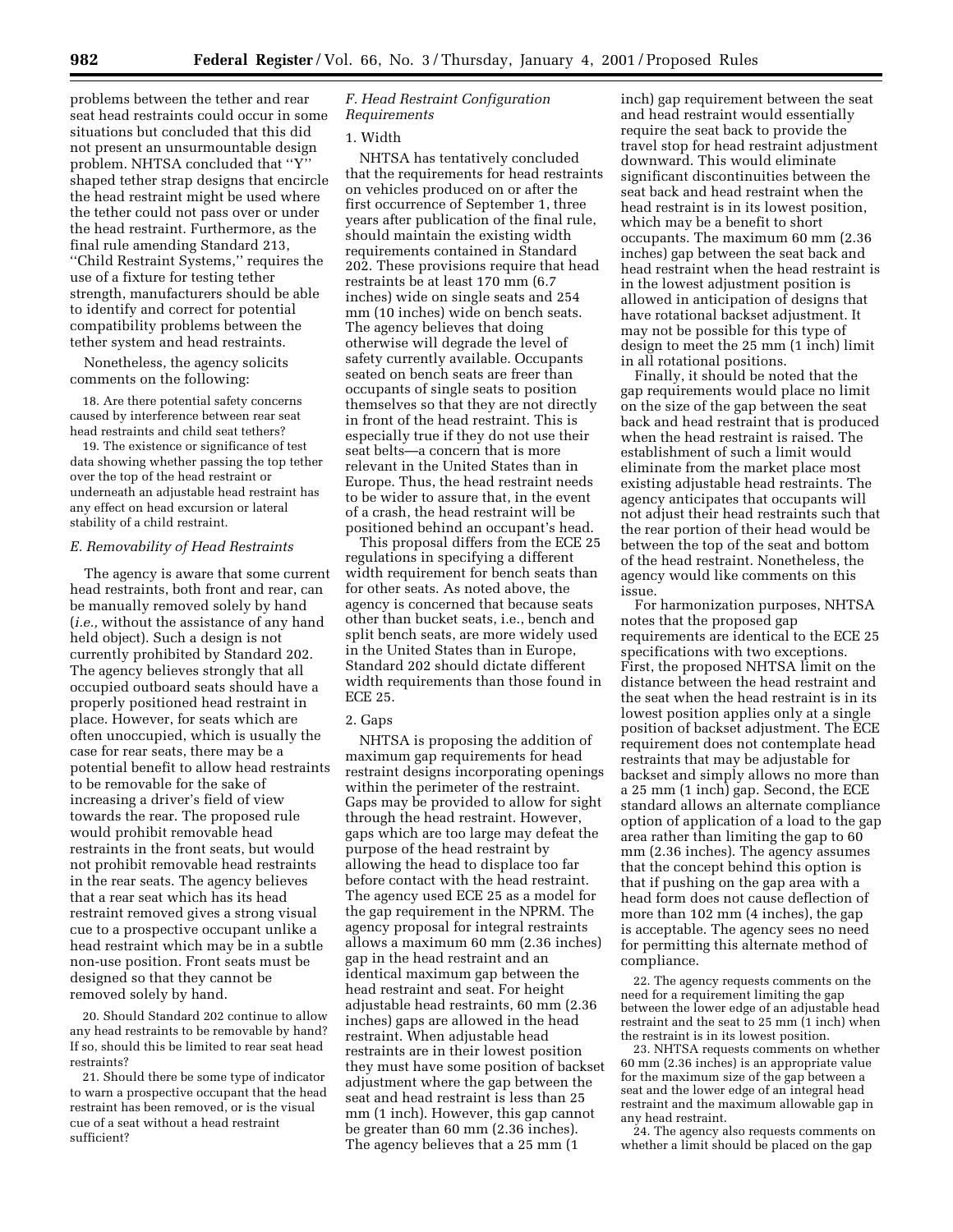between adjustable head restraints and the seat back when the head restrain is in a raised position.

#### *G. Energy Absorption*

For vehicles produced on or after the first occurrence of September 1, three years after publication of the final rule, the agency is also proposing an energy absorption requirement specifying that when the front of the head restraint is impacted by a head form at a velocity of 24.1 kilometers per hour (15 mph), the deceleration of the head form must not exceed 80g continuously for more than 3 milliseconds. The impactor would be a free-motion head form with a 6.8 kg (15 pound) mass. The proposal would require the head restraint to comply in any position of adjustment. The area of the head restraint subject to impact in the compliance test would differ depending on the seat configuration. The proposal limits this area to within 70 mm (2.8 inches) of the head restraint vertical centerline for single seats, but increases the impact area to within 105 mm (4.1 inches) of the centerline for bench seats because of the potential for occupants to be seated farther from the centerline in bench seats. The point of impact must be at least 635 mm (25 inches) above the Hpoint.

The agency proposal is similar, but not identical, to the requirements of ECE 25. ECE 25 requires the use of a pendulum impactor. The agency's proposal specifies the use of a freemotion head form impactor. NHTSA believes the results from a pendulum or head form impactor would be the same. In order to increase the level of harmonization with ECE 25, the agency is not at this time proposing the use of the free-motion head form in Part 572 Subpart L. This head form is required for upper interior impacts in Standard 201; Occupant Protection in Interior Impacts. The Part 572(L) head form has a 4.5 kg mass (10 pound) rather than a 6.8 kg (15 pound) mass. However the mass and impact speed of the head form in ECE 25 and being proposed here are the same as required by Section 5 of Standard 201.

The agency proposal also differs from ECE 25 in the dimensions of the area of impact. ECE 25 specifies a single size for the impact area regardless of the seat configuration. As bench seating is more common in vehicles produced for the North American market, the agency believes that the variance between the two regulations is justified.

The proposal also contains a minimum radius of curvature requirement for the front surface of the head restraint. In order to protect rear

seat occupants from injuries caused by impact with the head restraint in frontal crashes and all occupants in rollovers or similar crashes, any part of the head restraint outside of the impact zone for the energy absorption requirement must not have a radius smaller than 5 mm (0.2 inches) unless it can pass the energy absorption requirement. This requirement is intended to eliminate potential sources of high pressure contacts between occupants and head restraints. NHTSA is not aware of any surfaces on current head restraint designs that have such a small radius of curvature and believes that most, if not all, would be in compliance. Nonetheless, NHTSA is proposing this requirement in the interest of increasing the level of harmonization with ECE 25.

25. The agency requests comment on the need for the requirement for limiting the radius of curvature outside of the impact zone to no less than 5 mm (0.2 inches).

26. NHTSA would also like comments whether the Part 572 Subpart L free-motion head form should be proposed rather than the head form in the current proposal which more closely harmonizes with ECE 25.

#### *H. Test Procedures*

#### 1. Displacement Test Procedure

The agency is also proposing changes to the existing displacement test procedure contained in Standard 202. In this procedure, the head restraint's ability to resist deflection is measured by applying a load to the back pan of the seat and applying a load to the head restraint after the load on the back pan of the seat is released. A 102 mm (4 inch) displacement is allowed with a 373 Nm (3,300 inch-pounds) moment applied. The applied load is then increased until the seat or seat back fails or the load reaches 890 N (200 pounds) and the head restraint withstands this load.

The proposal modifies this test procedure to require that the back pan of the seat and the head restraint be subjected to simultaneous loading. The agency proposal also removes the current standard's provision allowing seats or seat backs to fail when the head restraint is subjected to the 890 N (200 pounds) load. Lastly, the proposal modifies the existing test procedure to clarify the direction of the loads placed on the restraint, seat and seat back. The proposal maintains the 4 inch displacement limit. The exact SI conversion to 102 mm is used rather than rounding the value to 100 mm because it is an existing requirement.

Data provided by the AAMA and AIAM indicate that loading the seat back pan and the head restraint at the same time results in a more severe test.

These data were contained in a petition submitted to the agency in support of harmonizing the existing Standard 202 test with the ECE 25 test. AAMA/AIAM provided data from one 1998 model year vehicle seat that showed a 64 mm (2.5 inch) displacement for the Standard 202 method and a 89 mm (3.5 inch) displacement for the ECE method. NHTSA's review of the AAMA/AIAM data indicates that the AAMA/AIAM position appears to be correct. Because the back pan position is maintained while the head restraint is loaded, some amount of load may be applied through the back pan to the seat. This load, along with the load applied to the head restraint, results in the total applied seat moment and contributes to head restraint deflection. Thus, the head restraint deflection may be greater than if the back pan load is removed before application of the head restraint load. The agency believes that applying loads to both the back pan and the head restraint simultaneously better reflects the stresses that occur in rear end crashes.

This change, if adopted, will harmonize the Standard 202 displacement test procedure with that contained in the ECE 25 regulation. In both test procedures, the back pan of the SAE J826 test device is used to apply a 373 Nm (3,300 inch-pounds) moment to the seat back. Currently, the difference in the two test procedures is that Standard 202 specifies that the back pan load is removed before application of the moment to the head restraint and ECE 25 specifies that the back pan position is maintained while the head restraint moment is applied.

Additional text has been added to the displacement test procedure to clarify the direction of loading on the head restraint and seat back. The proposal would require that the back pan be constrained so that as pressure is applied, it rotates about the H-point and the moment producing force, which is initially perpendicular to the torso line, rotates with the back pan. However, the proposal also would require that the moment-producing force on the head restraint initially be applied perpendicular to the displaced torso reference line and that the orientation be maintained with respect to the ground throughout the testing.

Finally, the existing displacement procedure allows the seat back to fail without consequence under application of 890 N (200 pounds) to the head restraint. Yet, from the perspective of an occupant, if the head restraint is displaced during loading, the consequences may be equally severe regardless of the reason for the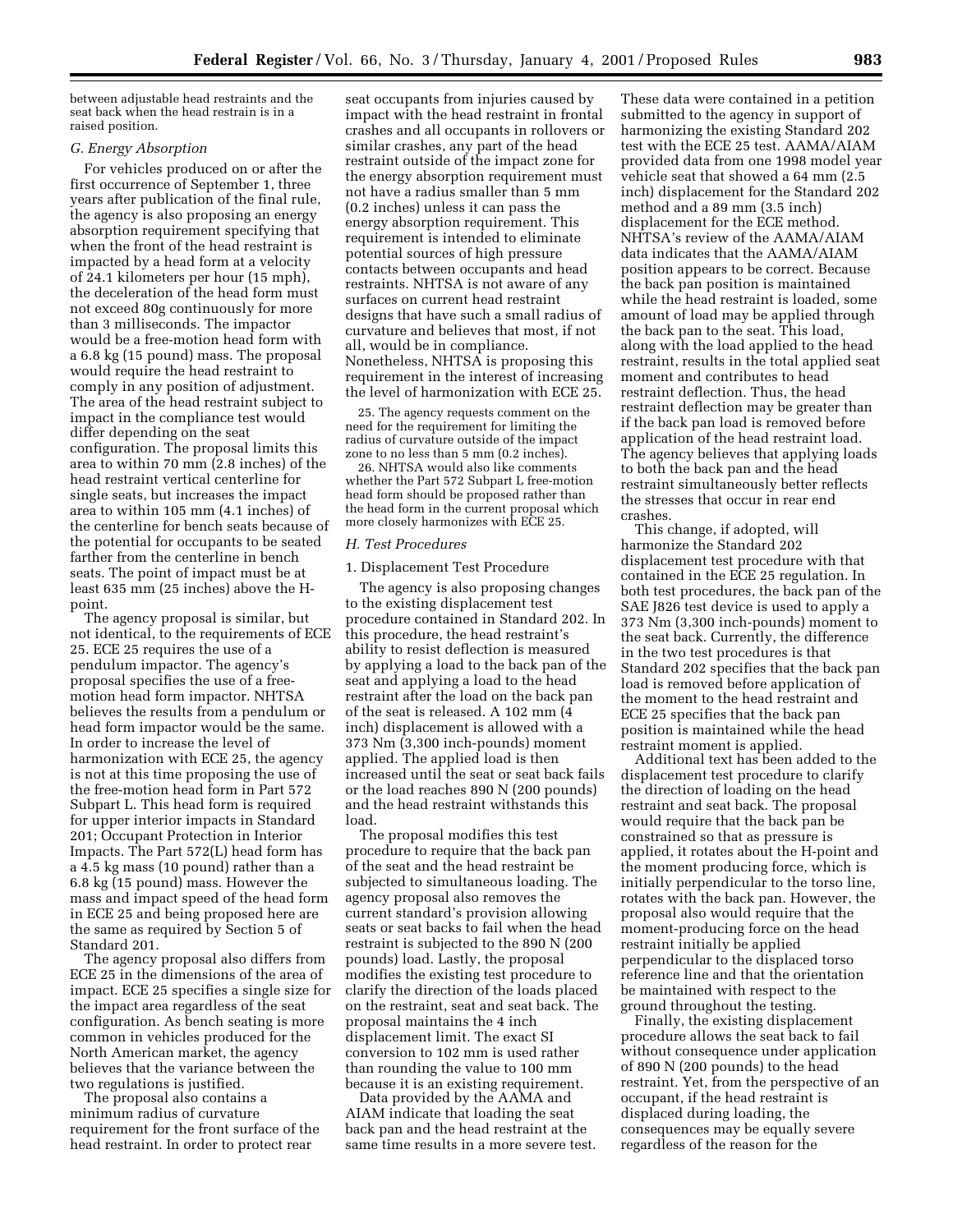displacement. Therefore, the NPRM removes the allowance for seat back failure. The head restraint must be able to apply a resistive force of 890 N (200 pounds) to the load applying head form. If the head restraint is displaced out of the path of the head form prior to achievement of the 890 N (200 pounds) load, the head restraint has failed, regardless of whether failure was due to weakness in the seat or the head restraint components.

#### 2. Dynamic Sled Test Procedure

The agency is also proposing changes to the existing Standard 202 dynamic test option. Currently, Standard 202's dynamic compliance option specifies that the seat structure must be accelerated such that the acceleration pulse lies between two half sine waves.

The lower boundary half sine wave is represented by the expression a = 78  $\sin(\pi t/80)$  and the upper boundary is represented by a = 94  $\text{Sin}(\pi t/96)$ , where t is in milliseconds and a has the units of m/s 2. Figure F shows these sled pulse boundaries along with the target sled pulse between them (represented by a = 86  $\sin(\pi t/88)$ ). It can be seen from this figure that at the beginning of the pulse there is very little area in the corridor. NHTSA believes that as a practical matter the existing corridor cannot be met. For this reason, a new sled pulse corridor has been developed. Its dimensions are derived from a scaled down corridor now used in the FMVSS 208 sled test procedure. The new corridor is wider than the existing corridor until about 40 ms and narrower

from about 60 ms on. However, the target sled pulse remains the same.

In addition to modifying the corridor shape, we have revised the test procedure to specify that the vehicle, instead of simply the seat, is mounted on the sled. The agency believes this is necessary because both front and rear seats are now required to have head restraints and could be dynamically tested. This also simplifies the test setup because the dummies are required to be restrained by a Type 2 belt which is often attached to the B-pillar. The agency believes existing sled designs can stay within the specified acceleration corridor with a vehicle mounted to them. Finally, SAE J211/1 (March 1995) has been referenced to indicate the use of channel filter class (CFC) 60 for data processing.



**Figure F** - Current and proposed sled pulse corridors for the dynamic compliance options of Standard 202.

The agency is also proposing to alter the performance requirements for the dynamic compliance test option due to the proposal's alteration of the existing head restraint height requirements. The current dynamic test accelerates a seat loaded with a 95th percentile dummy to an 8g half sine acceleration pulse over

80 ms. In order to pass this test, the dummy neck must not rotate rearward with respect to the torso more than 45 degrees. The 45 degree performance limit was developed such that a 700 mm (27.5 inch) high head restraint would pass the dynamic test.

The proposal also alters the specifications for one aspect of the seating procedure for the dynamic test. Standard 202 currently specifies that the test device shall be secured by a Type 1 seat belt in the design seating position of each designated seating position with a head restraint. The proposal changes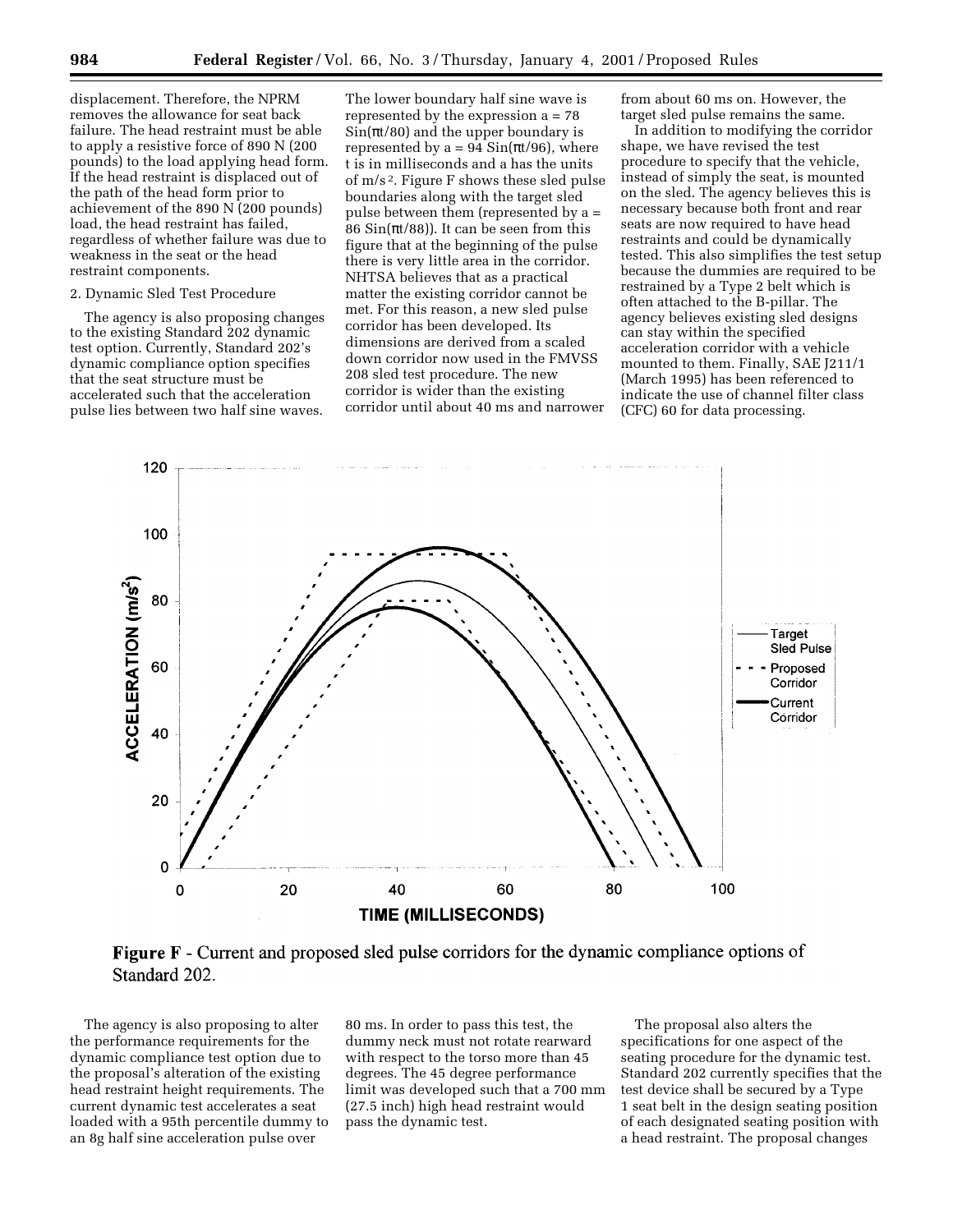this requirement by substituting a Type 2 seat belt for a Type 1. This change is being instituted to more accurately reflect current requirements for the installation of Type 2 belts in outboard seating positions.

If the agency's proposal did not alter the dummy head rotation requirement, manufacturers could pass the standard using the dynamic test with 700 mm (27.5 inch) high head restraints even though the new proposed minimum height requirement is 750 mm (29.5 inches). To avoid this, we are proposing to alter the dynamic test procedure and injury criteria for front outboard seating positions so that when the 95th percentile male test dummy is used, only head restraints at least 800 mm (31.5 inches) high with a maximum 50 mm (2 inch) backset could pass. We are also proposing requirements using a 50th percentile male test dummy at all outboard seating positions.

In their comments to the agencies 1996 Technical Report discussed in Section II.B, Volvo favored the elimination of the dynamic test option. It believed that there was insufficient knowledge about injury mechanisms and that test dummies needed to be improved. However, Volvo has developed a seat design to specifically reduce whiplash injuries, indicating that it believes that it has enough knowledge to change the way it designs seats. In their comments to the Technical Report, Chalmers supported a dynamic test using either a BioRID or Hybrid III dummy and suggested that the Neck Injury Criterion (NIC) be used to evaluate performance. Chalmers also

believes a dynamic test procedure is needed to measure the performance of active head restraints.

There are several reasons why the agency does not wish to eliminate the dynamic compliance option. Some of these became apparent when NHTSA proposed deleting this option in 1995. In October 1995, under the ''Regulatory Reinvention Initiative,'' the agency published an NPRM which proposed to eliminate the dynamic options because it believed neither manufacturers nor the agency used this option to determine compliance. Comments on the Reinvention NPRM by vehicle manufacturers favored deleting the options, but Advocates and recreational vehicle (RV) manufacturers and a seat supplier opposed the deletion because it would limit compliance options.

IIHS wanted to keep the dynamic test because not having it might limit the development of active head restraint systems designed to deploy upon rear impact. For example, as noted above, the Saab 9–5 is equipped with active head restraints which operate by use of a lever.14 We measured a head restraint in a MY 1999 model 9–5 to determine its height and backset. It meets the current height requirement by 95 mm (3.8 inches). Therefore, there is no need for the manufacturer to certify to the current dynamic compliance option. However, the current design would not meet the requirements in this proposal by 6 mm (0.3 inches). However, if the proposed requirements were in place, the manufacturer could choose to certify to the dynamic compliance option.

NHTSA believes that the dynamic test option should be retained and

upgraded. The dynamic test option provides the means to assess the many seat design parameters which affect whiplash reduction. However, as it is clear that limiting hyperextension alone does not prevent whiplash injury, the agency proposes to modify the dynamic test procedure by adopting new performance values of relative head-totorso rearward rotation for determining compliance with Standard 202. The proposed performance requirement for front seating positions is a maximum of 12 degrees of relative head-to-torso rotation with the 50th percentile dummy and a maximum of 20 degrees of head-to-torso rotation with a 95th percentile dummy. For rear seating positions no more than 12 degrees of head-to-torso rotation is permissible with a 50th percentile dummy as the measurement device. The current standard allows head-to-torso rotation of 45 degrees with a 95th percentile dummy for the front seating positions and does not regulate the rear seating positions.

The proposed values were selected to be consistent with the height and backset requirements in the proposed static compliance option. The head restraints would need to comply at any position of height and backset adjustment when the 50th percentile dummy is used in the front and rear seats. The manufacturer would have the option of selecting a single height position for the 95th percentile dummy in the front seats. The key testing parameters associated with each seating position are shown in Table 3.

TABLE 3.—PROPOSED TESTING PARAMETERS FOR EACH SEATING POSITION FOR THE DYNAMIC COMPLIANCE OPTION

| Seating position | Dummy size | Rotation<br>limit (deg.) | Head restraint adjust-<br>ment  |                    |
|------------------|------------|--------------------------|---------------------------------|--------------------|
|                  |            |                          | <b>Backset</b>                  | Height             |
| Front<br>Rear    | 50th male  | 12<br>20<br>12           | Any<br>.<br>Anv<br>.<br>Anv<br> | Any<br>One*<br>Any |

\* Position selected at the manufacturer's option.

The criteria were developed primarily through sled testing of a modified production vehicle seat. A preliminary report on the experimental results is available in the docket for this notice. The seat used was not optimized to limit head rotation, but was modified to

allow positioning of the head restraint to specified locations and stiffened to eliminate seat back rotation with respect to the seat base. Stiffening of the seat back was believed to create a worst case situation for head rotation. Table 4 shows the rearward angular head-to-

torso rotation of a 50th and 95th percentile Hybrid III dummy when exposed to a sled acceleration such that the change in velocity was about 20— 25 percent greater than that in both the current and proposed regulation. Rotation was not measured beyond 200

<sup>14</sup>The Saab active head restraint is purely mechanical. When the vehicle is struck from the rear (at speeds equivalent to 16 km/h or greater in a crash involving a barrier), the driver and front seat passenger's bodies move rearward into the seat

cushion. A padded pressure plate is moved rearward as a result, and through a linkage moves the head restraint upwards and forward to support the head. The precise activation of the system is determined by the force with which the driver or

passenger's back is propelled against the backrest, the magnitude of the crash forces and the occupant's weight.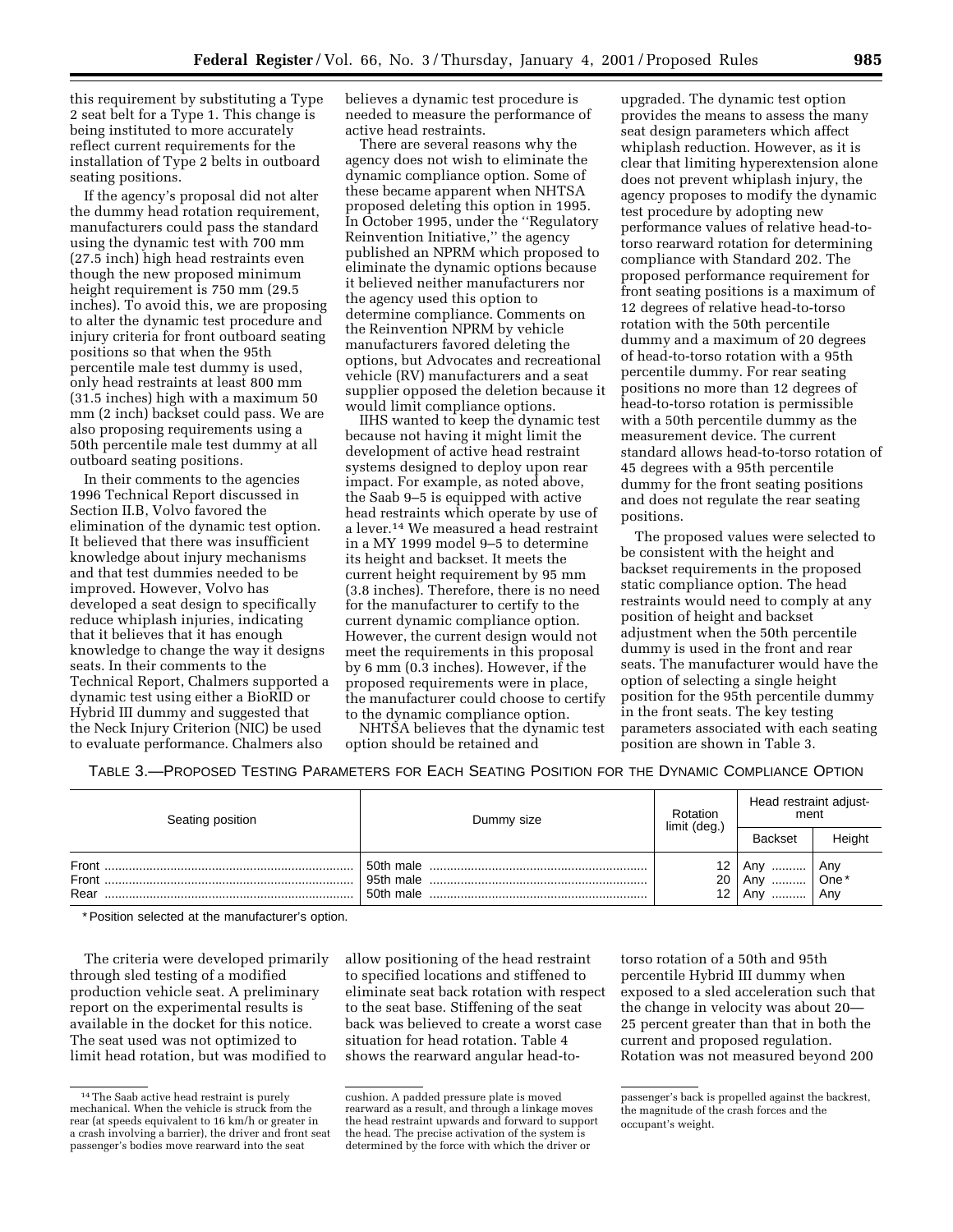milliseconds because the dummy torso has rebounded away from the seat at that point in time. The backset values

listed were as measured by the ICBC device prior to testing.

# TABLE 4.—50TH AND 95TH PERCENTILE MALE HYBRID III DUMMY MAXIMUM HEAD-TO-TORSO ROTATION (DEG.) AS A FUNCTION OF HEAD RESTRAINT BACKSET AND HEIGHT

|                                        | <b>Backset</b>         |                |               |          |                  |          |
|----------------------------------------|------------------------|----------------|---------------|----------|------------------|----------|
| Height                                 | 0 mm $(0 \text{ in.})$ |                | 50 mm (2 in.) |          | 100 mm $(4 in.)$ |          |
|                                        | 50th                   | 95th           | 50th          | 95th     | 50th             | 95th     |
| 750 mm (29.5 in.)<br>800 mm (31.5 in.) | 11<br>$*13$            | $*25$<br>$*20$ | 18<br>23      | 45<br>34 | 41<br>44         | 61<br>56 |

\* Maximum value prior to 200 ms after start of acceleration.

The sled test data for the 50th percentile dummy show that the 750 mm (29.5 inches) high head restraint had lower head rotation than the 800 mm (31.5 inches) high restraint. This may have been because of the shape of the head restraint caused the dummy head to contact the head restraint above the rearmost portion of the head. Thus, the tested head restraint was more optimally fit to the 50th percentile dummy head when positioned at a height of 750 mm (29.5 inches). This phenomenon illustrates why the proposed regulation would also specify the use of a 95th percentile male dummy. If only the 50th dummy were specified, complying head restraints could have heights of no more than 750 mm (29.5 inches). This would be inconsistent with the static height requirement of 800 mm (31.5 inches) for front seats. The agency believes that compliance with performance requirements with both the 50th and 95th percentile dummies is needed to assure that all occupants in the front seating positions up to and including the tallest are protected. To be consistent with the rear seat static requirement, where only a minimum height of 750 mm (29.5 inches) required, only the 50th percentile dummy is specified for rear seat dynamic compliance.

Based on the sled testing, the agency believes that head restraints 800 mm (31.5 inches) high with a backset of 50 mm (2 inches) could restrict head-totorso rearward rotation of a 95th percentile dummy to 20 degrees in the proposed dynamic test. Similarly, head restraint at least 750 mm (29.5 inch) high with a 50 mm (2 inch) backset could restrict head-to-torso rearward rotation of a 50th percentile dummy to 12 degrees. The proposed performance values are as shown in Table 3.

In selecting performance criteria for the dynamic compliance option, the agency's goal was to provide a level of safety similar to that provided by the

static requirements and provide a method of compliance appropriate for both static and active head restraint designs. Although the modified seat tested by the agency had greater headto-torso rotation than the proposed performance values in some of the head restraint positions that are proposed for the static compliance option, the agency believes these test data provide insight into the worst case head-to-torso rotation at each head restraint position tested. As stated above, this was partially due to the rigid nature of the seat back, which provided very firm restraint to the dummy torso and therefore accentuated the effect of any gap between the dummy head and the head restraint. It was also due to the sled pulse velocity change being 20–25 percent greater than the target of 17.3 kph in about the same time period. Finally, the method used to attach the head restraint to the seat back, which in some situations allowed significant movement of the head restraint when in contact with the dummy head, added to head-to-torso rotation. As an example of this movement, when the 95th male dummy was tested at the 800 mm (31.5 inch) high and 50 mm (2 inch) backset head restraint position, the dummy head rotated an additional 10 degrees after the head restraint began to deform due to contact with the dummy head. A similar situation occurred at the 750 mm (29.5 inch) high and 50 mm (2 inch) backset head restraint position when the 50th percentile dummy was tested. Therefore, the agency believes that it would be practicable for manufacturers to achieve head-to-torso rotations below those proposed when tested within the proposed acceleration corridor.

The agency plans to perform additional sled tests before the publication of the final rule to assure that the head rotation performance values selected are appropriate.

The agency considered performance criteria other than head rotation for the dynamic compliance options. These

included  $N_{ii}$ , which is a combination of upper neck moments and forces introduced in the Advanced Air Bag Rulemaking (Docket NHTSA–98–4405); NIC, which was developed by Chalmers University and has been used by IIHS in testing active head restraints; and individual values of force, moment and acceleration. In the absence of generally accepted injury criteria specifically applicable to whiplash injuries, the agency must still assume that a head restraint's ability to prevent whiplash is primarily due to its ability to prevent the rearward translation and rotation of the occupant's head with respect to the torso. The sled tests showed that rearward head rotation seemed to correlate to head restraint position. Other biomechnics researchers have found a similar correlation and used head-to-torso rotations for the evaluation of whiplash injury.15 Such a correlation indicates there are similar safety benefits between the dynamic and static requirements of the proposed regulation. The agency is willing to reconsider the dynamic performance criteria when more advanced whiplash injury criteria become available.

The agency requests comments on:

27. Are the performance criteria and values tentatively selected for the dynamic performance option the most appropriate criteria and values?

28. Should a limit also be placed on forward head rotation or neck loading so that any potential negative effects of active head restraints would be minimized?

In the current standard the dynamic test procedure specifies only a 95th percentile dummy, but not the specific type. This proposal rectifies this ambiguity by proposing the use of the Hybrid III 50th and 95th percentile dummy. The 95th percentile male dummy is not currently incorporated in 49 CFR Part 572, *Anthropomorphic Test*

<sup>&</sup>lt;sup>15</sup> Geigl *et al.* (1994) The Movement of Head and Cervical Spine During Rear-end Impact. IRCOBI, pp 127–137.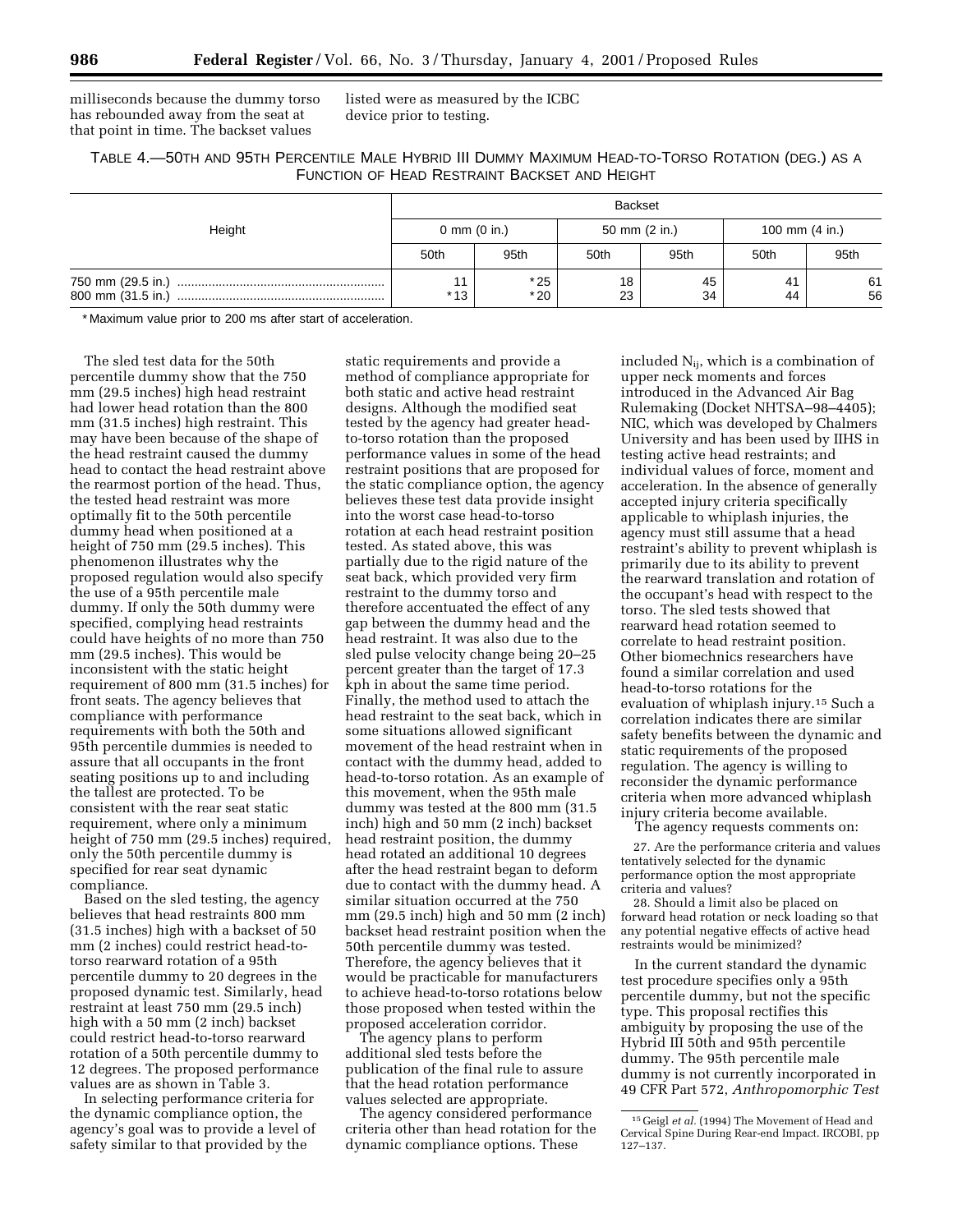*Devices.* However, we anticipate issuing an NPRM to incorporate this dummy into 49 CFR Part 572 within 12 to 18 months, which will probably be several years prior to the proposed effective date of the upgraded Standard 202.

The positioning procedure for the 95th Hybrid III dummy is essentially the same as for the 50th Hybrid III except for the positioning of dummy's H-point in reference to the seat H-point. The offset specified is 9 mm (0.35 inches) above and 15 mm (0.60 inches) forward of the seat H-point.

NHTSA is aware of criticism that the 50th percentile Hybrid III neck lacks sufficient biofidelity to be a useful tool for rear impact testing and, since it is likely to be very similar in design, the same criticism could be extended to the 95th percentile dummy neck. NHTSA is also aware of a newly developed test device, BioRID,16 which purports to more accurately models the human neck, and of a recent paper by Ford (SAE 973342) which argues that the 50th percentile Hybrid III neck is sufficiently biofidelic in the rearward direction. The agency is likely to revisit both the dynamic performance values and the proposed test device as more advanced dummies are developed and as injury criteria based on human studies achieve broader consensus. The

agency would like commenters to address the following issues related to the test dummy selected for the dynamic compliance option:

29. Should the agency consider the use of the 5th percentile female in addition to the 50th and 95th percentile male dummies in the dynamic test or is it reasonable to assume that designs which are adequate for the 50th and 95th males will be adequate for the 5th female?

30. Which advanced dummy neck designs should be considered for future use in the dynamic test and are they likely to be available prior to the effective date of the proposal?

Currently, the dynamic compliance test option requires only that the head rotation criteria be met. The agency is now proposing that, in addition to head rotation, a Head Injury Criterion (HIC) (15 ms) limit of 150 must not be exceeded. We are proposing a 15 ms HIC window to be consistent with the new HIC criterion in Standard 208. The HIC level of 150 is associated with a 1.1 to 4.3 percent probability of moderate (MAIS 2+) head injury. It is the agency's view that inclusion of this requirement would serve as an equivalent to the 80g energy absorption limit found in the static test option.

NHTSA has tentatively concluded that the addition of the HIC requirement

to the dynamic compliance option would not place an undue burden on manufacturers while ensuring that head restraints certified to this option have adequate impact absorption characteristics. The HIC values measured in sled testing of a modified production vehicle seat are shown in Table 5. The greatest HIC value in Table 5 is for the 50th percentile dummy with a head restraint position of 50 mm (2 inches) of backset and 750 mm (29.5 inches) of height. This HIC of 157 exceeds the proposed limit of 150. However, the sled pulse for this test had a velocity change of 4.3 kph (25 percent) greater than the proposed velocity change of 17.3 kph and, as mentioned previously the head restraint was not optimized in any way. The agency believes that for a more optimally designed head restraint tested within the proposed acceleration corridor the 150 HIC limit can be met without great difficulty and is needed to provide assurance that head restraints will be sufficiently padded.

31. The agency solicits comments on the proposed HIC 15 limit of 150. Should a different upper limit be specified? Should a 36 ms window be used? If so, should the maximum allowable HIC value be increased?

TABLE 5.—50TH AND 95TH PERCENTILE MALE HYBRID III DUMMY MAXIMUM HEAD-TO-TORSO ROTATION (DEG.) AS A FUNCTION OF HEAD RESTRAINT BACKSET AND HEIGHT

| Height                                 |                        |                | <b>Backset</b> |          |                  |          |
|----------------------------------------|------------------------|----------------|----------------|----------|------------------|----------|
|                                        | 0 mm $(0 \text{ in.})$ |                | 50 mm (2 in.)  |          | 100 mm $(4 in.)$ |          |
|                                        | 50th                   | 95th           | 50th           | 95th     | 50th             | 95th     |
| 750 mm (29.5 in.)<br>800 mm (31.5 in.) | 11<br>* 13             | $*25$<br>$*20$ | 18<br>23       | 45<br>34 | 41<br>44         | 61<br>56 |

The agency believes that head restraints certified to the dynamic compliance option should also be required to meet the head restraint width provisions proposed for the static test. These provisions require that head restraints be at least 170 mm (6.7 inches) wide on single seats and 254 mm (10 inches) wide on bench seats. The agency notes that because the motion of the sled used in the dynamic test is unimodal—in a single longitudinal direction—the proposed test would not address the performance of head restraints in off-axis impacts.

The proposed width requirements are the only dimensional criteria offered for inclusion in the dynamic test option. The agency believes that the gap limits proposed in the static test option are not necessary, as head rotation limits would be exceeded if gap sizes were excessive. NHTSA is, however, soliciting comments relating to certain aspects of the proposed dynamic test option:

32. Is the head restraint width requirement appropriate for the dynamic compliance option? Should any of the other dimensional requirements used in the static test option be inserted into the dynamic test requirements?

#### **V. Interim Compliance Options Before Upgraded Requirements Become Mandatory**

The August 13, 1997 petition submitted by AAMA/AIAM urged NHTSA to consider compliance with European head restraint regulations to be functionally equivalent to compliance with the current Standard 202. There are three European regulations applicable to head restraints—EEC 96/37/EU, promulgated by the European Union, and ECE 17.05, and ECE 25.04, both issued by the Economic Commission for Europe. Of these three regulations, both 96/37/EU

 $^{16}\rm\,BioRID$  stands for Biofidelic Rear Impact Dummy. It was developed by a consortium of Chalmers University of Technology in Sweden, Autoliv, Saab and Volvo to help safety engineers evaluate the relative motion of the head and torso

in rear crashes. BioRID has a flexible spine with 24 vertebra-like segments, the same number as in the human spine. It has joints that allow for forward and backward movement of the head, and integrates spring-loaded cables that simulate the action of

human neck muscles. Its spine is said to interact with vehicle seats in a more humanlike way than the Hybrid III's rigid spine. Further, its neck is capable of producing the S-shape observed in human necks during rear crashes.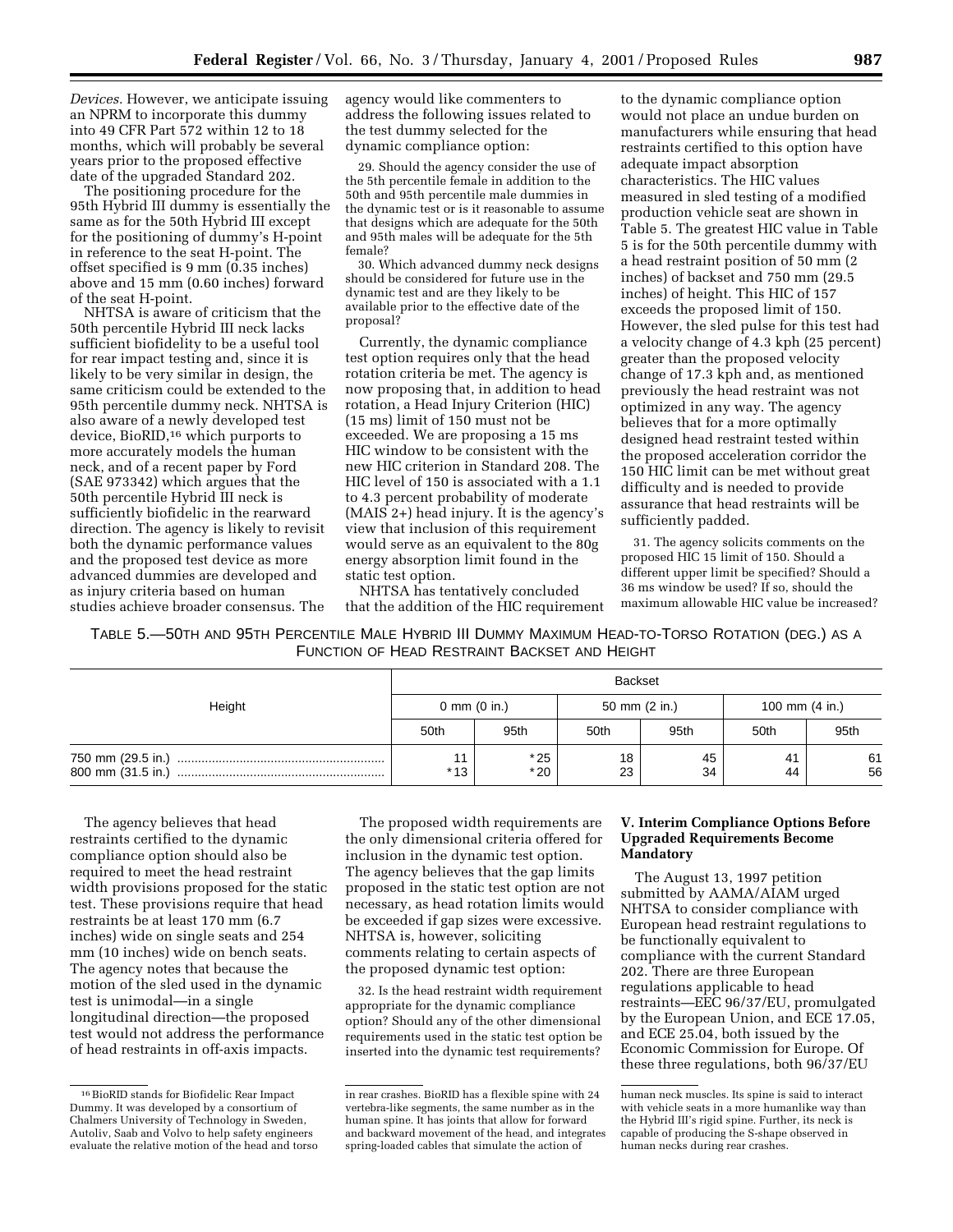and ECE 17.05 are applicable to seats and seat backs, but incorporate the head restraint provisions found in ECE 25. Each establishes a performance requirement for energy absorption which is slightly more stringent than that now in Standard 202. Further, the requirements for height, allowable gaps, rear seat head restraints, energy absorption and the procedure for rearward displacement testing are identical to those now being proposed by NHTSA for incorporation in Standard 202. However, the agency's proposal contains backset requirements and adjustment retention lock provisions not found in the European regulations and retains the existing minimum width provisions currently incorporated into Standard 202. The European regulations also do not contain a separate width requirement for bench seats found in the current version of Standard 202 and specify a slightly smaller minimum width for head restraints for non-bench seats.

NHTSA's policies and procedures for evaluating the functional equivalence of foreign safety standards are contained in Appendix B of 49 CFR Part 553, the agency's rulemaking procedures, published in the **Federal Register** on May 13, 1998 (63 FR 26508). Under the policy and procedures enunciated in that final rule, a determination by this agency that a foreign standard is functionally equivalent to a counterpart U.S. standard is dependent upon this agency's concluding that the functional performance or safety benefits associated with compliance with the foreign standard is at least as great as those associated with the current U.S. standard.

The first step in the procedures is the determination of whether the U.S. regulation and the foreign directive are intended to address the same safety problem. In the instant case, ECE 25 and Standard 202 are intended to address neck and other injuries to occupants in rear impacts. Having identified both standards as addressing the same safety need, the agency then performed further analysis.

Under the agency's procedures, the next step in evaluating functional equivalence is a comparison of the requirements, test conditions and test procedures found in the two standards. If the differences between the two standards are not insignificant, the next step involves the examination of the real world safety data to examine the relative benefits of the two standards. If this safety data show the foreign standard offers greater benefits, the agency will begin rulemaking to upgrade the U.S. standard to the level of the foreign

standard or beyond. If the real world data show the performance of the two standards to be equal, the agency may initiate rulemaking to add the foreign standard as an alternative means of compliance.

NHTSA recognizes that the differences in requirements, test conditions, and test procedures between the U.S. regulation and the ECE 25 may have safety consequences. Therefore, the agency must make some effort to compare the relative benefits and effectiveness of each regulation. The preferred means of determining if foreign standard produces at least as much benefit are real world crash data from some vehicles meeting one standard and from other vehicles meeting the other standard.

When an attempt was made to examine crash data to compare the relative benefits of Standard 202 and ECE 25, NHTSA determined that the crash data available relating to the actual performance of ECE 25 was not sufficient to allow the agency to draw any meaningful conclusions. Similarly, the agency has determined that since ECE 25 and Standard 202 compliance data are primarily dimensional in nature, these data are not useful in comparing the relative safety benefits of each.

Completion of this initial phase of data analysis placed NHTSA at a major decision point in the functional equivalence process (i.e., Are there sufficient data to assess the functional equivalency of the two standards? If not, could additional research be conducted to generate data?). Rather than embarking on a research program of its own, the agency surveyed existing biomedical and safety research to determine if this information could be used to assess the relative merits of ECE 25 and the existing provisions of Standard 202.

As noted above, there is a general consensus in the safety and biomedical community that head restraints that are both higher and closer to the head offer increased protection against whiplash injuries in rear impacts. ECE 25 specifies a greater minimum height which is 50 mm (2 inches) greater than the height that must currently be achieved in Standard 202. That difference suggests that compliance with ECE 25 provides greater safety benefits than the existing provisions of Standard 202. Also, the maximum height that must be achieved in ECE 25 is 100 mm (4 inches) greater than that required by Standard 202. ECE 25 differs from the existing version of Standard 202 in ways other than height requirements. Standard 202 currently

does not require head restraints for rear seating positions or contain any requirements for energy absorption. ECE 25 contains requirements for energy absorption and applies to head restraints in rear seating positions.

Therefore, the agency has tentatively concluded that ECE 25 offers greater safety benefits than the existing version of Standard 202 under the functional equivalence process defined in Part 553, Appendix B. Therefore, the agency is proposing that in the period between 90 days following the publication of any final rule that is derived from this proposal and the first occurrence of September 1, three years after publication of the final rule (the date on which new cars must meet the upgraded Standard 202 requirements), manufacturers may certify their vehicles using the existing ECE 25 requirements, with one exception. Standard 202 now requires that restraints on vehicles equipped with bench seats must be at least 254 mm (10 inches) wide and other seats must have head restraints that are 171 mm (6.75 inches) wide while ECE 25 specify a 170 mm (6.70 inch) minimum width for all head restraints. The agency has tentatively concluded that the continued use of bench and split bench seats in vehicles manufactured for the U.S. market makes it necessary maintain this portion of FMVSS 202.

The agency is not simply proposing that compliance with ECE 25 be considered to be the equivalent of compliance with the existing version of Standard 202 but is also proposing an upgrade to Standard 202. The proposed upgrade to Standard 202 requires the agency to make a second functional equivalence assessment comparing ECE 25 to the new Standard 202. As outlined above, the agency's functional equivalence assessment in this case has, due to the lack of European crash and compliance test data, focused on existing research regarding the performance of head restraints in reducing whiplash injuries.

The backset, vertical adjustment retention, and existing bench seat head restraint width requirements proposed for the upgrade to Standard 202 do not have counterparts in the European regulations. In performing its functional equivalence assessment, NHTSA found that current research indicates that these requirements are important factors in the safety performance of head restraints. If those new requirements were adopted, ECE 25 could no longer be said to be equivalent to the upgraded Standard. Accordingly, we are not proposing to allow compliance with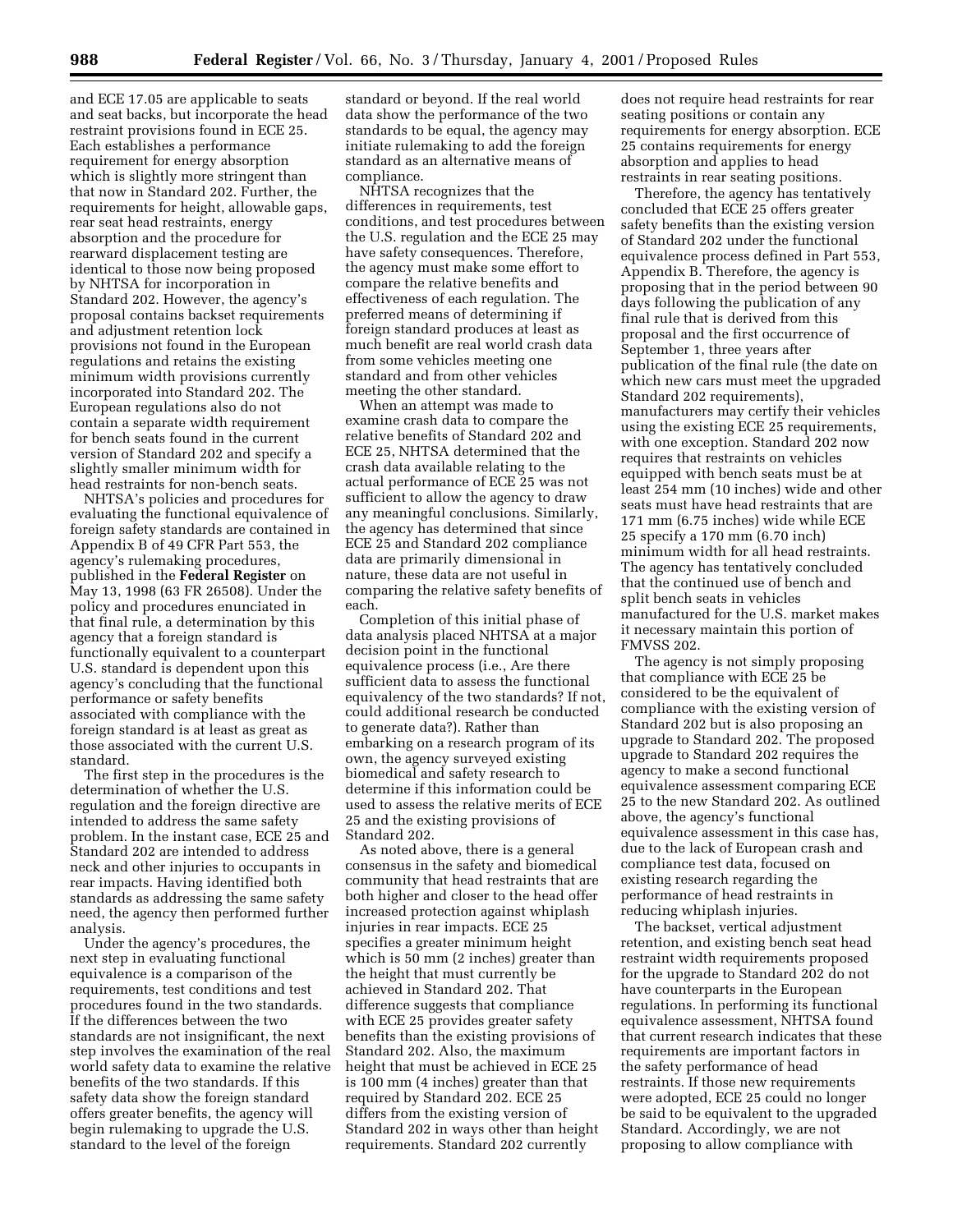ECE 25 as an option after the upgraded requirements go into effect.

# **VI. Benefits**

In support of this rulemaking action, the agency has prepared a Preliminary Economic Assessment (PEA) which contains a thorough analysis of both the benefits and the costs of the changes this document proposes for Standard 202. The analysis contained in the PEA estimates that full implementation of the proposed changes would result in, on an annual basis, 9,575 fewer whiplash injuries for front seat occupants and 4,672 fewer whiplash injuries for rear seat occupants, providing a total of 14,247 fewer whiplash injuries for both front and rear seating positions in rear impacts.

NHTSA estimates from National Automotive Sampling System (NASS) data that, between 1988 and 1996, there were 805,581 occupants with whiplash injuries (non-contact AIS 1 neck injuries) annually in the outboard seating positions of passenger cars (PCs), light trucks, and vans (LTVs) in police reported and unreported towaway and non-towaway nonrollover impacts. However, since the agency believes head restraints will have their greatest effectiveness in rear impacts, the benefits analysis will be restricted to that crash mode only. Based on this same 1988 to 1996 NASS data, the average number of whiplash injuries in rear impacts annually was 272,088. The number of vehicles with head restraints in the rear outboard seats has increased dramatically over the last several years. An estimated 41 percent of the MY 1999 fleet have rear seat head restraints and 20 percent have no rear seat. Because of the increase in the numbers of rear seat head restraints, it is estimated that for the 1999 model year the total population of whiplash injures will be 270,815 (251,035 front seat occupant injuries and 19,780 rear seat occupant injuries).

The average economic cost (excluding property damage) of a whiplash injury in a rear impact, in 1998 dollars, is estimated to be \$6,485, resulting in a total annual cost of approximately \$1.75 billion for 272,088 whiplash injuries. The \$6,485 estimate is based on the assumption that the maximum injury per occupant is an AIS 1 injury. The agency believes that this is a reasonable assumption because very few occupants in the rear impact crashes used to develop our estimate had injuries higher than AIS 1. Further, in such impacts, a whiplash injury is likely to be the most costly AIS 1 injury and the longest lasting one.

The characteristics of adjustable head restraints and their use have changed as well. A 1982 survey of adjustable head restraints indicated that at the lowest position in the range of adjustment, the lowest head restraint was 635 mm (25 inches) high. In a survey conducted for this rulemaking, the agency determined that, at the lowest position of adjustment, the lowest head restraint observed had a height of 712 mm (28 inches). Therefore, the lowest adjustment height for these restraints has increased by three inches. Examination of survey data for the highest position of adjustment indicates that adjustable head restraints are also 40 mm (1.6 inches) higher now at the uppermost range of adjustment than they were in 1982. At the lowest observed position, contemporary adjustable restraints are now 13 mm (.5 inches) lower than integral restraints observed in 1982.

Adjustable restraints are not only higher now than they were in 1982, but they are also more likely to be properly adjusted. While the majority of adjustable head restraints are still not properly adjusted, agency data indicates that 47 percent of current head restraints are properly positioned as opposed to 27 percent in 1982.

The agency believes that about 30 percent of all occupants involved in towaway rear impacts receive a whiplash injury. However, injury rates do not appear to vary significantly between integral and adjustable head restraints. The changes in head restraint configurations and use discussed above may explain why. The data available for front and rear head restraints combined are not sufficient to make statistically valid comparisons between restraint and vehicle types. This data indicated that the average whiplash injury rate for passenger cars with integral head restraints (31.75 per hundred occupants in towaway rear impacts) was higher than the whiplash injury rate (27.99 per hundred) for adjustable head restraints. For LTVs, the data indicated that the average whiplash rate (30.57 per hundred) for adjustable head restraints was slightly higher than the whiplash injury rate (30.53 per hundred) for integral head restraints. Comparing integral restraints by vehicle type shows that the injury rate for cars (31.75 per hundred) exceeds that for trucks (30.53 per hundred) while for adjustable head restraints, the rate for cars is lower (27.99 per hundred) than it is for trucks (30.57 per hundred).

Two sets of data were statistically significant for front occupants only and indicate that integral restraints are performing differently in cars and trucks and in trucks depending on occupant height. For shorter occupants of front outboard seats, the injury rate for trucks with integral restraints was much lower (17.14 per hundred) than the rate for cars (37.94 per hundred). When comparing short drivers with taller drivers in trucks with integral restraints, the taller drivers were injured at a much greater rate (56.71 per hundred) than the shorter (17.14 per hundred). This may indicate that integral head restraints in trucks are better positioned to perform well in preventing injury to short drivers and not as well in protecting tall drivers. Estimates of annual whiplash injury rates by vehicle and restraint type are shown in Table 6.

TABLE 6.—WHIPLASH RATES FOR NONROLLOVER REAR IMPACTS 1988–1996 NASS ANNUALIZED DATA IN TOWAWAY **CRASHES** 

|                      | <b>Front and Back Outboard Occupants</b> |          |                     |
|----------------------|------------------------------------------|----------|---------------------|
| Vehicle Type:        |                                          | Integral | Adjustable          |
|                      |                                          | 31.75    | 27.99               |
|                      |                                          | 30.53    | 30.57               |
| Head Restraint Type: |                                          | Car:     | Truck:              |
|                      |                                          | 31.75    | 30.53               |
|                      |                                          | 27.99    | 30.57               |
|                      | <b>Front Outboard Only</b>               |          |                     |
| Vehicle Type:        | Occupant Height:                         | Integral | Adjustable<br>31.00 |
| Car                  |                                          | 37.94    |                     |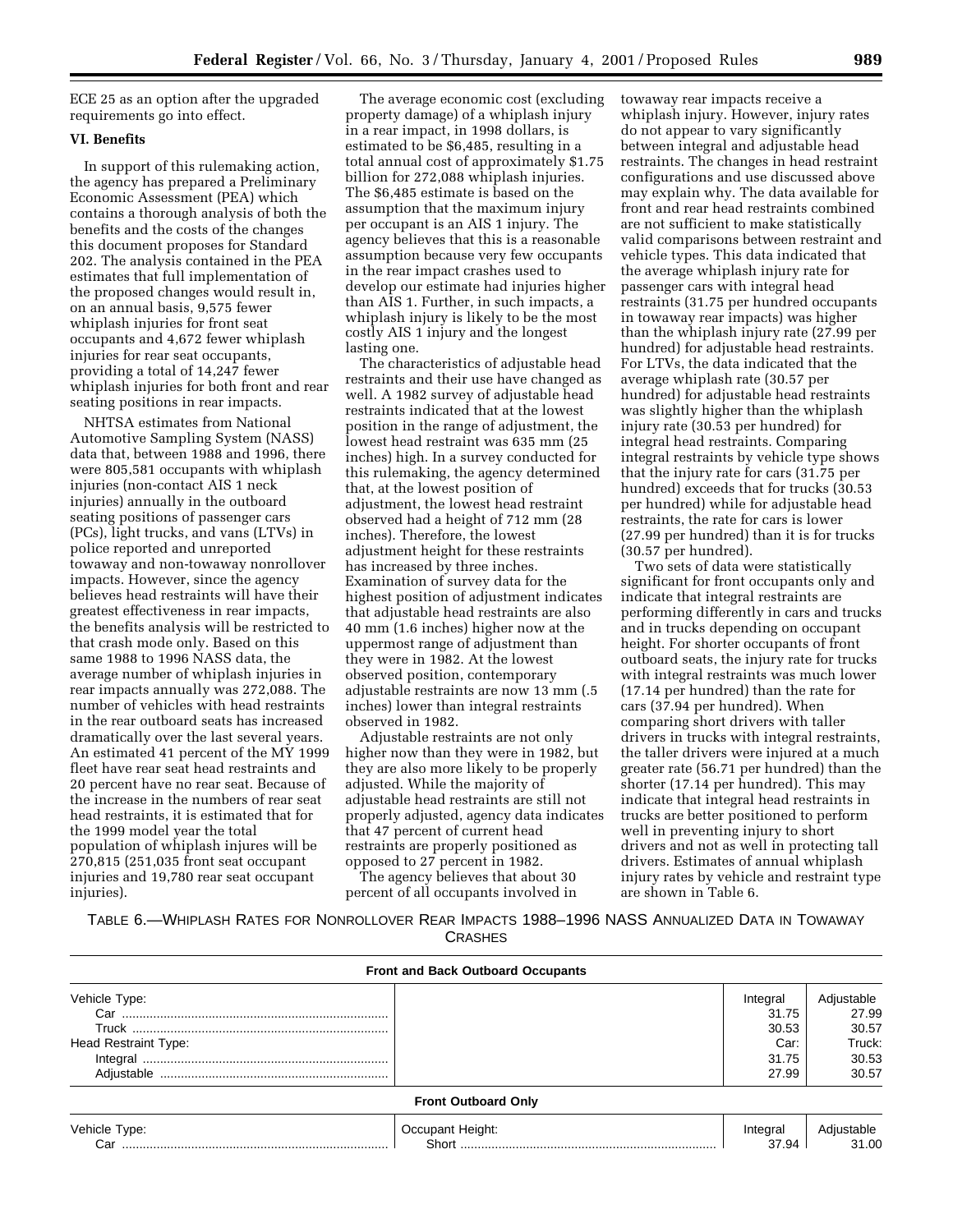| TABLE 6.—WHIPLASH RATES FOR NONROLLOVER REAR IMPACTS 1988-1996 NASS ANNUALIZED DATA IN TOWAWAY |  |
|------------------------------------------------------------------------------------------------|--|
| CRASHES-Continued                                                                              |  |

|                                |                             | 35.72    | 28.04      |
|--------------------------------|-----------------------------|----------|------------|
| Vehicle Type:                  | <b>Head Restraint Type:</b> | Short    | Tall       |
| Car                            |                             | 37.94    | 35.72      |
|                                |                             | 31.00    | 28.04      |
| Vehicle Type:                  | Occupant Height:            | Integral | Adiustable |
|                                |                             | 17.14    | 20.65      |
|                                |                             | 56.71    | 30.19      |
| Vehicle Type:                  | Head Restraint Type:        | Short:   | Tall:      |
|                                |                             | 17.14    | *56.71     |
| Truck ……………………………………………………………… |                             | 20.65    | 30.19      |
| <b>Head Restraint Type:</b>    | Occupant Height:            | Car      | Truck      |
|                                |                             | 37.94    | *17.14     |
|                                |                             | 35.72    | 56.71      |
|                                |                             | 31.00    | 20.65      |
|                                | Tall                        | 28.04    | 30.19      |

\* Difference is significant at 0.05.

NHTSA estimates that the present fleet of vehicles has an average front seat outboard head restraint maximum height of 768 mm (30.2 inches), which is 32 mm (1.3 inches) less than the proposed minimum height capability of 800 mm (31.5 inches). As outlined in the PEA, the agency believes that raising the height of the front seat outboard head restraint from the present average to 800 mm (31.5 inches) will result in a 1.1 percentage point increase in effectiveness for all rear impact injuries and a 1.83 percentage point increase for whiplash injuries alone.

In examining the effectiveness of the proposed changes, the agency considered the differences between integral and adjustable head restraints. For integral head restraints and those adjustable head restraints properly adjusted in the fully up position (which the agency estimates would be 53 percent of such restraints), the average increase in effectiveness would be a 1.68 percentage points. For the remaining percentage of adjustable head restraints, the 47 percent that would be adjusted in the lowest adjustment position, we estimated that the proposed minimum height of 750 mm (29.5 inches) would result in a 3.50 percentage point increase in effectiveness for all rear impact injuries and 5.83 percentage point increase in effectiveness for whiplash injuries.

Calculating the benefits of the proposed requirements for rear seat head restraints poses several challenges. The baseline heights of rear seats are different than those of front seats. In addition, rear seats are less frequently occupied. When they are occupied, the occupant is often a child. The present fleet also includes vehicles with and without rear seat head restraints.

Agency survey data indicate that, in vehicles with rear seat head restraints, the average lowest head restraint height

is 653 mm (25.7 inches), which is 97 mm (3.8 inches) lower than the proposed minimum height of 750 mm (29.5 inches). In models with rear seat adjustable head restraints, the average head restraint height is 655 mm (25.8 inches) and the average seatback height in vehicles without rear seat head restraints is 650 mm (25.6 inches). As outlined in the PEA, an increase in head restraint height from 25.7 inches to the 29.5 inches for front seats would increase effectiveness by 12.35 percentage points. After correcting for the different occupancy rates and occupant heights in rear seats, the average effectiveness for the rear seat would be 13 percent.

Taking into account the differing degrees of effectiveness for each type of head restraint available for front seat occupants, *i.e.,* integral, adjustable in the highest position, and adjustable in the lowest position, the agency estimates that the increase in minimum head restraint height for integral head restraints would result in 1,588 fewer injuries per year. For adjustable head restraints adjusted to the highest position, it is anticipated that the proposed increase in minimum height would result in 1,959 fewer front seat occupant injuries per year. Reductions in injuries for adjustable head restraints in the lowest position would be 6,028 front seat occupant injuries annually. The total reduction in injuries attributable to the proposed front seat head restraint requirements would be 9,575 fewer injuries per year.

For the rear seat, the proposed head restraint requirement, which would require head restraints to be installed at locations where they were not previously required, would result in 4,642 fewer injuries per year.

Adding the benefits from the rear seat requirements to those calculated for the front seat results in rear impact crashes

alone a total reduction of 14,247 whiplash injuries each year.

The agency has not prepared an analysis of the potential benefits of two other new requirements contained in this proposal—the backset requirement and the adjustment lock requirement. It should be noted that while there is a general consensus among safety researchers that a smaller backset will result in a reduction of injuries, NHTSA has not yet developed a methodology for quantitatively assessing this benefit. Similarly, the benefits of adding a height locking requirement have also not been calculated. The agency has not determined how many vehicles in the current fleet have height locks for their head restraints. Therefore, a baseline for calculating benefits has not been developed. Further, the benefits of such locks will depend entirely on the rate at which they are employed. As NHTSA does not have access to such data at this time, no estimation of the benefits of the height lock requirement has been prepared.

#### **VII. Costs**

In estimating the costs of the proposed requirements, the agency relied on a 1992 NHTSA tear down study of a variety of vehicles. As outlined in the PEA, this study, adjusted to 1998 dollar values, revealed that the sales weighted average cost of integral head restraints is \$30.12 per restraint. The same analysis applied to adjustable head restraints indicated an average cost of \$29.13 per restraint. The average cost for both adjustable and integral is \$29.44 per restraint. As the proposal contains provisions requiring that head restraints be higher than the existing ones in the front and rear seats, we used data from the 1992 study also to calculate the cost per inch of head restraint. Using the same tear-down study and distinguishing between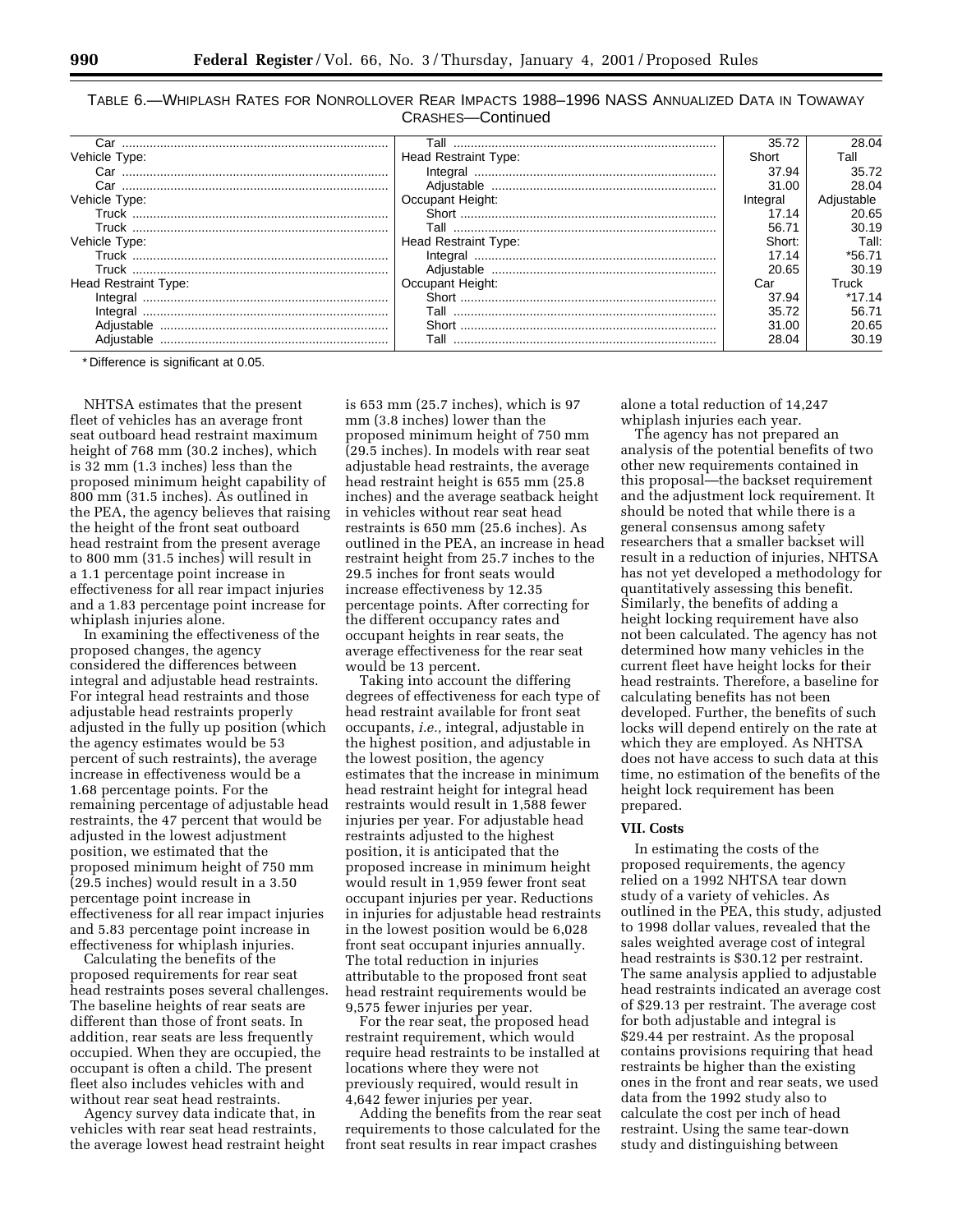integral and adjustable head restraints, the agency calculated a cost per inch of \$1.40 for integral head restraints and \$1.46 per inch for adjustable head restraints. As these calculations indicated little difference in cost between integral and adjustable head restraints, the agency estimated that the sales weighted average cost per inch of head restraints for all restraints, in 1998 dollars, was \$1.54. In determining the overall cost of compliance with the proposed regulations both in situations where existing head restraints must be raised or a head restraint must be added to the rear seat, we have tentatively concluded that an average cost of \$1.54 per additional inch of head restraint height is appropriate.

To evaluate the cost of the proposed minimum height requirements, NHTSA assumed that the cost increase associated with this new requirement is the cost of increasing the highest head restraint position up to 800 mm (31.5 inches) in the front seat or to 750 mm (29.5 inches) in the rear seat. As we believe that the cost of head restraints would be very similar for adjustable and integral head restraints, we assume that the true cost would be to raise the highest height of the head restraint and that changes in design, at no additional variable cost, could be accomplished to comply with the minimum height requirements.

The agency believes that the backset requirements would not add cost to the vehicle. There would be some redesign costs to both increase the height and reduce the backset, but the agency believes that the backset requirement is a design change that could be implemented at the same time as height is increased, with no increase in head restraint cost.

Light vehicle sales in the U.S. totaled 15.55 million units in 1998. There were 8.14 million car sales and 7.40 million truck sales in the U.S. in 1998. All of these vehicles would be required to have higher front seat head restraints. The cost of raising front seat head restraints would be \$4.21 per vehicle, resulting in a fleet cost of \$65.5 million. In regard to rear seats without head restraints, raising the seat back to create an integral restraint would cost \$12.34 per vehicle, resulting in a fleet cost of \$74.8 million. Raising the rear seat head restraints in vehicles already equipped with rear head restraints costs \$3.61 per vehicle, resulting in a fleet cost of \$19.6 million. There would be a small cost to add locking mechanisms to those head restraints that do not currently have such mechanisms. Our studies indicate that approximately half of the existing fleet with adjustable head restraints has

locking mechanisms. Adding locking mechanisms to the rest of the fleet with adjustable head restraints at a cost of \$0.15 per vehicle is projected to result in costs of \$3.3 million for front seat restraints and \$2.6 million for rear seats for a combined total is \$5.9 million. The total estimated costs of the vehicle changes that would be required by this proposal would be \$160.5 million (\$65.5 million for the front seat and \$95.0 million for the rear seat).

#### **VIII. Effective Date**

As noted above, the agency is proposing two amended versions of Standard 202. The first version would become effective 90 days after issuance of the final rule. It would allow three options for compliance. The first option would be compliance with the requirements of the existing Standard 202. The second option would allow manufacturers to comply with the requirements of ECE 25 as supplemented by the current width requirements. The third option would allow manufacturers to comply with the new upgraded Standard 202 requirements, which would apply to vehicles manufactured on or after the first occurrence of September 1, three years after the publication of the final rule, before that date. Between the effective date of the final rule and August 31, 2004, manufacturers may choose one of the foregoing three options when certifying their vehicles. However, the election of the option used by the manufacturer in certifying the vehicle, including the choice between the static and dynamic test options, must be made at or before the time of certification, and the manufacturer may not thereafter rely on any other test option to establish compliance.

The agency is proposing that compliance with the upgraded version of the standard become mandatory on the first occurrence of September 1, three years after publication of the final rule. NHTSA believes that this date will provide manufacturers with sufficient leadtime to redesign seats and seating systems in production vehicles and to incorporate new elements of head restraint design in new models.

#### **IX. Rulemaking Analyses and Notices**

#### *A. Executive Order 12866 and DOT Regulatory Policies and Procedures*

NHTSA has considered the impact of this rulemaking action under Executive Order 12866 and the Department of Transportation's regulatory policies and procedures. This rulemaking document was reviewed by the Office of Management and Budget under

Executive Order 12866, ''Regulatory Planning and Review.'' The rulemaking action has been determined to be economically significant. NHTSA is placing in the public docket a Preliminary Economic Assessment (PEA) describing the costs and benefits of this rulemaking action. The costs and benefits are summarized earlier in this document.

#### *B. Regulatory Flexibility Act*

NHTSA has considered the effects of this rulemaking action under the Regulatory Flexibility Act (5 U.S.C. 601 *et seq.*) I hereby certify that the proposed amendment would not have a significant economic impact on a substantial number of small entities.

The proposed rule would affect motor vehicle manufacturers, alterers, and seating manufacturers.

NHTSA estimates that there are only about four small passenger car and light truck manufacturers in the United States. These manufacturers serve a niche market. The agency believes that small manufacturers manufacture less than 0.1 percent of total U.S. passenger car and light truck production per year.

There are about 30 seating manufacturers in the U.S. Many of these are small businesses. The proposed rule would affect these small businesses by changing the requirements for head restraints. Raising the height of and integral seat or of an adjustable head restraint is not a new or novel idea. The agency does not believe that this will have a significant impact on these manufacturers.

NHTSA notes that final stage vehicle manufacturers and alterers could also be affected by this proposal. Many final stage manufacturers and alterers install supplier constructed seating systems in vehicles they produce. The proposal would not have any significant effect on final stage manufacturers or alterers, however, since the seats they purchase should be tested and certified by the seat manufacturer.

Small organizations and small governmental units would not be significantly affected since the potential cost impacts associated with this proposed action should only slightly affect the price of new motor vehicles.

For the reasons discussed above, the small entities that would most likely be affected by this proposal are small vehicle manufacturers, seating manufacturers, final stage manufacturers and alterers.

The agency believes, further, that the economic impact on these manufacturers would be small. While the small vehicle manufacturers would face additional compliance costs, the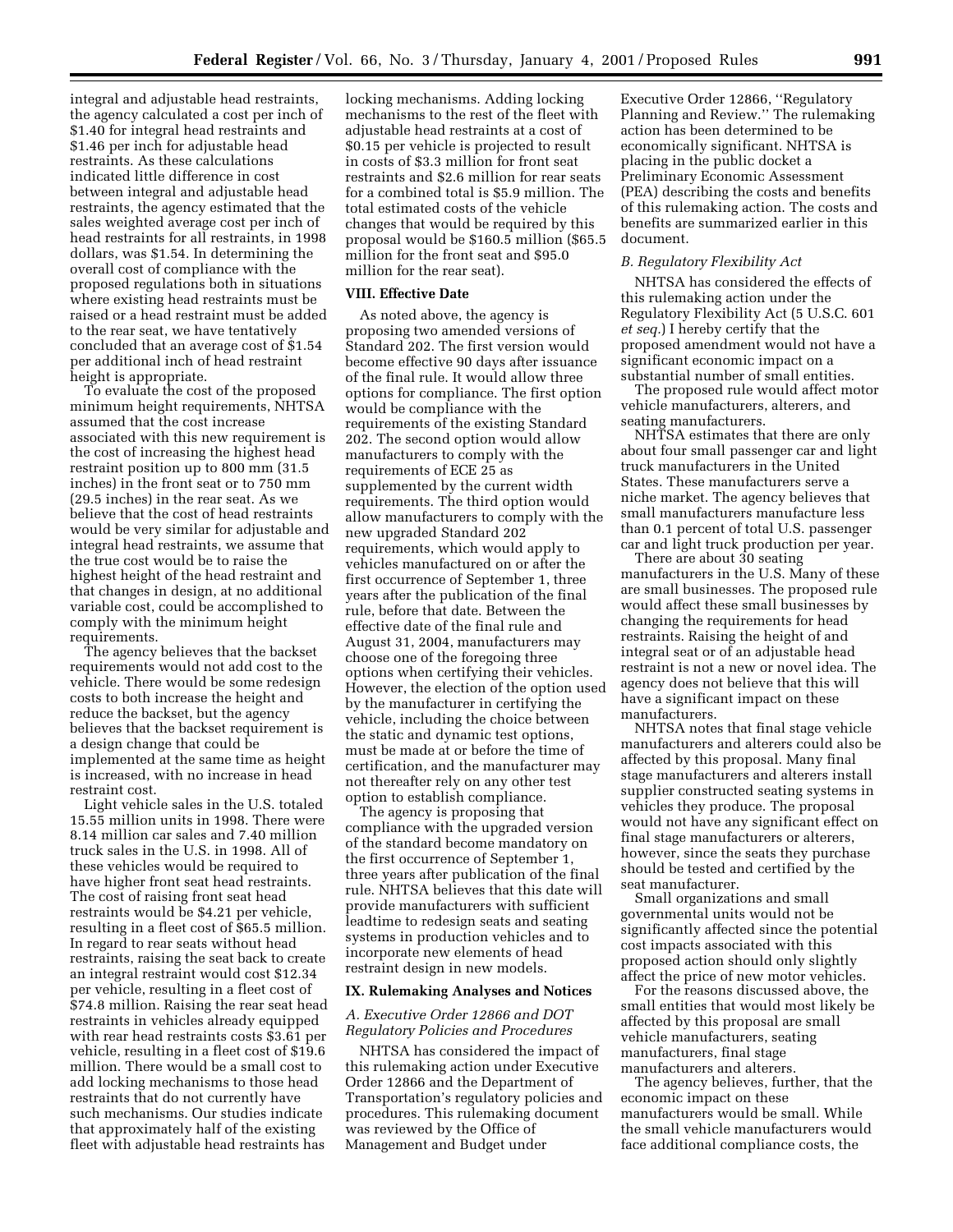agency believes that seating manufacturers would likely provide much of the engineering expertise necessary to meet the new requirements. Raising the height of a head restraint is not a new or novel engineering task. However, doing so for many makes and models at the same time could present a challenge. The agency also notes that, in the unlikely event that a small vehicle manufacturer or alterer did face substantial economic hardship, it could apply for a temporary exemption for up to three years. See 49 CFR Part 555. It could subsequently apply for a renewal of such an exemption. However, the agency requests comments concerning:

32. The economic impact of the proposed rule on small vehicle manufacturers, seating manufacturers, final stage manufacturers and vehicle alterers.

Additional information concerning the potential impacts of the proposed requirements on small entities is presented in the PEA.

# *C. National Environmental Policy Act*

NHTSA has analyzed this proposal for the purposes of the National Environmental Policy Act. The agency has determined that implementation of this action would not have any significant impact on the quality of the human environment.

#### *D. Executive Order 13132 (Federalism)*

The agency has analyzed this rulemaking in accordance with the principles and criteria contained in Executive Order 13132 and has determined that it does not have sufficient federalism implications to warrant consultation with State and local officials or the preparation of a federalism summary impact statement. The final rule has no substantial effects on the States, or on the current Federal-State relationship, or on the current distribution of power and responsibilities among the various local officials.

#### *E. Unfunded Mandates Act*

The Unfunded Mandates Reform Act of 1995 requires agencies to prepare a written assessment of the costs, benefits and other effects of proposed or final rules that include a Federal mandate likely to result in the expenditure by State, local or tribal governments, in the aggregate, or by the private sector, of more than \$100 million annually (adjusted for inflation with base year of 1995). This assessment is included in the PEA.

#### *F. Civil Justice Reform*

This proposal would not have any retroactive effect. Under 49 U.S.C.

21403, whenever a Federal motor vehicle safety standard is in effect, a State may not adopt or maintain a safety standard applicable to the same aspect of performance which is not identical to the Federal standard, except to the extent that the state requirement imposes a higher level of performance and applies only to vehicles procured for the State's use. 49 U.S.C. 21461 sets forth a procedure for judicial review of final rules establishing, amending or revoking Federal motor vehicle safety standards. That section does not require submission of a petition for reconsideration or other administrative proceedings before parties may file suit in court.

# *G. National Technology Transfer and Advancement Act*

Under the National Technology Transfer and Advancement Act of 1995 (NTTAA)(Public Law 104–113), ''all Federal agencies and departments shall use technical standards that are developed or adopted by voluntary consensus standards bodies, using such technical standards as a means to carry out policy objectives or activities determined by the agencies and departments.'' This action proposes to modify performance requirements for head restraints to allow, on an interim basis, compliance with either U.S. or ECE requirements. After the end of the interim period, head restraints must comply with the proposed U.S. requirements. Certain technical standards developed by the Society of Automotive Engineers (SAE) and other bodies have been incorporated into this proposal but the overall need for safety precludes, in NHTSA's view, the adoption of such voluntary standards as a substitute for this proposal.

#### *H. Paperwork Reduction Act*

This rule does not contain any collection of information requirements requiring review under the Paperwork Reduction Act of 1995 (Public Law 104– 13).

#### **X. Submission of Comments**

#### *How Can I Influence NHTSA's Thinking on This Proposed Rule?*

In developing this proposal, we tried to address the concerns of all our stakeholders. Your comments will help us improve this rule. We invite you to provide different views on options we propose, new approaches we haven't considered, new data, how this proposed rule may affect you, or other relevant information. We welcome your views on all aspects of this proposed rule, but request comments on specific

issues throughout this notice. We grouped these specific requests near the end of the sections in which we discuss the relevant issues. Your comments will be most effective if you follow the suggestions below:

• Explain your views and reasoning as clearly as possible.

• Provide solid technical and cost data to support your views.

- If you estimate potential costs,
- explain how you arrived at the estimate. • Tell us which parts of the proposal
- you support, as well as those with which you disagree.
- Provide specific examples to illustrate your concerns.
	- Offer specific alternatives.

• Refer your comments to specific sections of the proposal, such as the units or page numbers of the preamble, or the regulatory sections.

• Be sure to include the name, date, and docket number with your comments.

#### *How Do I Prepare and Submit Comments?*

Your comments must be written and in English. To ensure that your comments are correctly filed in the Docket, please include the docket number of this document in your comments.

Your comments must not be more than 15 pages long. (49 CFR 553.21). We established this limit to encourage you to write your primary comments in a concise fashion. However, you may attach necessary additional documents to your comments. There is no limit on the length of the attachments.

Please submit two copies of your comments, including the attachments, to Docket Management at the address given above under **ADDRESSES**.

Comments may also be submitted to the docket electronically by logging onto the Dockets Management System website at http://dms.dot.gov. Click on ''Help & Information'' or ''Help/Info'' to obtain instructions for filing the document electronically.

# *How Can I Be Sure That My Comments Were Received?*

If you wish Docket Management to notify you upon its receipt of your comments, enclose a self-addressed, stamped postcard in the envelope containing your comments. Upon receiving your comments, Docket Management will return the postcard by mail.

# *How Do I Submit Confidential Business Information?*

If you wish to submit any information under a claim of confidentiality, you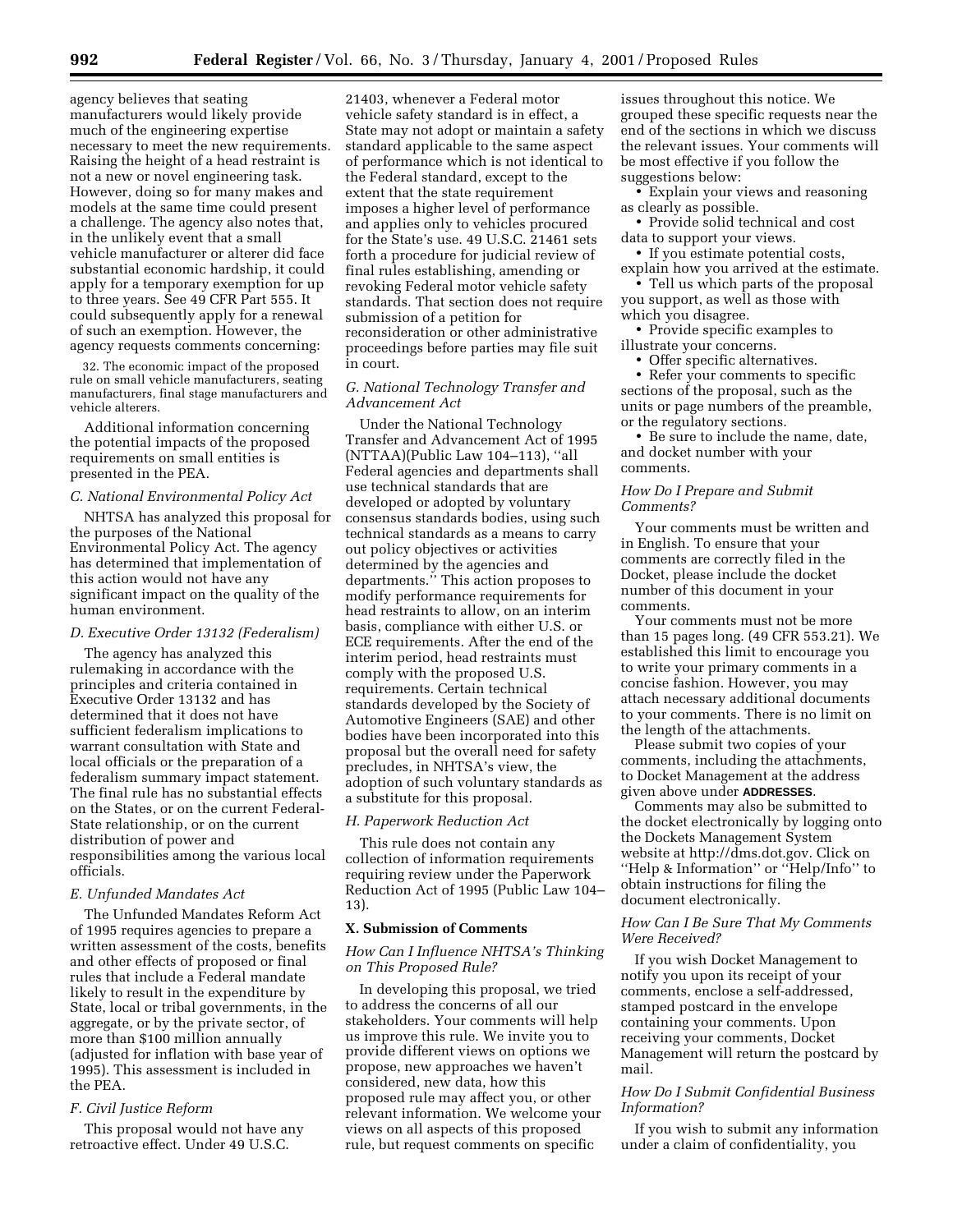should submit three copies of your complete submission, including the information you claim to be confidential business information, to the Chief Counsel, NHTSA, at the address given above under **FOR FURTHER INFORMATION CONTACT**. In addition, you should submit two copies, from which you have deleted the claimed confidential business information, to Docket Management at the address given above under **ADDRESSES**. When you send a comment containing information claimed to be confidential business information, you should include a cover letter setting forth the information specified in our confidential business information regulation. (49 CFR Part 512.)

# *Will the Agency Consider Late Comments?*

We will consider all comments that Docket Management receives before the close of business on the comment closing date indicated above under **DATES**. To the extent possible, we will also consider comments that Docket Management receives after that date. If Docket Management receives a comment too late for us to consider it in developing a final rule (assuming that one is issued), we will consider that comment as an informal suggestion for future rulemaking action.

#### *How Can I Read the Comments Submitted by Other People?*

You may read the comments received by Docket Management at the address given above under **ADDRESSES**. The hours of the Docket are indicated above in the same location.

You may also see the comments on the Internet. To read the comments on the Internet, take the following steps:

(1) Go to the Docket Management System (DMS) Web page of the Department of Transportation (*http:// dms.dot.gov/*).

(2) On that page, click on ''search.''

(3) On the next page (http:// dms.dot.gov/search/), type in the fourdigit docket number shown at the beginning of this document. Example: If the docket number were ''NHTSA– 1998–1234,'' you would type ''1234.'' After typing the docket number, click on ''search.''

(4) On the next page, which contains docket summary information for the docket you selected, click on the desired comments. You may download the comments. However, since the comments are imaged documents, instead of word processing documents, the downloaded comments are not word searchable.

Please note that even after the comment closing date, we will continue to file relevant information in the Docket as it becomes available. Further, some people may submit late comments. Accordingly, we recommend that you periodically check the Docket for new material.

#### *Plain Language*

Executive Order 12866 and the President's memorandum of June 1, 1998, require each agency to write all rules in plain language. Application of the principles of plain language includes consideration of the following questions:

• Have we organized the material to suit the public's needs?

• Are the requirements in the rule clearly stated?

• Does the rule contain technical language or jargon that isn't clear?

• Would a different format (grouping and order of sections, use of headings, paragraphing) make the rule easier to understand?

• Would more (but shorter) sections be better?

• Could we improve clarity by adding tables, lists, or diagrams?

• What else could we do to make the rule easier to understand?

If you have any responses to these questions, please include them in your comments on this proposal.

#### **List of Subjects in 49 CFR Part 571**

Imports, Motor vehicle safety, Motor vehicles.

In consideration of the foregoing, it is proposed that 49 CFR part 571 be amended as follows:

# **PART 571—FEDERAL MOTOR VEHICLE SAFETY STANDARDS**

1. The authority citation for part 571 of title 49 would be revised to read as follows:

**Authority:** 49 U.S.C. 322, 30111, 30115, 30117, and 30166; delegation of authority at 49 CFR 1.50.

2. Section 571.202 would be revised to read as follows:

#### **§ 571.202 Standard No. 202; Head restraints.**

S1. *Purpose and scope.* This standard specifies requirements for head restraints to reduce the frequency and severity of neck injury in rear-end and other collisions.

S2. *Application.* This standard applies to passenger cars, and to multipurpose passenger vehicles, trucks and buses with a GVWR of 4,536 kg (10,000 pounds) or less manufactured before [Insert a date which is the first

occurrence of September 1, three years after publication of the final rule]. S3. *Definitions.*

*Head restraint* means a device that limits rearward displacement of a seated occupant's head relative to the occupant's torso.

S4. *Requirements.*

S4.1 Each passenger car must comply with, at the manufacturer's option, either S4.3, S4.4 or S4.5 of this section.

S4.2 Each truck, multipurpose passenger vehicle and bus with a GVWR of 4,536 kg (10,000 pounds) or less must comply with, at the manufacturer's option, either S4.3, S4.4 or S4.5 of this section.

S4.3 Except for school buses, a head restraint that conforms to either S4.3 (a) or (b) of this section must be provided at each outboard front designated seating position. For school buses, a head restraint that conforms to either S4.3 (a) or (b) of this section must be provided for the driver's seating position.

(a) It must, when tested in accordance with S5.1 of this section, limit rearward angular displacement of the head reference line to 45 degrees from the torso reference line; or

(b) It must, when adjusted to its fully extended design position, conform to each of the following—

(1) When measured parallel to torso line, the top of the head restraint must not be less than 700 mm above the seating reference point;

(2) When measured either 64 mm below the top of the head restraint or 635 mm above the seating reference point, the lateral width of the head restraint must be not less than—

(i) 254 mm for use with bench-type seats; and

(ii) 171 mm for use with individual seats;

(3) When tested in accordance with S5.2 of this section, any portion of the head form in contact with the head restraint must not be displaced to more than 102 mm perpendicularly rearward of the displaced extended torso reference line during the application of the load specified in S5.2(c) of this section; and

(4) When tested in accordance with S5.2 of this section, the head restraint must withstand an increasing load until one of the following occurs:

(i) Failure of the seat or seat back; or, (ii) Application of a load of 890N.

S4.4 Except for school buses, a head restraint that conforms to S4.4 (a) and (b) of this section must be provided at each outboard front designated seating position. For school buses, a head restraint that conforms to S4.4 (a) and (b) of this section must be provided for the driver's seating position.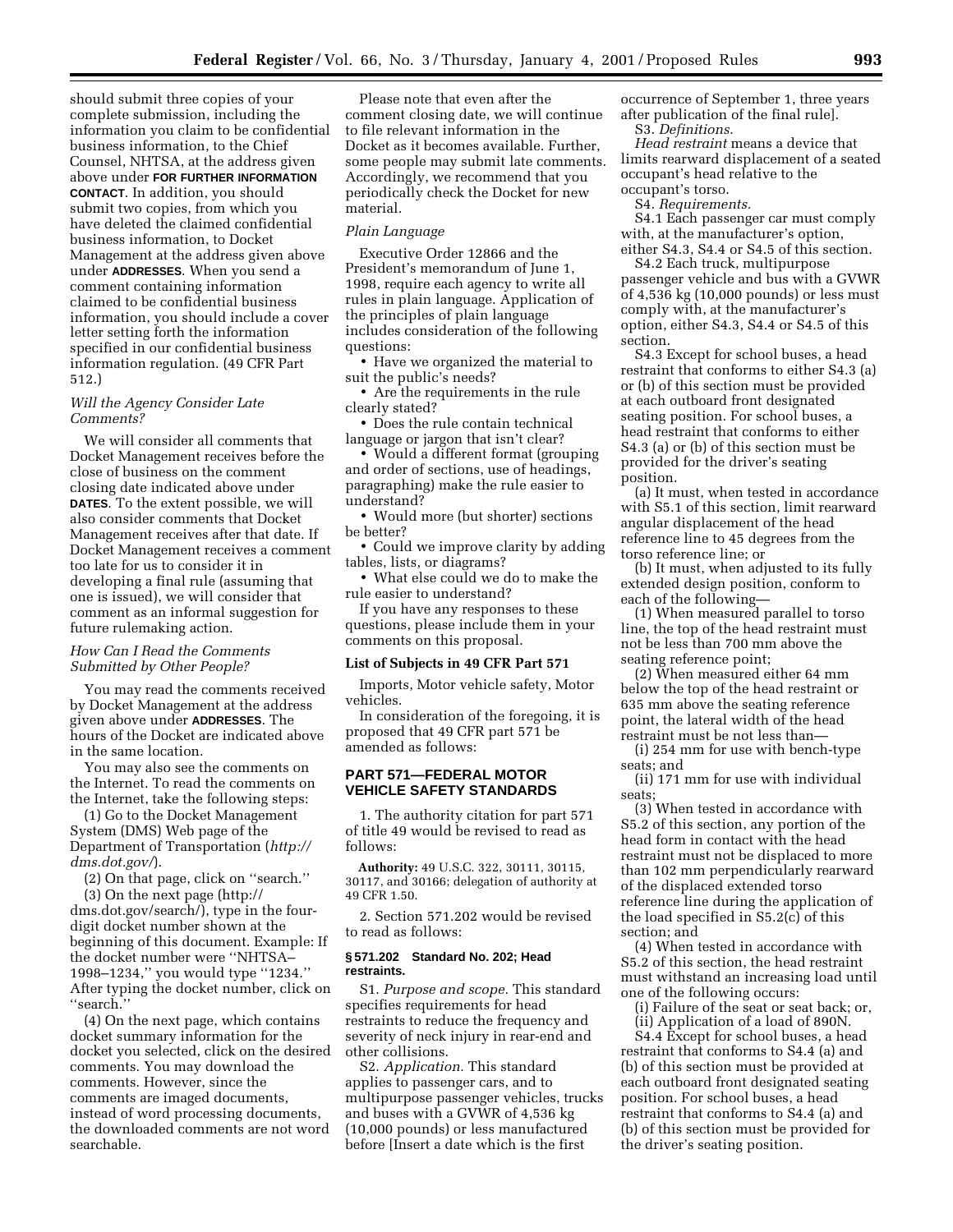(a) The head restraint must comply with paragraphs 6.1 through 6.6.3, 6.8 through 6.10, 7, and 8 of the following English language version of the Economic Commission for Europe Regulation 25: E/ECE/324–E/ECE/ TRANS/505/Rev.1/Add.24/Rev.1, as amended by E/ECE/324–E/ECE/TRANS/ 505/Rev.1/Add.24/Rev.1/Corr.1, E/ECE/ 324–E/ECE/TRANS/505/Rev.1/Add.24/ Rev.1/Amend.1, and E/ECE/324–E/ECE/ TRANS/505/Rev.1/Add.24/Rev.1/ Amend.2. (A copy of paragraphs 2, 6.1 through 6.6.3 and 6.8 through 6.10, 7, and 8 may be reviewed at the DOT Docket Management Facility, U.S. Department of Transportation, Room PL–01, 400 Seventh Street, SW., Washington, DC 20590–0001. Copies of E/ECE/324–E/ECE/TRANS/505, Rev.1/ Add.24/Rev.1/Amend.2, 16 April 1997 may be obtained from the ECE Internet site at http://www.unece.org/trans/ main/wp29/wp29regs.html or by writing to the United Nations, Conference Services Division, Distribution and Sales Section, Office C.115–1, Palais des Nations, CH–1211, Geneva 10, Switzerland); and

(b) The head restraint must meet the width requirements specified in S4.3(b)(2) of this section.

S4.5 Head restraints that comply with the requirements of § 571.202a of this part, becoming effective on [Insert a date which is the first occurrence of September 1, three years after publication of the final rule], must be provided at each outboard designated seating position.

S4.6 Whenever this standard provides an option for compliance the manufacturer must select the option no later than the time it certifies the vehicle and may not thereafter select a different option for the vehicle.

S5. *Demonstration procedures.*

S5.1 Compliance with S4.3(a) of this section is demonstrated in accordance with the following with the head restraint in its fully extended design position:

(a) On the exterior profile of the head and torso of a dummy having the weight and seated height of a 95th percentile adult male with an approved representation of a human, articulated neck structure, or an approved equivalent test device, establish reference lines by the following method:

(1) Position the dummy's back on a horizontal flat surface with the lumbar joints in a straight line.

(2) Rotate the head of the dummy rearward until the back of the head contacts the same flat horizontal surface in paragraph (a)(1) of S5.1 of this section.

(3) Position the SAE J–826 twodimensional manikin's back against the flat surface in S5.1(a)(1) of this section, alongside the dummy with the h-point of the manikin aligned with the h-point of the dummy.

(4) Establish the torso line of the manikin as defined in SAE Aerospace-Automotive Drawing Standards, sec. 2.3.6, P.E1.01, September 1963.

(5) Establish the dummy torso reference line by superimposing the torso line of the manikin on the torso of the dummy.

(6) Establish the head reference line by extending the dummy torso reference line onto the head.

(b) At each designated seating position having a head restraint, place the dummy, snugly restrained by a Type 2 seat belt, in the manufacturer's recommended design seated position.

(c) During forward acceleration applied to the structure supporting the seat as described in this paragraph, measure the maximum rearward angular displacement between the dummy torso reference line and head reference line. When graphically depicted, the magnitude of the acceleration curve must not be less than that of a half-sine wave having the amplitude of 78 m/s2 and a duration of 80 milliseconds and not more than that of a half-sine wave curve having an amplitude of 94 m/s2 and a duration of 96 milliseconds.

S5.2 Compliance with S4.3(b) of this section is demonstrated in accordance with the following with the head restraint in its fully extended design position:

(a) Place a test device, having the back plan dimensions and torso line (centerline of the head room probe in full back position), of the three dimensional SAE J826 manikin, at the manufacturer's recommended design seated position.

(b) Establish the displaced torso reference line by applying a rearward moment of 373 Nm moment about the seating reference point to the seat back through the test device back pan located in paragraph S5.2(a) of this section.

(c) After removing the back pan, using a 165 mm diameter spherical head form or cylindrical head form having a 165 mm diameter in plan view and a 152 mm height in profile view, apply, perpendicular to the displaced torso reference line, a rearward initial load 64 mm below the top of the head restraint that will produce a 373 Nm moment about the seating reference point.

(d) Gradually increase this initial load to 890 N or until the seat or seat back fails, whichever occurs first.

\* \* \* \* \*

3. On [Insert a date which is the first occurrence of September 1, three years after publication of the final rule], § 571.202(a) would be added to read as follows:

# **§ 571.202(a) Standard 202; Head restraints.**

S1. *Purpose and scope.* This standard specifies requirements for head restraints to reduce the frequency and severity of neck injury in rear-end and other collisions.

S2. *Application.* This standard applies to passenger cars, and to multipurpose passenger vehicles, trucks and buses with a GVWR of 4526 kg (10,000 pounds) or less.

S3. *Definitions.*

*Backset* means the minimum horizontal distance between the rear of a representation of the head of a seated 50th percentile male occupant and the head restraint.

*Head restraint* means a device that limits rearward displacement of a seated occupant's head relative to the occupant's torso.

*Height* means the distance from the Hpoint to a point measured parallel to the torso reference line defined by the three dimensional SAE J826 (July 1995) manikin.

*Top* means the point on the head restraint with the greatest height.

S4. *Requirements.*

S4.1 Except as provided in S4.3 of this section, each vehicle must comply with S4 of this section.

S.4.2 *Performance levels.* In vehicles other than school buses, a head restraint that conforms to either S4.2(a) or (b) of this section must be provided at each outboard designated seating position. In school buses, a head restraint that conforms to either S4.2(a) or (b) of this section must be provided for the driver's seating position.

(a) *Dynamic performance and width.* Each head restraint must conform to the following—

(1) When tested in accordance with S5.1 of this section, during a forward acceleration of the dynamic test platform described in S5.1(a), the head restraint must—

(i) Limit the rearward angular displacement between the dummy's head and torso to 12 degrees for the 50th percentile male dummy in front and rear seating positions and 20 degrees for the 95th percentile male dummy in front seating positions; and

(ii) Limit HIC to 150, when calculated in accordance with the following formula:

$$
HIC = \left[ \frac{1}{(t_2 - t_1)} \int_{t_1}^{t_2} a dt \right]^{2.5} (t_2 - t_1)
$$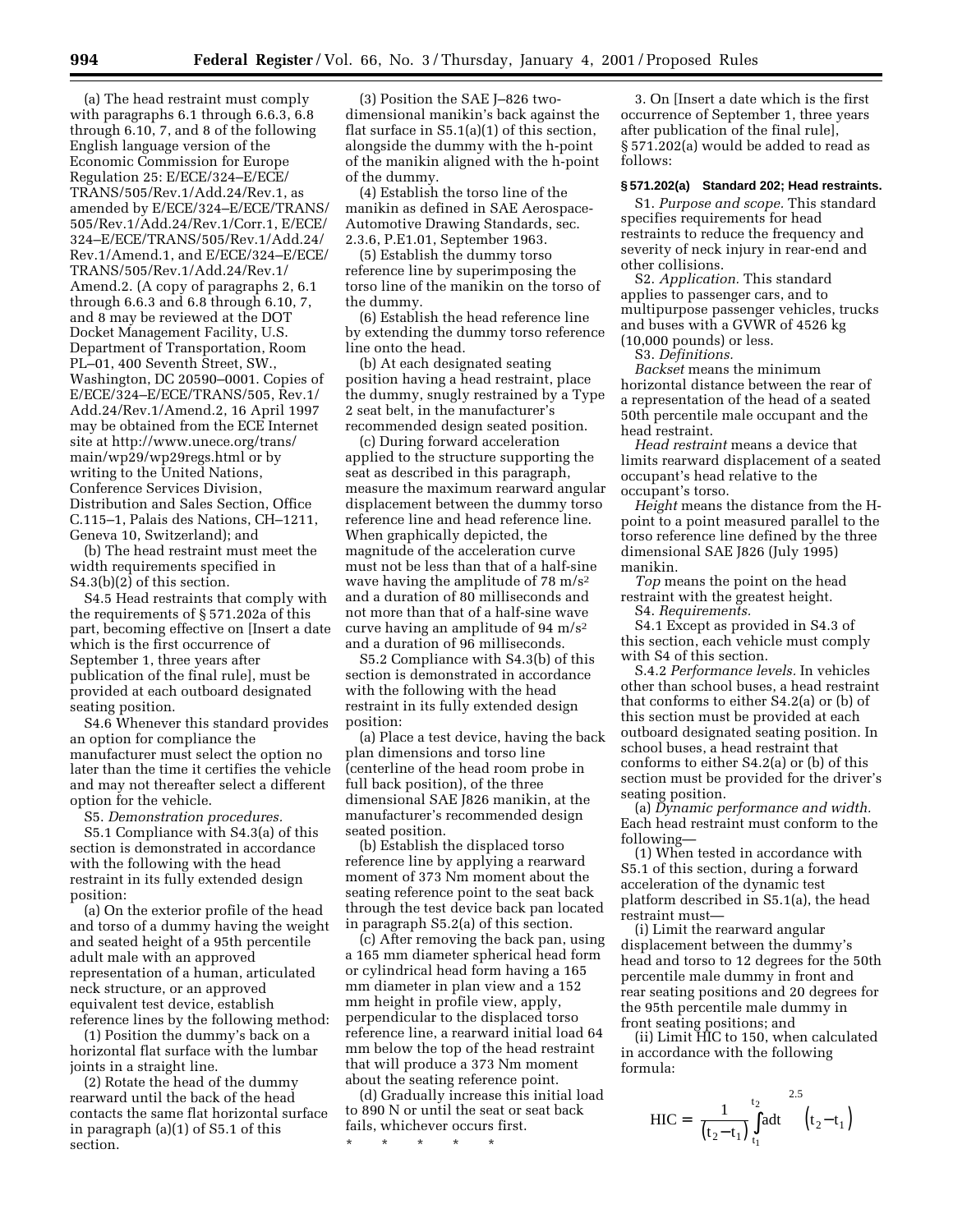Where the term a is the resultant head acceleration expressed as a multiple of g (the acceleration of gravity), and t1 and t2 are any two points in time during the impact which are separated by not more than a 15 millisecond time interval; and

(2) The head restraint must have the lateral width specified in S4.2(b)(3) of this section.

(b) *Dimensional and static performance.* Each head restraint must conform to each of paragraphs S4.2(b) (1) through (12) of this section:

(1) *Minimum height capability.* When measured in accordance with S5.2(a) of this section, the top of head restraints in front seating positions must be capable of being positioned at a height not less than 800 mm (31.5 inches).

(2) *Minimum height limit.* When measured in accordance with S5.2(b) of this section, the top of the head restraint must have a height not less than 750 mm (29.5 inches) in any position of adjustment.

(3) *Width.* When measured  $64 \pm 3$  mm  $(2.5 \pm 0.1 \text{ inches})$  below the top of the head restraint, the lateral width of the head restraint must be not less than—

(i) 254 mm (10 inches), in the case of head restraints on bench-type seats; and

(ii) 171 mm (6.75 inches), in the case of head restraints on individual seats.

(4) *Backset.* When measured in accordance with S5.2(c) of this section, the head restraint backset must be not more than 50 mm (1.97 inches), with the top of adjustable head restraints in any height position of adjustment between 750 mm (29.5 inches) and 800 mm (31.5 inches).

(5) *Gaps.* Except as provided in S4.2(b)(6) of this section, when measured in accordance with S5.3 of this section using the described head form, there must not be any gap greater than 60 mm (2.36 inches) in the front surface of the head restraint or between the front surface of the head restraint and the front surface of the seat.

(6) *Gaps.* For adjustable head restraints, when measured in accordance with S5.3 of this section using the described head form, there must be no gap greater than 25 mm (1 inch) between the front surface of the head restraint and the front surface of the seat.

(7) *Energy absorption.* When the front surface of the head restraint is impacted in accordance with S5.4 of this section by the described head form at any velocity up to and including 24.1 kilometers per hour (15 mph), the deceleration of the head form must not exceed 785 m/s2 (80g) continuously for more than 3 milliseconds.

(8) *Radius of curvature.* Any portion of the front surface of the seat or head restraint that has a height greater than 635 mm (25 inches) and that is outside of the impact area described in S5.4(c) of this section must either have a radius of curvature of not less than 5 mm (0.2 inches) or meet the requirement of S4.2(b)(7) of this section when tested outside the impact area.

(9) *Height retention.* When tested in accordance with S5.5 of this section, the lowest portion of the described head form must return to within 10 mm (0.4 inches) of its initial reference position after application of at least a 500 N (112 pound) load and reduction of the load to  $50 \pm 1$  N (11.2  $\pm$  0.2 pounds).

(10) *Displacement.* When tested in accordance with S5.6(a) through (f) of this section, the rearmost portion of the described head form must not be displaced to more than 102 mm (4 inches) perpendicularly rearward of the displaced extended torso reference line during the application of a 373  $\pm$  7.5 Nm  $(3,300 \pm 66$  inch-pounds) moment about the H-point.

(11) *Backset retention.* When tested in accordance with S5.6 of this section, the rearmost portion of the described head form must return to within 10 mm (0.39 inches) of its initial reference position after application of a  $373 \pm 7.5$  Nm  $(3,300 \pm 66 \text{ inch-pounds})$  moment about the H-point and reduction of the moment to  $37 \pm 0.7$  Nm  $(327 \pm 6.5$  inchpounds).

(12) *Strength.* When tested in accordance with S5.6 of this section, the head restraint must provide a resistance to the test device of at least 890 N (200 pounds).

S4.3 *Folding or retracting head restraints for unoccupied seats.* A rear seat head restraint may be adjustable by folding or retracting to a position in which its minimum height is less than that specified in S4.2(b)(2) of this section or in which its backset is more than that specified in S4.2(b)(4) of this section. In any such position, the head restraint must meet either S4.3(a) or (b) of this section.

(a) The head restraint must automatically return to a position in which its height is not less than that specified in S4.2(b)(2) of this section and its backset is not more than that specified in S4.2(b)(4) of this section when a test dummy representing a 5th percentile female is positioned in the seat and when a test dummy representing 50th percentile male is positioned in the seat and the midsagittal plane of the test dummy is aligned within 15 mm (0.6 inches) of the head restraint centerline; or

(b) The head restraint must, when tested in accordance with S5.7 of this section, cause the torso reference line angle to be at least 10 degrees closer to vertical than when the head restraint is in any position of adjustment in which its height is not less than that specified in S4.2(b)(2) of this section and its backset is not more than that specified in S4.2(b)(4) of this section.

S4.4 *Removability of head restraints.* A front seat head restraint must not be removable from the seat solely by hand. A rear seat head restraint may be removable from the seat solely by hand.

S4.5 *Compliance option selection.* Whenever this standard provides an option for compliance, the manufacturer must select the option not later than the time it certifies the vehicle and may not thereafter select a different option for the vehicle.

S5. *Procedures.* Demonstrate compliance with S4.2 and S4.3 of this section with any adjustable lumbar support adjusted to its rearwardmost nominal design position in forward facing seats and its forwardmost nominal design position in rear facing seats. Except for S5.1 of this section, if the seat back is adjustable, it shall be set at an initial inclination position closest to 25 degrees from the vertical, as measured by the three dimensional SAE J826 manikin (July 1995) equipped with the ICBC Head Restraint Measuring Device (available from the Insurance Corporation of British Columbia, 151 West Esplanade, North Vancouver, BC V7M 3H9, Canada. www.icbc.com). The order of test performance is S5.7 and S5.1 to S5.6 of this section, in numerical order.

S5.1 *Procedures for dynamic performance.* Demonstrate compliance with S4.2(a) of this section in accordance with S5.1(a) though (i) of this section with the head restraints in any backset position of adjustment. For all seating positions demonstrate compliance with a 50th percentile male Hybrid III test dummy specified in 49 CFR part 572, subpart E. For front seating positions demonstrate compliance with a 95th percentile male Hybrid III test dummy specified in 49 CFR part 572. When testing with the 95th percentile dummy demonstrate compliance with the head restraint at one height position of adjustment, at the option of the manufacturer. When testing with the 50th percentile demonstrate compliance with the head restraint at any height position of adjustment.

(a) Mount the vehicle on a dynamic test platform at the vehicle attitude set forth in S13.3 of § 571.208 of this part, so that the longitudinal centerline of the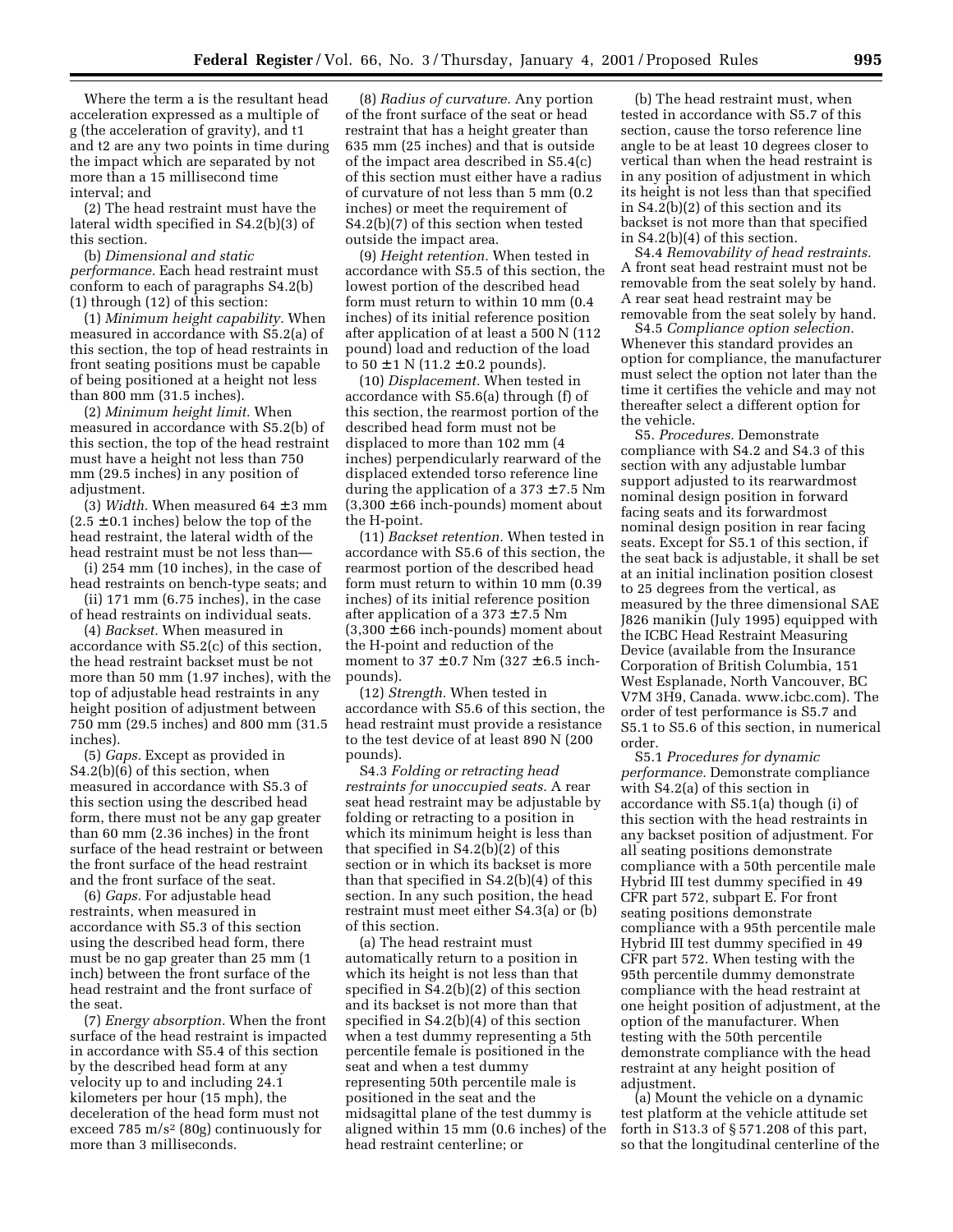vehicle is parallel to the direction of the test platform travel and so that movement between the base of the vehicle and the test platform is prevented. Instrument the platform with an accelerometer and data processing system having a frequency response of channel class 60 as specified in the Society of Automotive Engineers (SAE) Recommended Practice J211/1, March 1995. Position the accelerometer sensitive axis parallel to the direction of test platform travel.

(b) Remove the tires, wheels, battery, fluids, and all unsecured components. Remove or rigidly secure the engine, transmission, axles, exhaust, vehicle frame, etc. in order to assure that all points on the acceleration vs. time plot measured by an accelerometer on the floor pan fall within the corridor described in Figure 1 and Table 1.

(c) Place any moveable windows in the fully open position.

(d) At each outboard designated seating position, place the test dummy with the seat adjusted as specified in S8.1.2 through S8.1.3 of § 571.208 of this part. Prior to placing the Type 2 seat belt around the test dummy, exercise the seat belt retractor(s) three times to remove slack.

(e) Dress and adjust each test dummy as specified in S8.1.8.2 through S8.1.8.3 of § 571.208 of this part.

(f) Position each test dummy as specified in S10.1 through S10.3 of § 571.208 of this part and S7.1 through S7.4 of § 571.214 of this part, except for the following:

(1) If it is not possible to position the test dummy so that the midsagittal plane is aligned within 15 mm (0.6 inches) of the head restraint centerline, follow the positioning procedure in S7.1 through S7.4 of § 571.214 of this part.

(2) The H-point of the 95th percentile male test dummy coincides within 13 mm (0.5 inches) in the vertical dimension and 13 mm (0.5 inches) in the horizontal dimension of a point 9 mm (0.4 inches) above and 15 mm (0.6 inches) forward of the H-point of the seat.

(g) Accelerate the dynamic test platform such that it experiences a forward velocity change of  $17.3 \pm 0.6$ kph (10.8  $\pm$  0.37 mph) and all of the points on the acceleration vs. time curve fall within the corridor described in Figure 1 and Table 1. Measure the maximum rearward angular displacement between the head and torso of each dummy.

(h) Calculate the angular displacement from the output of instrumentation placed in the torso and head of the test dummy and an algorithm capable of determining the

relative angular displacement to within one degree and conforming to the requirements for a 600 Hz channel class as specified in SAE Recommended Practice J211/1 (March 1995). No data generated after 200 ms from the beginning of the forward acceleration are used in determining angular displacement.

(i) Calculate the HIC from the output of instrumentation placed in the head of the test dummy using the equation in S4.2(a)(1)(ii) of this section and conforming to the requirements for a 1000 Hz channel class as specified in SAE Recommended Practice J211/1 (March 1995). No data generated after 200 ms from the beginning of the forward acceleration are used in determining angular displacement.

S5.2 *Procedures for height and backset.* Demonstrate compliance with S4.2(b)(1), (2), and (4) of this section in accordance with S5.2(a) through (c) of this section.

(a) For adjustable head restraints in front seating positions, adjust the top of the head restraint to its highest position and measure the height. For all other head restraints in front seating positions, measure the height.

(b) For adjustable head restraints, adjust the top of the head restraint to its lowest position and measure the height. For all other head restraints, measure the height.

(c) For adjustable head restraints, adjust the head restraint so that its top is at any height between 750 mm (29.5 inches) and 800 mm (31.5 inches) and to the maximum backset position at that height, and measure the backset. For all other head restraints, measure the backset.

S5.3 *Procedures for measuring gaps.* Demonstrate compliance with S4.2(b)(5) and (6) of this section in accordance with the requirements of  $S5.3(a)$  through (c) of this section. For adjustable head restraints, demonstrate compliance with the head restraint adjusted to its minimum height position. Demonstrate compliance with S4.2(b)(5) of this section at any backset position of adjustment. Demonstrate compliance with S4.2(b)(6) of this section at one backset position of adjustment, at the option of the manufacturer.

(a) The area of measurement is anywhere on the front surface of the head restraint or seat with a height greater than 540 mm (21.3 inches) and within a distance of the head restraint vertical centerline of—

(1) 127 mm (5 inches) for bench-type seats; and

(2) 85 mm (3.4 inches) for individual seats.

(b) Place a  $165 \pm 2$  mm  $(6.5 \pm 0.1)$ inches) diameter spherical head form against any gap such that only two points of contact are made. The surface roughness of the head form is less than 1.6 µm, root mean square.

(c) Determine the gap dimension by measuring the straight line distance between the two contact points, as shown in Figures 2 and 3.

S5.4 *Procedures for energy absorption.* Demonstrate compliance with S4.2(b)(7) of this section in accordance with S5.4(a) through (e) of this section, with the seatback rigidly fixed and adjustable head restraints in any height and backset position of adjustment.

(a) Propel a semispherical head form with a  $165 \pm 2$  mm  $(6.5 \pm 0.1$  inches) diameter and a surface roughness of less than 1.6 µm, root mean square, into the head restraint. The head form and associated base have a combined mass of  $6.8 \pm 0.05$  kg  $(15 \pm 0.1$  pound).

(b) Instrument the head form with an acceleration sensing device whose output is recorded in a data channel that conforms to the requirements for a 600 Hz channel class as specified in SAE Recommended Practice J211/1 (March 1995). The axis of the acceleration sensing device coincides with the geometric center of the head form and the direction of impact.

(c) At the time of launch, the longitudinal axis of the head form is within 2 degrees of being horizontal and parallel to the vehicle longitudinal axis. The direction of travel is rearward.

(d) The headform travels freely through the air along the path described in S5.4(b) of this section not less than 25 mm (1 inch) before making contact with the head restraint.

(e) Impact the front surface of the seat or head restraint at any point with a height greater than 635 mm (25 inches) and within a distance of the head restraint vertical centerline of—

(1) 105 mm (4.1 inches) for benchtype seats; and

(2) 70 mm (2.8 inches) for individual seats.

S5.5 *Procedures for height retention.* Demonstrate compliance with S4.2(b)(9) of this section in accordance with S5.5 (a) through (d) of this section.

(a) Adjust adjustable head restraints so that the top of the head restraint is at any of the following height positions at any backset position—

(1) For front seating positions—

(i) The highest position;

(ii) Not less than, but closest to 800 mm (31.5 inches);

(iii) Not less than, but closest to 750 mm (29.5 inches); and

(2) For rear seating positions—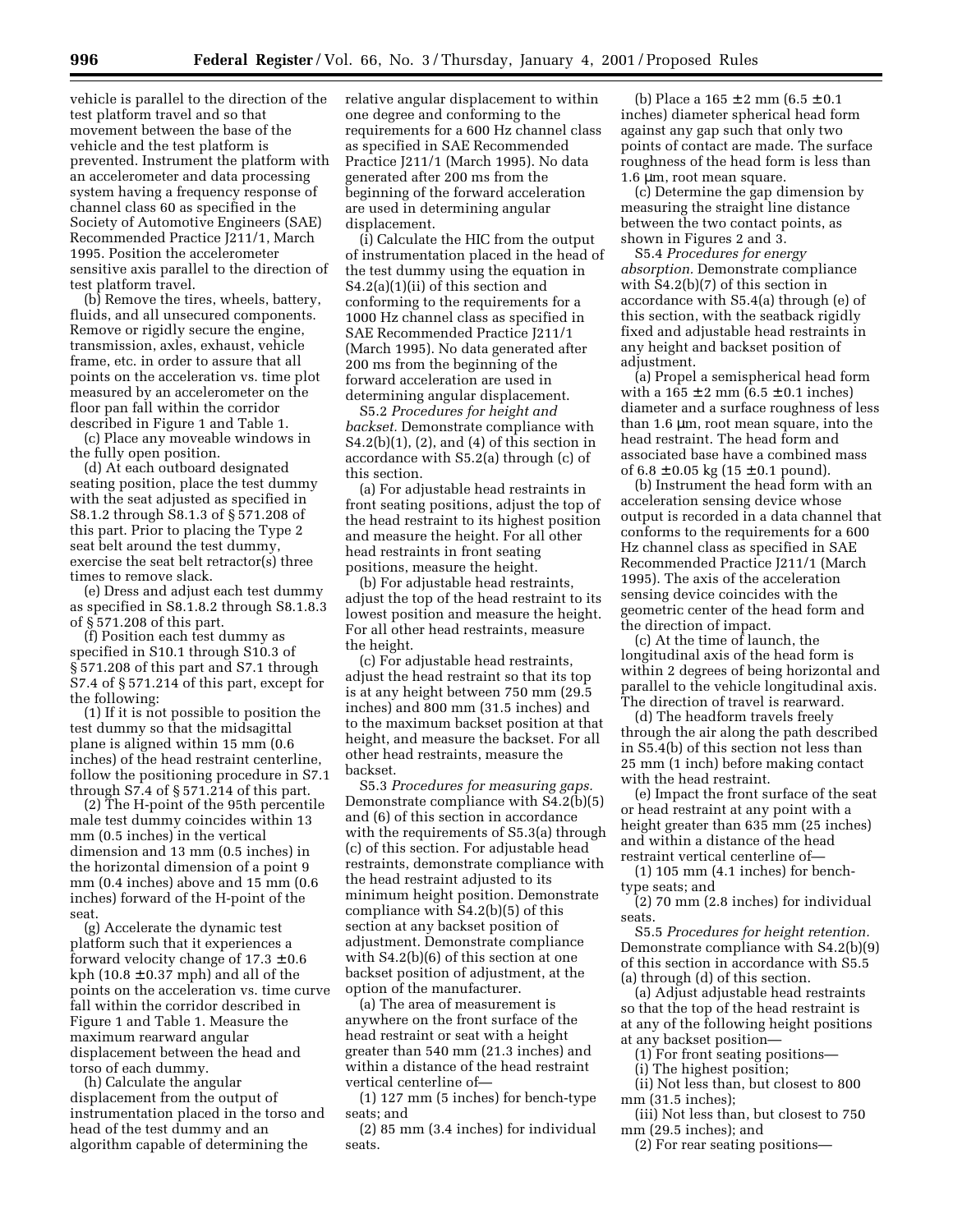(i) The highest position; and

(ii) Not less than, but closest to 750 mm (29.5 inches).

(b) Establish the head form initial reference position by applying a vertical downward load of  $50 N \pm 1$  (11.2  $\pm$  0.2 pounds) to the top of the head restraint at the head restraint centerline using a  $165 \pm 2$  mm  $(6.5 \pm 0.1$  inch) diameter spherical head form with a surface roughness of less than 1.6 µm, root mean square.

(c) Increase the load at the rate of 250  $\pm$  50 N/minute (50.6  $\pm$  10 pounds/ minute) to at least 500 N (112 pounds) and maintain this load level for not less than 5 seconds.

(d) Reduce the load at the rate of 250  $\pm$  50 N/minute (50.6  $\pm$  11.2 pounds/ minute) to  $50 \pm 1$  N (11.2  $\pm$  0.22 pounds) and determine the head form position with respect to its initial reference position.

S5.6 *Procedures for displacement, backset retention and strength.* Demonstrate compliance with S4.2(b)(10) through (12) of this section in accordance with S5.6(a) through (h) of this section. The angular orientation of the load vectors generating the specified moments on the head restraint are initially within 2 degrees of a vertical plane parallel to the vehicle longitudinal centerline and do not deviate more than 2 degrees from their initial orientation.

(a) Adjust adjustable head restraints so that the top of the head restraint is at the height not less than, but closest to—

(1) 800 mm (31.5 inches) for front seating positions; and

(2) 750 mm (29.5 inches) for rear seating positions;

(b) Adjust adjustable head restraints to any backset position;

(c) Place a test device, having the back pan dimensions and torso line (vertical centerline), when viewed laterally, of the head room probe in full back position, of the three dimensional SAE J826 manikin, in the seat;

(d) Establish the displaced torso reference line by creating a rearward moment of  $373 \pm 7.5$  Nm  $(3,300 \pm 66)$ inch-pounds) about the H-point by applying a force to the seat back through the test device back pan located as specified in S5.6(c) of this section at the rate of 187 ± 37 Nm/minute (1,655 ± 327 inch-pounds/minute). The initial location on the back pan of the moment generating force vector has a height of 290 mm  $\pm$  13 mm (11.4  $\pm$  0.5 inches). Apply the force vector normal to the torso line and maintain it within 2 degrees of a vertical plane parallel to the vehicle longitudinal centerline. Constrain the back pan to rotate about the H-point. Rotate the force vector direction with the back pan;

(e) Maintain the position of the test device back pan as established in S5.6(d) of this section. Using a  $165 \pm 2$ mm  $(6.5 \pm 0.1 \text{ inch})$  diameter spherical head form with a surface roughness of less than 1.6 µm, root mean square, establish the head form initial reference position by applying, perpendicular to the displaced torso reference line, a rearward initial load on the head restraint centerline  $65 \pm 3$  mm  $(2.6 \pm 0.1)$ inches) below the top of the head restraint that will produce a  $37 \pm 0.7$  Nm  $(327 \pm 6.5 \text{ inch-pounds})$  moment about the H-point;

(f) Increase this initial load at the rate of 187 ± 37 Nm/minute (1,655 ± 327

inch-pounds/minute) until a  $373 \pm 7.5$ Nm  $(3,300 \pm 66$  inch-pound) moment about the H-point is produced. Maintain the load level producing that moment for not less than 5 seconds and then determine the head form position with respect to the displaced torso reference line;

(g) Reduce the load at the rate of 187  $± 37$  Nm/minute (1655  $± 327$  inchpounds/minute) until a 37 ± 0.7 Nm  $(327 \pm 6.5 \text{ in-pound})$  moment about the H-point is produced. While maintaining the load level producing that moment, determine the head form position with respect to its initial reference position; and

(h) Increase the load at the rate of 250  $\pm$  50 N/minute (50.6  $\pm$  10 pounds/ minute) to at least 890 N (200 pounds) and maintain this load level for not less than 5 seconds.

S5.7 *Procedures for folding or retracting head restraints for unoccupied rear seats.* Demonstrate compliance with S4.3(b) of this section in accordance with S5.7(a) through (d) of this section:

(a) Place the head restraint into any position meeting the requirements of S4.2 of this section;

(b) Measure the torso reference line angle with the three dimensional SAE J826 manikin;

(c) Fold or retract the head restraint to any position in which its minimum height is less than that specified in S4.2(b)(2) of this section or in which its backset is more than that specified in S4.2(b)(4) of this section; and

(d) Again measure the torso reference line angle.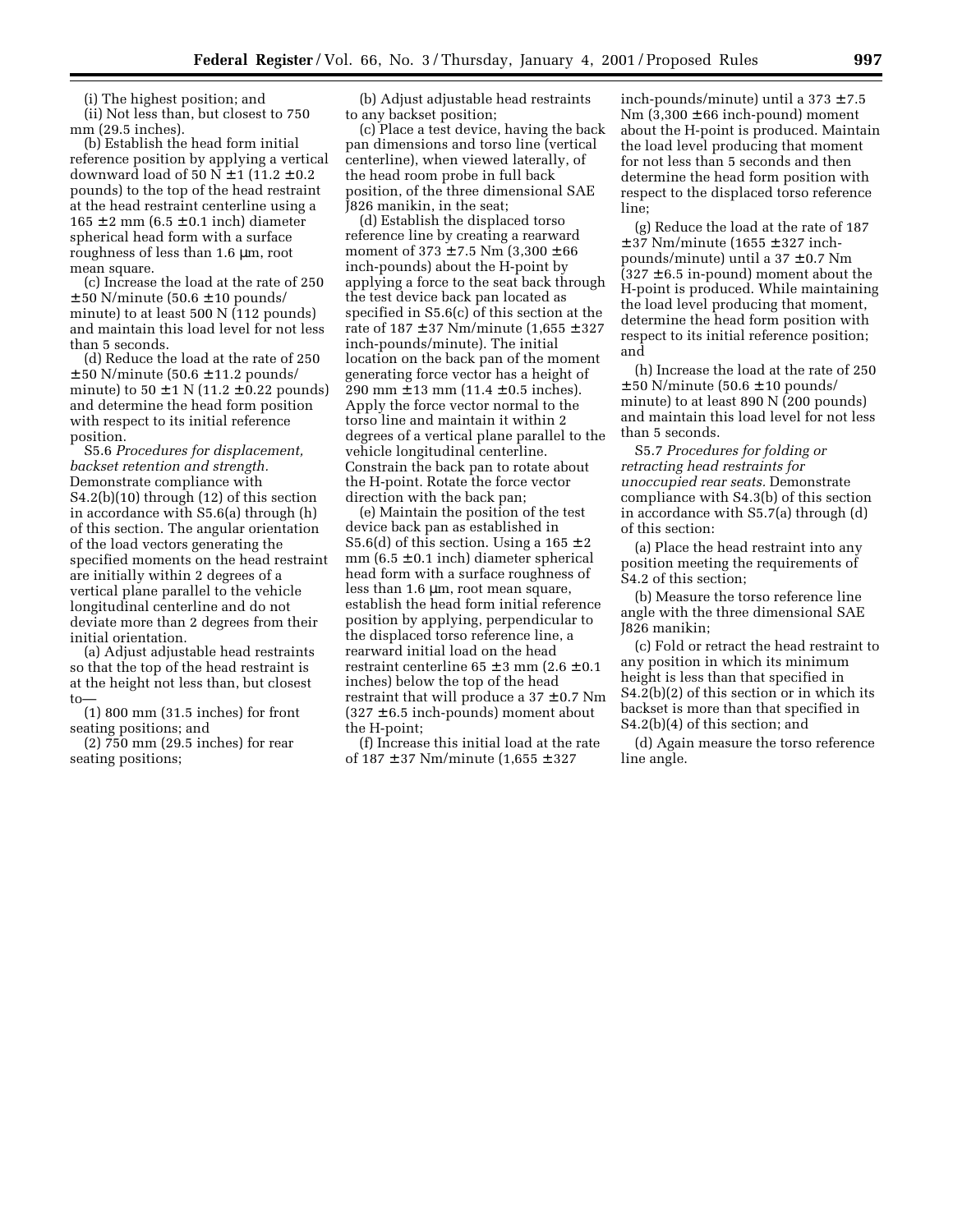

Figure 1 - Sled pulse acceleration corridor. The target acceleration with time expressed in milliseconds is a = 86 Sin( $\pi$ t/88) m/s<sup>2</sup>, for  $\Delta V = 17.3 \pm 0.6$  kph. The time zero for the test is defined by the point when the sled acceleration achieves  $2.5 \text{ m/s}^2 (0.25 \text{ G's})$ .

| TABLE 1.—SLED PULSE CORRIDOR REFERENCE POINT LOCATIONS |  |
|--------------------------------------------------------|--|
|                                                        |  |

| Reference | tıme |    |
|-----------|------|----|
| Α         |      |    |
| В         | 28   | 94 |
| ⌒         | 60   | 94 |
| D         | 92   |    |
| E         |      |    |
|           | 38.5 | 80 |
| ⌒<br>G    | 49.5 | 80 |
| Н         | 84   |    |